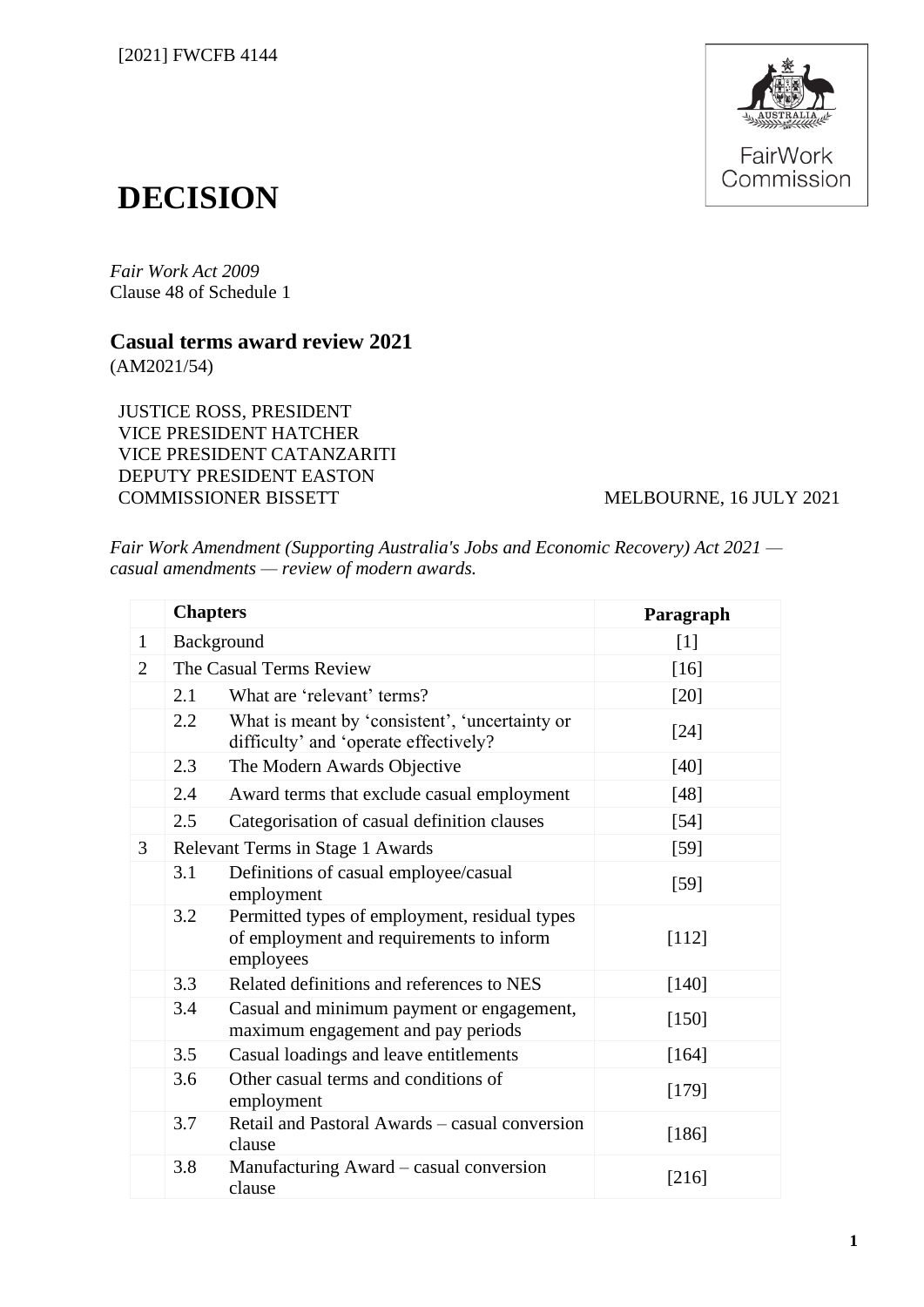| Hospitality Award – casual conversion clause<br>3.9 | [248] |
|-----------------------------------------------------|-------|
| Other matters                                       | [258] |
| 5 Next Steps                                        | [262] |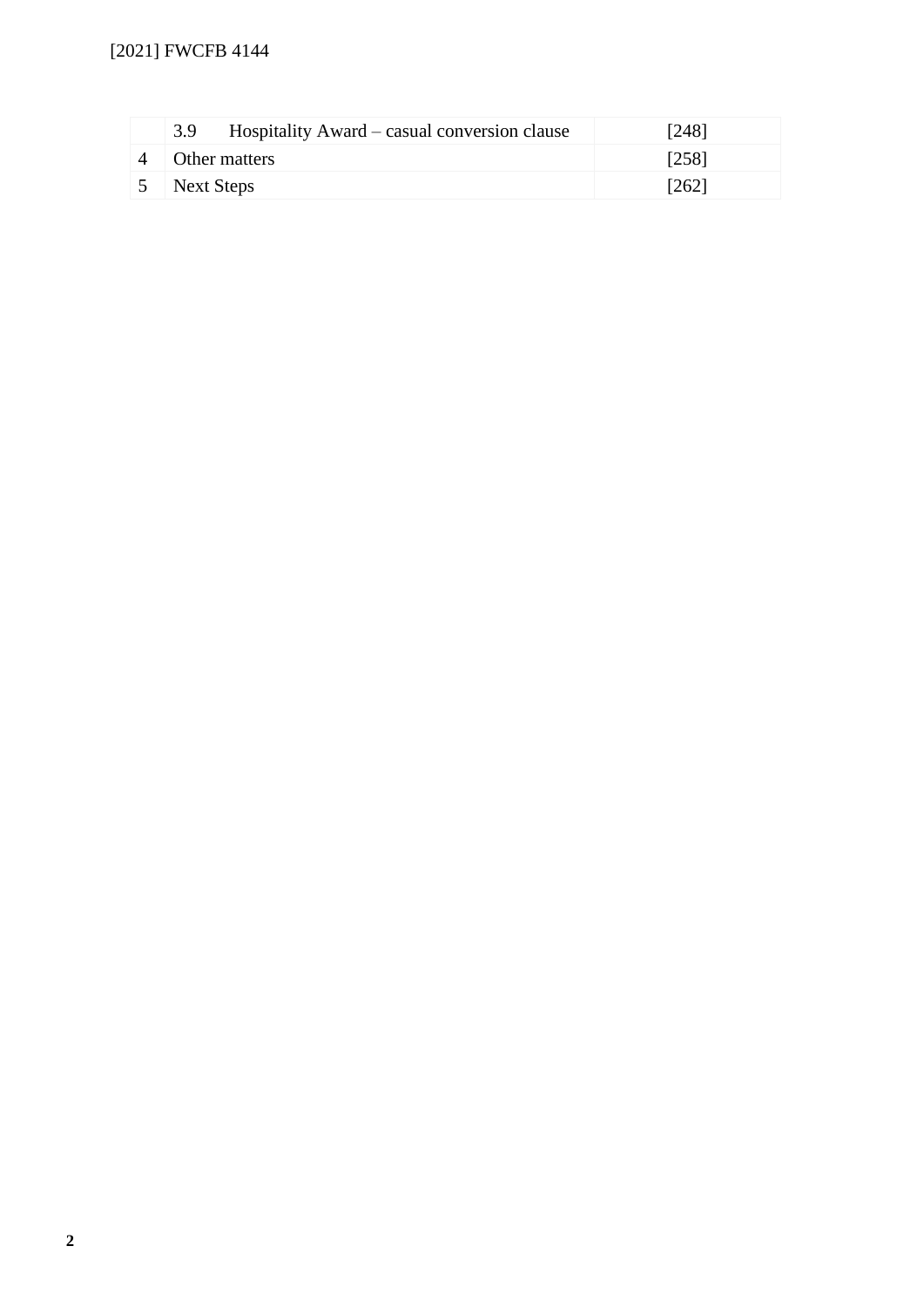## **1. BACKGROUND**

<span id="page-2-0"></span>**[1]** On 27 March 2021 the *Fair Work Act 2009* (Cth) (Act) was amended by Schedule 1 to the *Fair Work Amendment (Supporting Australia's Jobs and Economic Recovery) Act 2021* (Cth) (Amending Act). The amendments included introducing a definition of 'casual employee' in s.15A of the Act and casual conversion arrangements in Division 4A of Part 2-2 of the Act.

**[2]** The Amending Act inserted additional application, savings and transitional provisions into Schedule 1 of the Act. The newly inserted cl.48 of Schedule 1 to the Act requires the Fair Work Commission (Commission) to conduct a review and vary modern awards where necessary to remove inconsistencies, difficulties or uncertainties caused by the amendments to the Act (Casual Terms Review or Review).

**[3]** The Casual Terms Review is being conducted in 2 stages. In the first stage this Full Bench will consider the nature and scope of the Review, and review 'relevant terms' (as defined in cl.48) in an initial group of 6 modern awards (Stage 1 awards). The 6 Stage 1 awards are the:

- *General Retail Industry Award 2020* (Retail Award)
- *Hospitality Industry (General) Award 2020* (Hospitality Award)
- *Manufacturing and Associated Industries and Occupations Award 2020*  (Manufacturing Award)
- *Educational Services (Teachers) Award 2020* (Teachers Award)
- *Pastoral Award 2020* (Pastoral Award), and
- *Fire Fighting Industry Award 2020* (Fire Fighting Award).

**[4]** On 19 April 2021 the Commission published a Discussion Paper prepared by staff of the Commission [\(Discussion Paper\)](https://www.fwc.gov.au/sites/casual-terms-review/background/am2021-54-discussion-paper-2021-04-19.pdf) which sought to identify relevant terms in the initial 6 awards, discussed the interaction of those terms with the Act as amended, and raised particular questions for interested parties to consider.

[5] On 23 April 2021 we issued a **Statement and Directions<sup>1</sup>** that required interested parties to lodge submissions by 4.00pm on 24 May 2021. Parties were invited to make submissions generally and to respond to the particular questions posed in the Discussion Paper. The Directions also required any interested party proposing a variation of a Stage 1 award to lodge a draft award variation determination.

**[6]** Twenty-four interested parties lodged submissions in Stage 1:

- [Australian Business Industrial and NSW Business Chamber](https://www.fwc.gov.au/sites/casual-terms-review/submissions/am202154-sub-abinswbc-240521.pdf) (ABI)
- [Australian Chamber of Commerce and Industry](https://www.fwc.gov.au/sites/casual-terms-review/submissions/am202154-sub-acci-240521.pdf) (ACCI)
- [Australian Council of Trade Unions](https://www.fwc.gov.au/sites/casual-terms-review/submissions/am202154-sub-actu-240521.pdf) (ACTU)
- [Australian Education Union](https://www.fwc.gov.au/sites/casual-terms-review/submissions/am202154-sub-aeu-240521.pdf) (AEU)

<sup>&</sup>lt;sup>1</sup> [\[2021\] FWCFB 2222.](https://www.fwc.gov.au/decisionssigned/html/2021fwcfb2222.htm)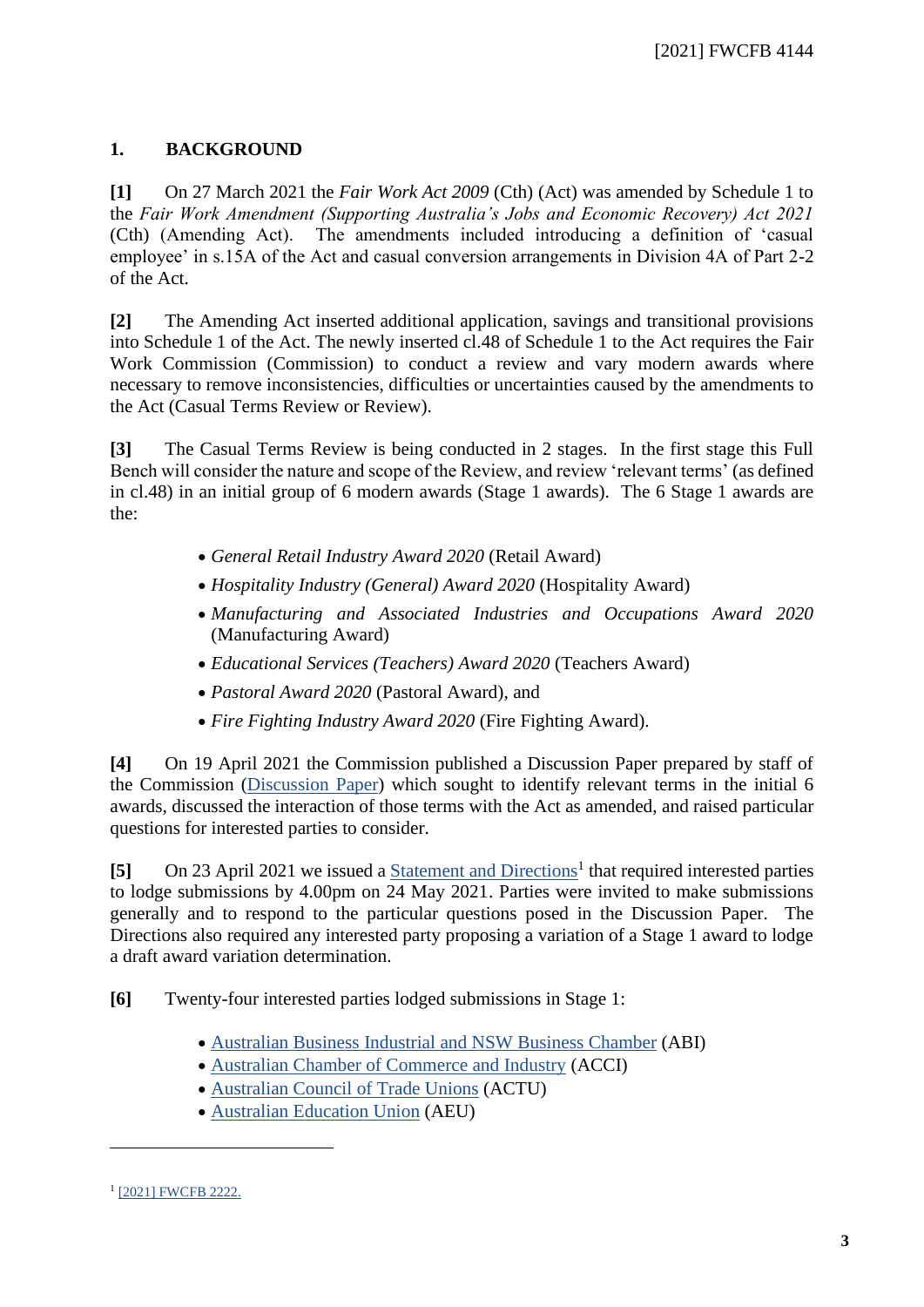- [Australian Hotels Association](https://www.fwc.gov.au/sites/casual-terms-review/submissions/am202154-sub-aha-240521.pdf) (AHA)
- [Australian Industry Group](https://www.fwc.gov.au/sites/casual-terms-review/submissions/am202154-sub-aig-240521.pdf) (Ai Group)
- [Associations of Independent Schools](https://www.fwc.gov.au/sites/casual-terms-review/submissions/am202154-sub-ais-240521.pdf) (AIS)
- [Allstaff Australia](https://www.fwc.gov.au/sites/casual-terms-review/submissions/am2021-54-sub-allaus-2021-04-27.pdf) (Allstaff)
- [Australian Manufacturing Workers' Union](https://www.fwc.gov.au/documents/sites/casual-terms-review/submissions/am202154-sub-amwu-240521.pdf) (AMWU)
- [Australian Nursing and Midwifery Federation](https://www.fwc.gov.au/sites/casual-terms-review/submissions/am202154-sub-anmf-240521.pdf) (ANMF)
- [Australian Workers Union](https://www.fwc.gov.au/sites/casual-terms-review/submissions/am202154-sub-awu-240521.pdf) (AWU)
- [Construction, Forestry, Maritime, Mining and Energy Union–](https://www.fwc.gov.au/sites/casual-terms-review/submissions/am202154-sub-cfmmeu-24052021.pdf) Manufacturing [Division](https://www.fwc.gov.au/sites/casual-terms-review/submissions/am202154-sub-cfmmeu-24052021.pdf) (CFMMEU – Manufacturing)
- [Construction, Forestry, Maritime, Mining and Energy](https://www.fwc.gov.au/sites/casual-terms-review/submissions/am202154-sub-cfmmeu-240521.pdf) Union- Mining and Energy [Division](https://www.fwc.gov.au/sites/casual-terms-review/submissions/am202154-sub-cfmmeu-240521.pdf) (CFMMEU – M&E)
- [Birch Carroll and Coyle Limited and Others](https://www.fwc.gov.au/sites/casual-terms-review/submissions/am202154-sub-bcc-ors-240521.pdf) (Cinema Employers)
- [Community and Public Sector Union](https://www.fwc.gov.au/documents/sites/casual-terms-review/submissions/am202154-sub-cpsu-240521.pdf) (CPSU)
- [Flight Attendants' Association of Australia](https://www.fwc.gov.au/sites/casual-terms-review/submissions/am202154-sub-faaa-240521.pdf) (FAAA)
- [Housing Industry Association](https://www.fwc.gov.au/sites/casual-terms-review/submissions/am202154-sub-hia-240521.pdf) (HIA)
- [Independent Education Union](https://www.fwc.gov.au/sites/casual-terms-review/submissions/am202154-sub-ieu-240521.pdf) (IEU)
- [Master Grocers Australia](https://www.fwc.gov.au/sites/casual-terms-review/submissions/am202154-sub-mga-240521.pdf) (MGA)
- [National Farmers' Federation](https://www.fwc.gov.au/sites/casual-terms-review/submissions/am202154-sub-nff-240521.pdf) (NFF)
- [National Retail Association](https://www.fwc.gov.au/sites/casual-terms-review/submissions/am202154-sub-nra-240521.pdf) (NRA)
- [Shop, Distributive and Allied Employees Association](https://www.fwc.gov.au/sites/casual-terms-review/submissions/am202154-sub-sda-240521.pdf) (SDA)
- [United Firefighters Union](https://www.fwc.gov.au/sites/casual-terms-review/submissions/am202154-sub-ufua-240521.pdf) (UFU)
- [United Workers' Union](https://www.fwc.gov.au/sites/casual-terms-review/submissions/am202154-sub-uwu-240521.pdf) (UWU)
- **[7]** On 9 June 2021 we issued 2 documents:
	- a Statement<sup>2</sup> (the [June Statement\)](https://www.fwc.gov.au/documents/decisionssigned/html/pdf/2021fwcfb3313.pdf) in which we made some observations about the positions put by interested parties in response to the particular questions posed in the Discussion Paper; and
	- a [Submission Summary Document](https://www.fwc.gov.au/sites/casual-terms-review/submissions/am202154-sub-summary-090621.pdf) collating the salient aspects of the 24 submissions received.
- **[8]** On 16 June 2021 16 interested parties lodged submissions in reply:
	- [ABI](https://www.fwc.gov.au/documents/sites/casual-terms-review/submissions/am202154-sub-reply-abinswbc-160621.pdf)
	- [ACCI](https://www.fwc.gov.au/documents/sites/casual-terms-review/submissions/am202154-sub-inreply-acci-160621.pdf)
	- [AEU](https://www.fwc.gov.au/documents/sites/casual-terms-review/submissions/am202154-sub-inreply-aeu-160621.pdf)
	- [Ai Group](https://www.fwc.gov.au/documents/sites/casual-terms-review/submissions/am202154-sub-inreply-aig-160621.pdf)
	- [AMWU](https://www.fwc.gov.au/documents/sites/casual-terms-review/submissions/am202154-sub-inreply-amwu-160621.pdf)
	- [ACTU](https://www.fwc.gov.au/documents/sites/casual-terms-review/submissions/am202154-sub-inreply-actu-160621.pdf)
	- [AHA](https://www.fwc.gov.au/documents/sites/casual-terms-review/submissions/am202154-sub-inreply-aha-160621.pdf)
	- [AWU](https://www.fwc.gov.au/documents/sites/casual-terms-review/submissions/am202154-sub-inreply-awu-160621.pdf)
	- [CFMMEU](https://www.fwc.gov.au/documents/sites/casual-terms-review/submissions/am202154-sub-inreply-cfmmeu-md-160621.pdf) Manufacturing<sup>3</sup>

<sup>&</sup>lt;sup>2</sup> [\[2021\] FWCFB 3313.](https://www.fwc.gov.au/documents/decisionssigned/html/pdf/2021fwcfb3313.pdf)

<sup>3</sup> The CFMMEU (Manufacturing) supports and adopts the reply submissions of the ACTU. With respect to the Manufacturing Award, the CFMMEU (Manufacturing) supports and adopts the reply submissions of the AMWU and the CFMMEU C&G.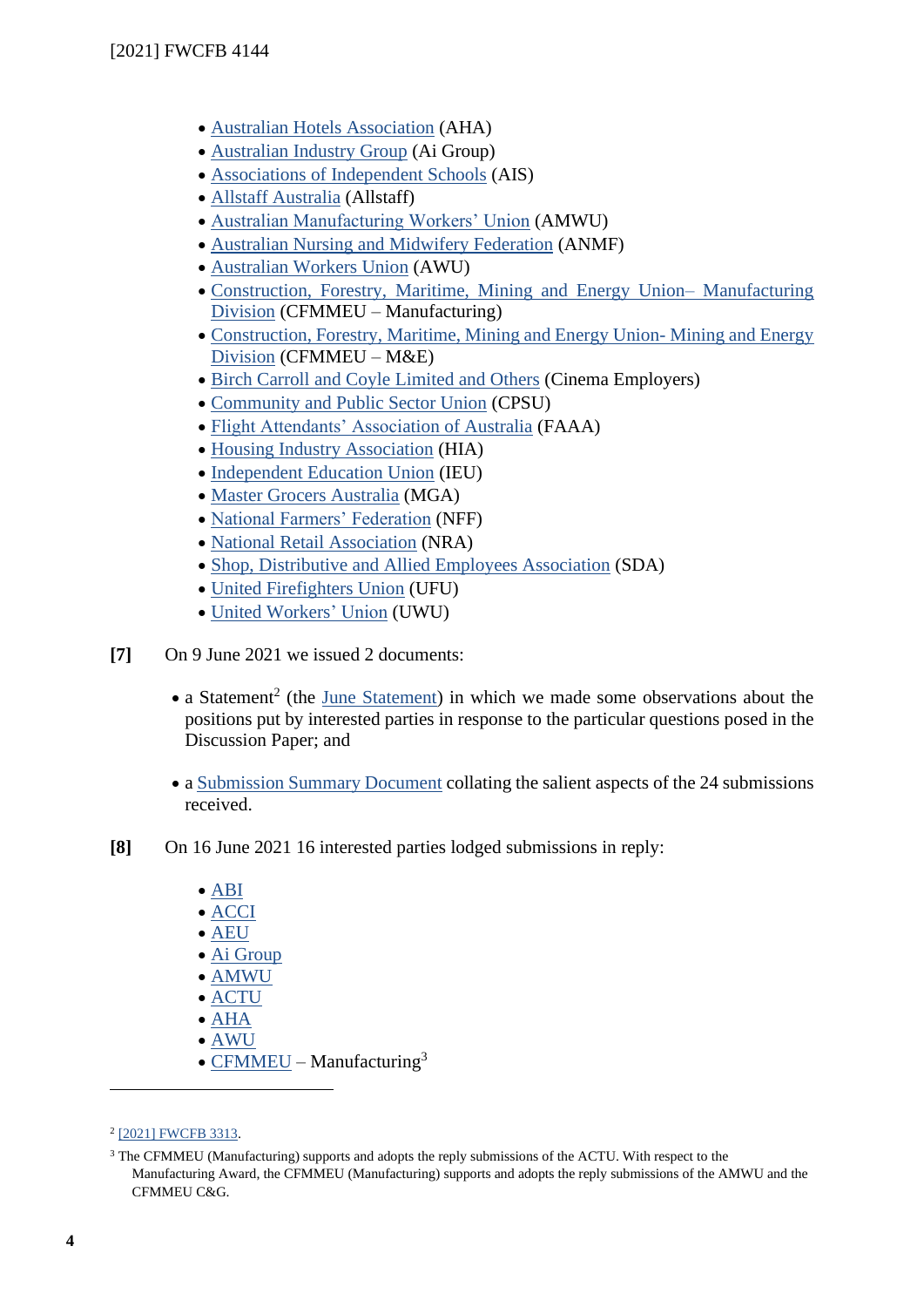- [CFMMEU](https://www.fwc.gov.au/documents/sites/casual-terms-review/submissions/am202154-sub-inreply-cfmmeu-160621.pdf) –Construction and General Division (CFMEU  $C\&G$ )<sup>4</sup>
- [Communications, Electrical, Electronic, Energy, Information, Postal, Plumbing](https://www.fwc.gov.au/documents/sites/casual-terms-review/submissions/am202154-sub-inreply-cepu-160621.pdf)  [and Allied Services Union](https://www.fwc.gov.au/documents/sites/casual-terms-review/submissions/am202154-sub-inreply-cepu-160621.pdf) (CEPU)<sup>5</sup>
- [IEU](https://www.fwc.gov.au/documents/sites/casual-terms-review/submissions/am202154-sub-inreply-ieu-160621.pdf)
- [Industrial Relations Victoria](https://www.fwc.gov.au/documents/sites/casual-terms-review/submissions/am202154-sub-inreply-100621.pdf) (IRV)
- [MGA](https://www.fwc.gov.au/documents/sites/casual-terms-review/submissions/am202154-sub-inreply-mga-160621.pdf)
- [NRA](https://www.fwc.gov.au/documents/sites/casual-terms-review/submissions/am202154-sub-inreply-nra-160621.pdf)
- [SDA](https://www.fwc.gov.au/documents/sites/casual-terms-review/submissions/am202154-sub-inreply-sda-160621.pdf)

[9] On 21 June 2021 we issued a **Statement<sup>6</sup>** setting out our *provisional* views concerning the questions posed in the Discussion Paper and summarising the submissions received in reply (Provisional Views Statement).

[10] On 22 June 2021 we issued a further **Statement and Directions<sup>7</sup>** in which we invited parties to file a short note regarding which of the *provisional* views set out in the Provisional Views Statement were contested.

**[11]** We received submissions from the following parties:

- [ABI](https://www.fwc.gov.au/documents/sites/casual-terms-review/submissions/am202154-sub-abinswbc-230621.pdf)
- [ACCI](https://www.fwc.gov.au/documents/sites/casual-terms-review/submissions/am202154-sub-acci-230621.pdf)
- [ACTU](https://www.fwc.gov.au/documents/sites/casual-terms-review/submissions/am202154-sub-actu-230621.pdf)
- [AEU](https://www.fwc.gov.au/documents/sites/casual-terms-review/submissions/am202154-sub-aeu-230621.pdf)
- [AHA](https://www.fwc.gov.au/documents/sites/casual-terms-review/submissions/am202154-sub-aha-230621.pdf)
- [Ai Group](https://www.fwc.gov.au/documents/sites/casual-terms-review/submissions/am202154-sub-aigroup-230621.pdf)
- [AIS](https://www.fwc.gov.au/documents/sites/casual-terms-review/submissions/am202154-sub-ais-230621.pdf)
- [AMWU](https://www.fwc.gov.au/documents/sites/casual-terms-review/submissions/am202154-sub-amwu-230621.pdf)
- [AWU](https://www.fwc.gov.au/documents/sites/casual-terms-review/submissions/am202154-sub-awu-230621.pdf)
- [CFMMEU](https://www.fwc.gov.au/documents/sites/casual-terms-review/submissions/am202154-sub-cfmmeu-cg-230621.pdf) C&G
- [CFMMEU](https://www.fwc.gov.au/documents/sites/casual-terms-review/submissions/am202154-sub-inreply-cfmmeu-md-160621.pdf) Manufacturing
- [IEU](https://www.fwc.gov.au/documents/sites/casual-terms-review/submissions/am202154-sub-ieu-230621.pdf)
- [MGA](https://www.fwc.gov.au/documents/sites/casual-terms-review/submissions/am202154-sub-mga-230621.pdf)
- [NFF](https://www.fwc.gov.au/documents/sites/casual-terms-review/submissions/am202154-sub-nff-230621.pdf)
- [SDA](https://www.fwc.gov.au/documents/sites/casual-terms-review/submissions/am202154-sub-sda-230621.pdf)
- [UWU](https://www.fwc.gov.au/documents/sites/casual-terms-review/submissions/am202154-sub-uwu-230621.pdf)

**[12]** At a hearing on 24 June 2021 interested parties made further submissions and clarified their positions regarding the *provisional* views.

**[13]** During the course of the hearing, further materials were filed:

• [Draft determination](https://www.fwc.gov.au/documents/sites/casual-terms-review/submissions/am2021540-sub-dd-amwu-240621.pdf) filed by the AMWU in respect of the Manufacturing Award, and

<sup>4</sup> The CFMMEU C&G supports the general submissions filed by the ACTU and the AMWU in respect of the Manufacturing Award.

<sup>5</sup> The CEPU supports, adopts and relies upon the submissions of the AMWU, ACTU and CFMMEU C&G.

<sup>6</sup> [2021] FWCFB 3555.

<sup>7</sup> [2021] FWCFB 3590.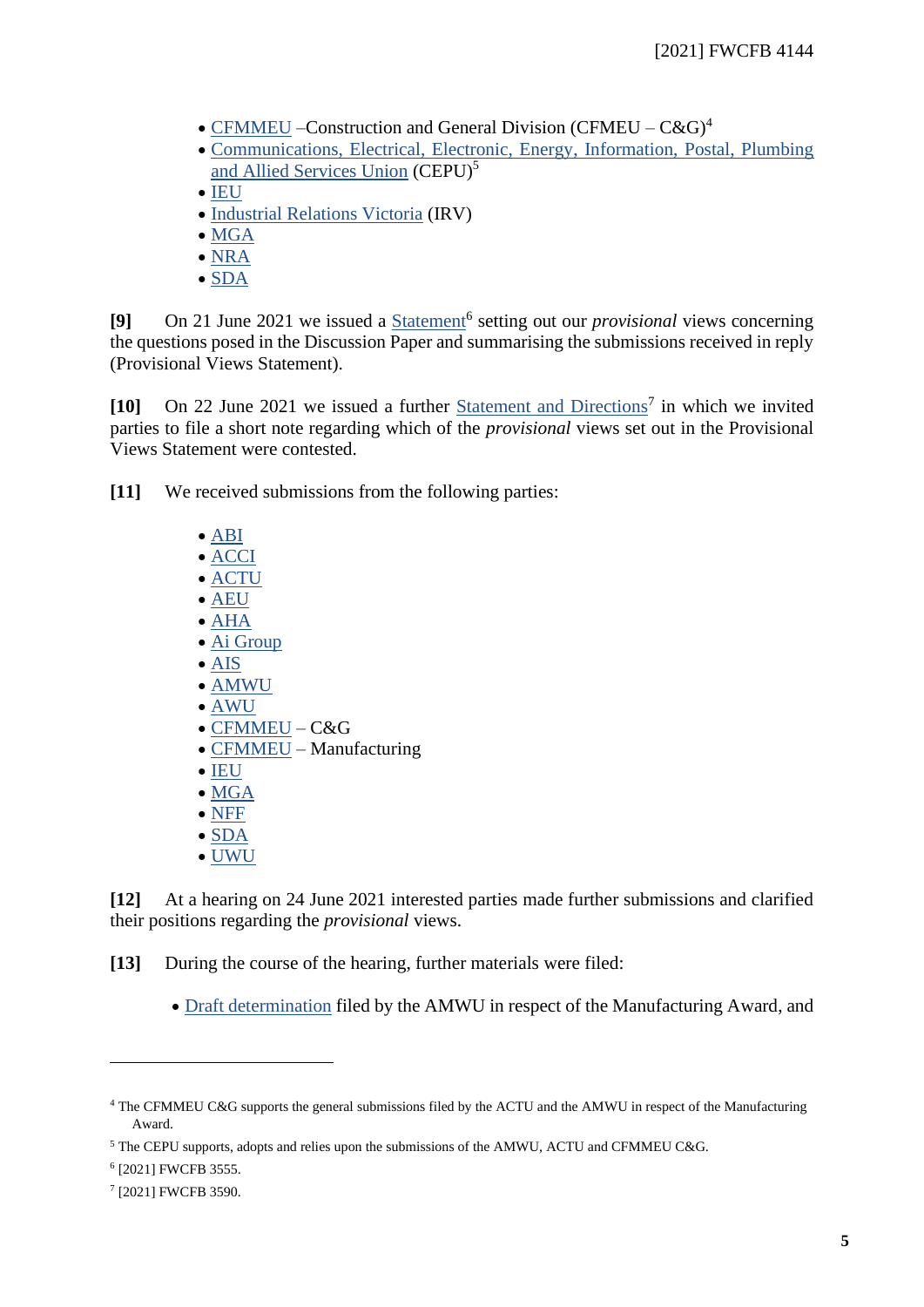• [Draft variation](https://www.fwc.gov.au/documents/sites/casual-terms-review/submissions/am202154-corr-dd-ieu-240621.pdf) by consent between the IEU and AEU regarding cl.12 of the Teachers Award.<sup>8</sup>

**[14]** This decision addresses and resolves the questions posed in the Discussion Paper for the modern awards in the first stage of the Casual Terms Review. Draft variation determinations will be published in the next few days.

**[15]** We turn first to a consideration of the statutory framework before addressing each of the *provisional* views.

## **2. THE CASUAL TERMS REVIEW**

<span id="page-5-0"></span>**[16]** On 27 March 2021 the Amending Act amended the Act in relation to casual employment. Relevantly for present purposes, these amendments:

- introduced a definition of 'casual employee' in s.15A
- introduced a new National Employment Standard (casual conversion NES) that:
	- o requires employers, other than small business employers, to offer eligible casual employees conversion to full-time or part-time employment (subject to the employer having reasonable grounds not to do so), and
	- o allows eligible casual employees (including casual employees of a small business employer) to request conversion to full-time or part-time employment (Division 4A of Part 2-2)
- allow the Commission to deal with disputes about casual conversion (s.66M)
- require courts to offset casual loading paid to an employee against claims for unpaid 'relevant entitlements' (s.545A)
- allow the Commission to vary an enterprise agreement as required to resolve difficulties in the interaction between the agreement and the casual amendments (Schedule 1 cl.45), and
- require the Commission to review certain casual terms in modern awards and vary the awards as required to resolve difficulties in their interaction with the Act as amended (Schedule 1 cl.48).
- **[17]** 'Casual employee' is now defined in s.15A of the Act:

## '**15A Meaning of** *casual employee*

(1) A person is a *casual employee* of an employer if:

<sup>8</sup> Each of the AEU and Community Connections Solutions Australia confirmed their support of this proposed variation.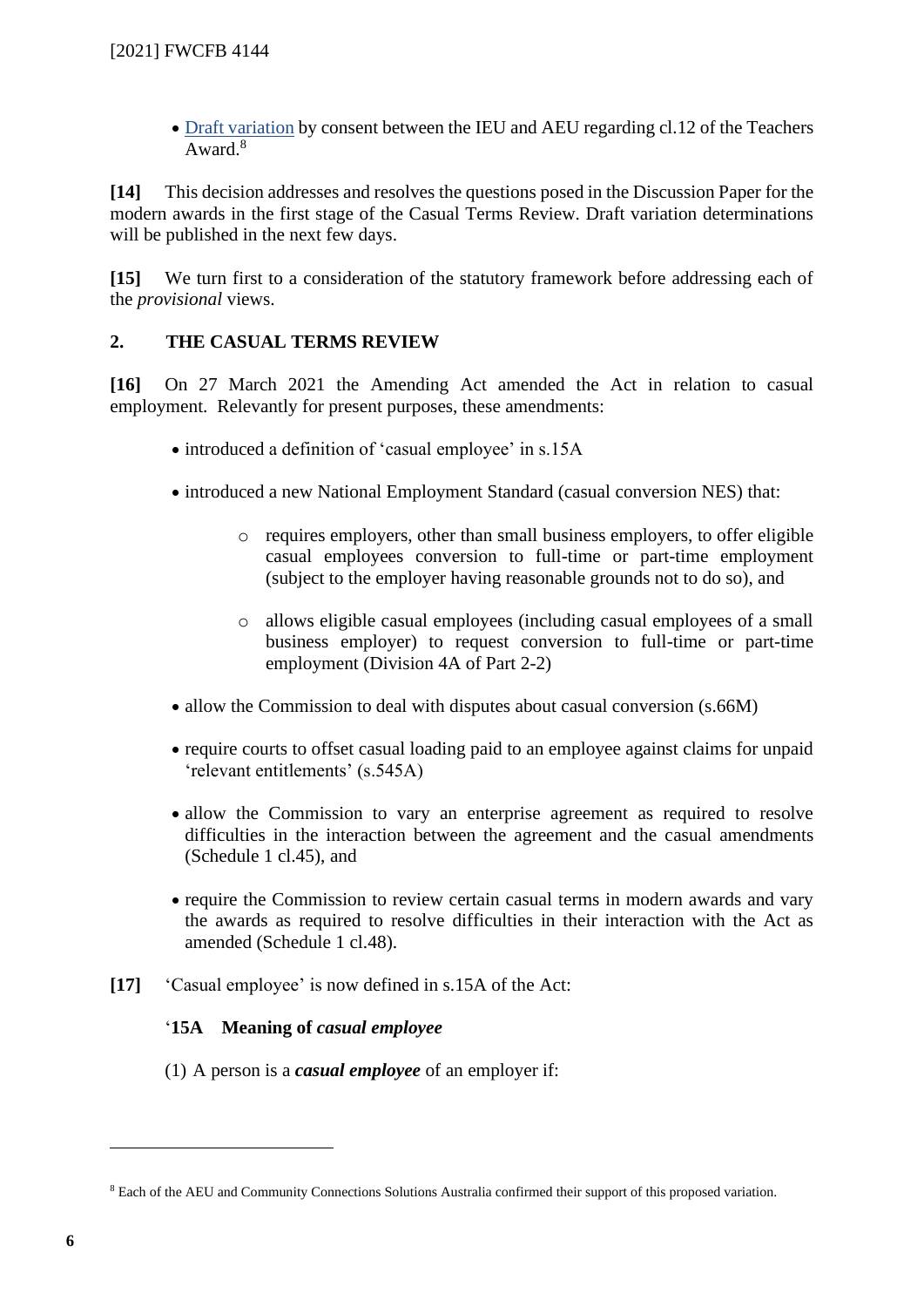- (a) an offer of employment made by the employer to the person is made on the basis that the employer makes no firm advance commitment to continuing and indefinite work according to an agreed pattern of work for the person; and
- (b) the person accepts the offer on that basis; and
- (c) the person is an employee as a result of that acceptance.
- (2) For the purposes of subsection (1), in determining whether, at the time the offer is made, the employer makes no firm advance commitment to continuing and indefinite work according to an agreed pattern of work for the person, regard must be had only to the following considerations:
	- (a) whether the employer can elect to offer work and whether the person can elect to accept or reject work;
	- (b) whether the person will work as required according to the needs of the employer;
	- (c) whether the employment is described as casual employment;
	- (d) whether the person will be entitled to a casual loading or a specific rate of pay for casual employees under the terms of the offer or a fair work instrument.

Note: Under Division 4A of Part 2-2, a casual employee who has worked for an employer for at least 12 months and has, during at least the last 6 months of that time, worked a regular pattern of hours on an ongoing basis may be entitled to be offered, or request, conversion to full-time employment or part-time employment.

- (3) To avoid doubt, a regular pattern of hours does not of itself indicate a firm advance commitment to continuing and indefinite work according to an agreed pattern of work.
- (4) To avoid doubt, the question of whether a person is a casual employee of an employer is to be assessed on the basis of the offer of employment and the acceptance of that offer, not on the basis of any subsequent conduct of either party.
- (5) A person who commences employment as a result of acceptance of an offer of employment in accordance with subsection (1) remains a casual employee of the employer until:
	- (a) the employee's employment is converted to full-time or part-time employment under Division 4A of Part 2-2; or
	- (b) the employee accepts an alternative offer of employment (other than as a casual employee) by the employer and commences work on that basis.'

**[18]** The Revised Explanatory Memorandum to the Fair Work Amendment (Supporting Australia's Jobs and Economic Recovery) Bill 2020 (**EM**) states that: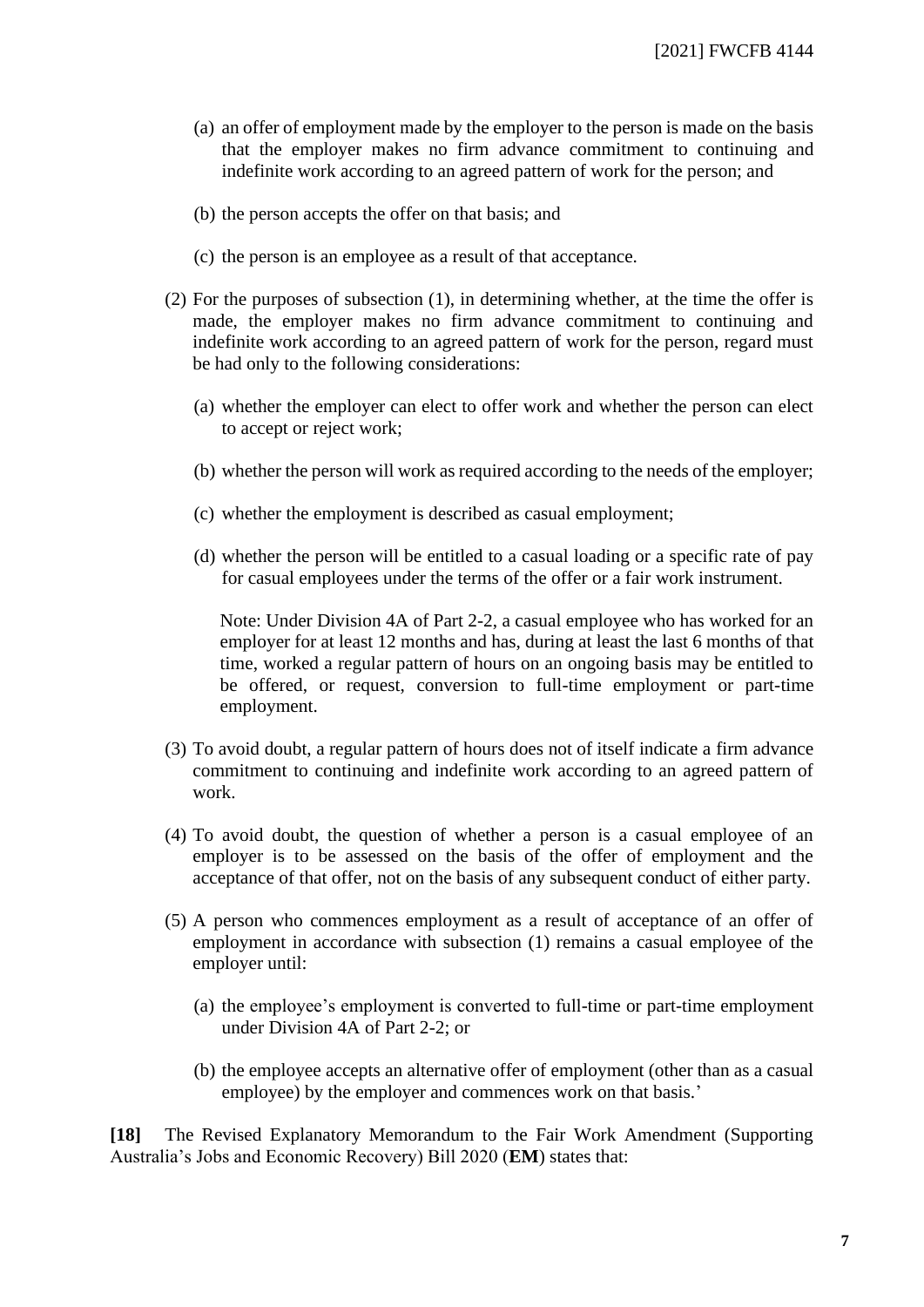'The definition incorporates elements of the common law meaning but provides the parties with greater certainty as to an employee's status on commencement of employment and at all times during the employment relationship, and the entitlements that flow from that status.'<sup>9</sup>

**[19]** Clause 48 of Schedule 1 to the Act requires the Commission to conduct the Casual Terms Review and is in the following terms:

#### '**48 Variations to modern awards**

- $(1)$  If:
	- (a) a modern award is made before commencement; and
	- (b) the modern award is in operation on commencement; and

(c) immediately before commencement, the modern award includes a term (the *relevant term*) that:

- (i) defines or describes casual employment; or
- (ii) deals with the circumstances in which employees are to be employed as casual employees; or
- (iii) provides for the manner in which casual employees are to be employed; or
- (iv) provides for the conversion of casual employment to another type of employment;

then the FWC must, within 6 months after commencement, review the relevant term in accordance with subclause (2).

- (2) The review must consider the following:
	- (a) whether the relevant term is consistent with this Act as amended by Schedule 1 to the amending Act;
	- (b) whether there is any uncertainty or difficulty relating to the interaction between the award and the Act as so amended.
- (3) If the review of a relevant term under subclause (1) finds that:
	- (a) the relevant term is not consistent with this Act as amended by Schedule 1 to the amending Act; or
	- (b) there is a difficulty or uncertainty relating to the interaction between the award and the Act as so amended;

then the FWC must make a determination varying the modern award to make the award consistent or operate effectively with the Act as so amended.

- (4) The determination must be made as soon as reasonably practicable after the review is conducted.
- (5) A determination under subclause (2) comes into operation on (and takes effect from) the start of the day the determination is made.

<sup>9</sup> Revised Explanatory Memorandum to the Fair Work Amendment (Supporting Australia's Jobs and Economic Recovery) Bill 2020 at [7]. ('EM')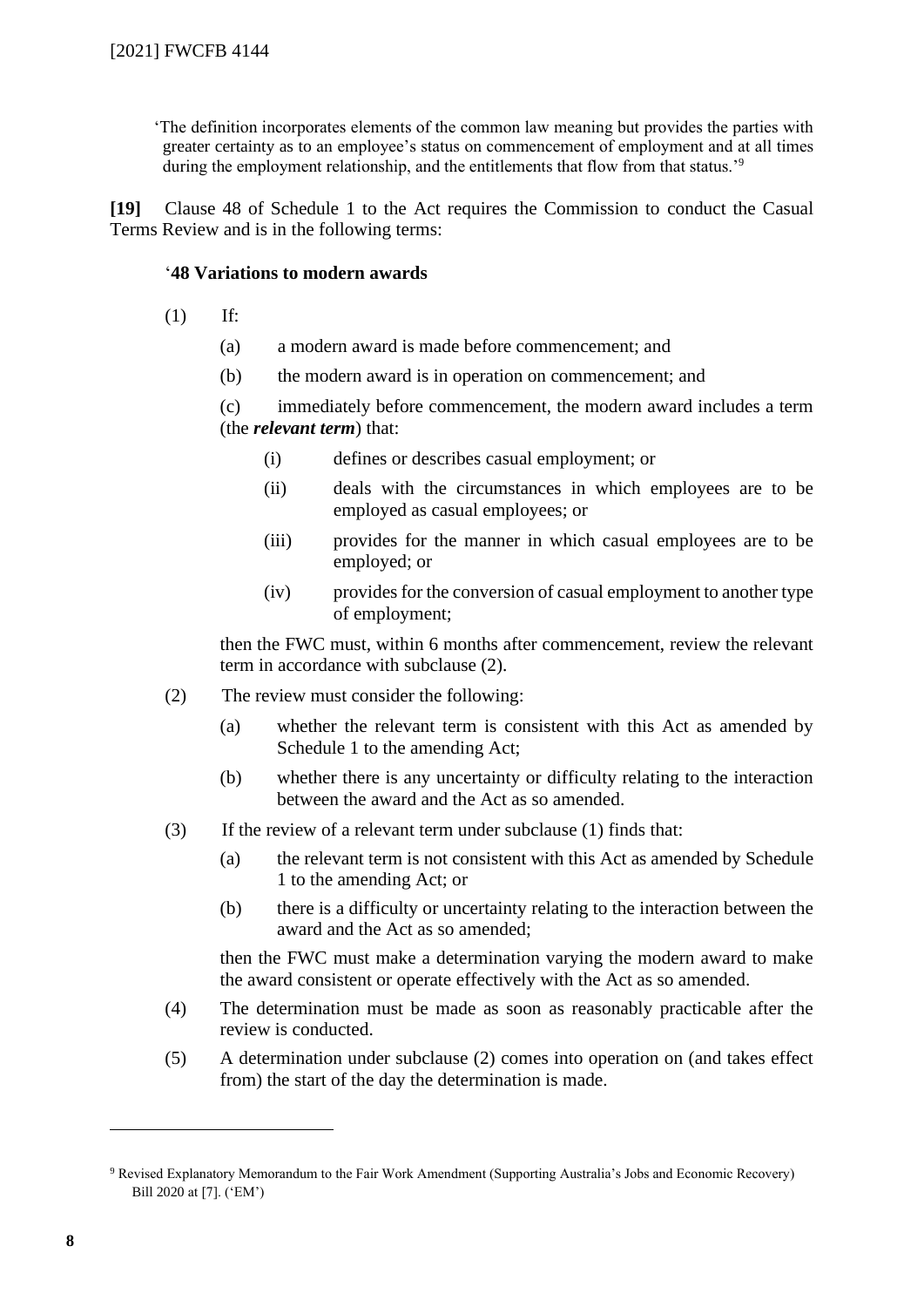(6) Section 168 applies to a determination made under subclause (2) as if it were a determination made under Part 2-3.'

#### **2.1 What are 'relevant' terms?**

<span id="page-8-0"></span>**[20]** The review process under cl.48 of Schedule 1 requires that within 6 months after commencement of the amendments (being 27 September 2021) the Commission must review each 'relevant term' in a modern award. A relevant term is a term that:

- 'defines or describes casual employment'
- 'deals with the circumstances in which employees are to be employed as casual employees'
- 'provides for the manner in which casual employees are to be employed', or
- 'provides for conversion of casual employment to another type of employment'  $(cl.48(1))$ .

**[21]** The definition of 'relevant term' in cl.48(1)(c) encompasses at least the terms in the initial group of 6 modern awards that deal with the following:

- definitions of casual employee or casual employment (including 'engaged as a casual', 'residual category', 'engaged by the hour' and 'day-to-day employment' definitions)
- permitted types of employment, where this includes casual employment,
- requirements to inform employees they are engaged as casual employees, and
- casual conversion.

**[22]** Beyond clauses of that nature, the breadth of the definition depends upon what is understood by an award term that 'provides for the manner in which casual employees are to be employed' in  $cl.48(1)(c)(iii)$ .

- **[23]** Clause 48(2) provides that the Review must consider:
	- whether the relevant term is 'consistent with the Act' as amended, and
	- 'whether there is any uncertainty or difficulty relating to the interaction between the award and the Act' as amended (cl.48(2)).

## **2.2 What is meant by 'consistent', 'uncertainty or difficulty' and 'operate effectively?**

<span id="page-8-1"></span>**[24]** If the review of a relevant term finds any such inconsistency, or difficulty or uncertainty, the Commission must, as soon as reasonably practicable, vary the modern award 'to make the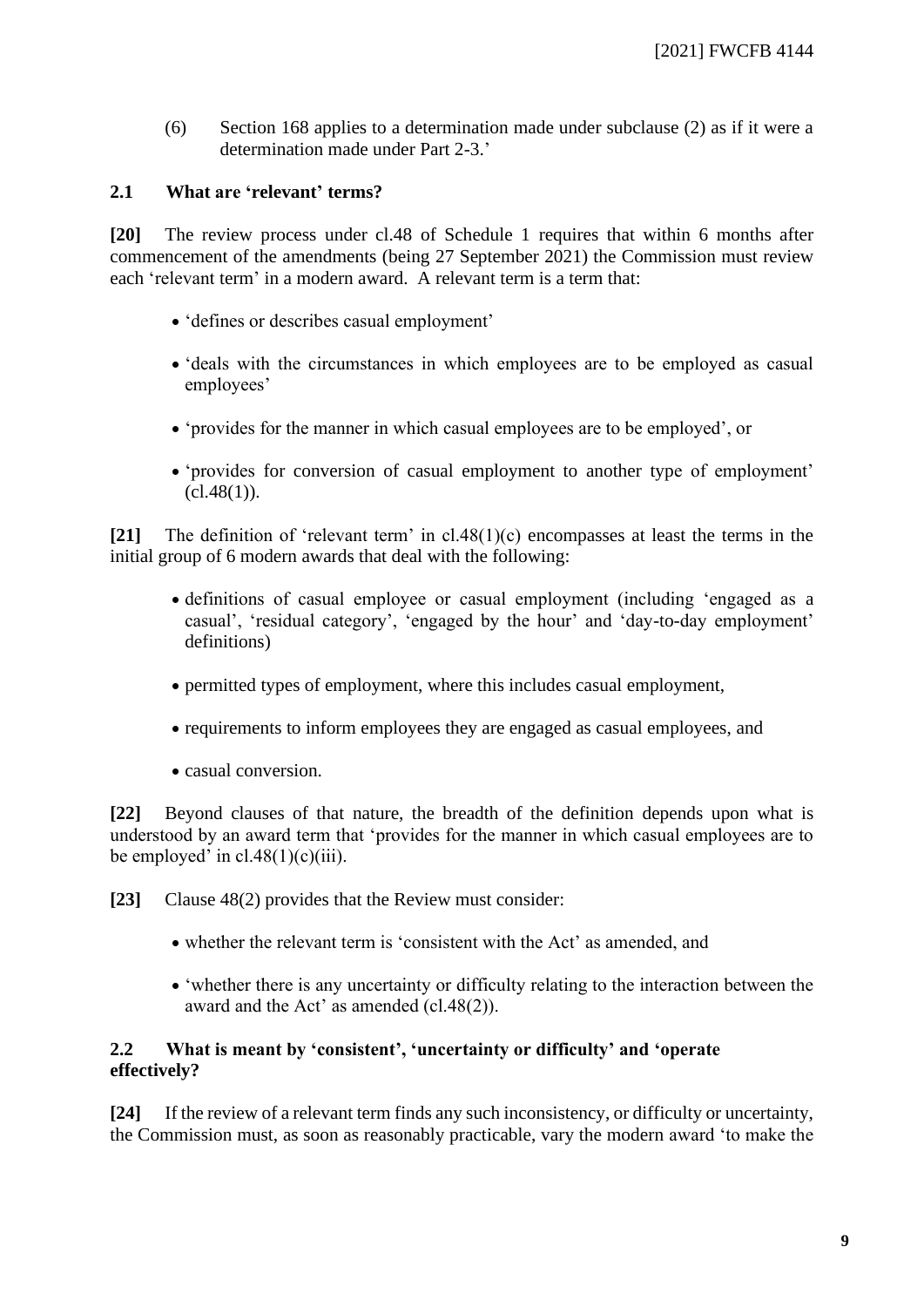award consistent or operate effectively with the Act as so amended' (cll.48(3) and (4)). Such a variation of the modern award takes effect on the day it is made (cl.48(5)).<sup>10</sup>

**[25]** The Discussion Paper posed the following three questions:<sup>11</sup>

*What is meant by 'consistent' and 'uncertainty or difficulty' in Act Schedule 1 cl.48(2)?*

*What is meant by 'consistent or operate effectively' in Act Schedule 1 cl.48(3)?*

*Is it the case that:*

- *the Commission does not have to address the considerations in s.134(1) of the Act in varying an award under Act Schedule 1 cl.48(3), but*
- *an award as varied under cl.48(3) must satisfy s.138 of the Act?*

**[26]** Clause 48(2)(a) of Schedule 1 requires the Casual Terms Review to consider whether the 'relevant terms' of an award are 'consistent with' the Act as amended. There is a divergence of views amongst the parties about the proper interpretation of the term 'consistent with' in this context.

**[27]** ACCI submits that a plain and ordinary reading of cl.48(2)(a) requires a consideration of whether the 'relevant term' is not only 'accordant' or 'compatible' with the Act, but whether it 'adheres to the same principles or course' as the  $Act<sup>12</sup>$  and that the words 'consistent with' must mean, at the very least, that the Commission cannot be satisfied that award terms are consistent with the Act as amended if the terms are not compatible or [are] inconsistent with the Act as amended. $13$ 

**[28]** Similarly, Ai Group advances an interpretation that emphasises a need to consider whether there is 'substantive alignment' between the approach to matters dealt with in the Act as amended and in modern awards:

'it requires a consideration of whether the 'relevant term' 'accords' and 'is compatible with' the Act … we contend that it also requires a consideration of whether the relevant terms are 'constantly adhering to the same principle or course' as adopted in the Act. By extension, clause 48(3)(a) is satisfied if the 'relevant term' does not accord with or is not compatible with the Act, or if it in some way departs from the principles or course adopted in the Act in relation to the same subject matter.'<sup>14</sup>

**[29]** The ACTU (and a number of unions) takes a different view and submits that modern award terms should not be considered to be 'inconsistent' merely because they differ from the

<sup>&</sup>lt;sup>10</sup> It appears the reference in cl.48(5) to 'subclause (2)' is a drafting error and should instead be a reference to 'subclause (3)'.

<sup>11</sup> Fair Work Commission, *Discussion Paper: Interaction between modern awards and the casual amendments to the Fair Work Act 2009* (19 April 2021) at [23]. ('Discussion Paper').

<sup>12</sup> ACCI submission, 24 May 2021 at [10].

<sup>13</sup> ACCI submission, 24 May 2021 at [11].

<sup>&</sup>lt;sup>14</sup> Ai Group submission, 24 May 2021 at [49].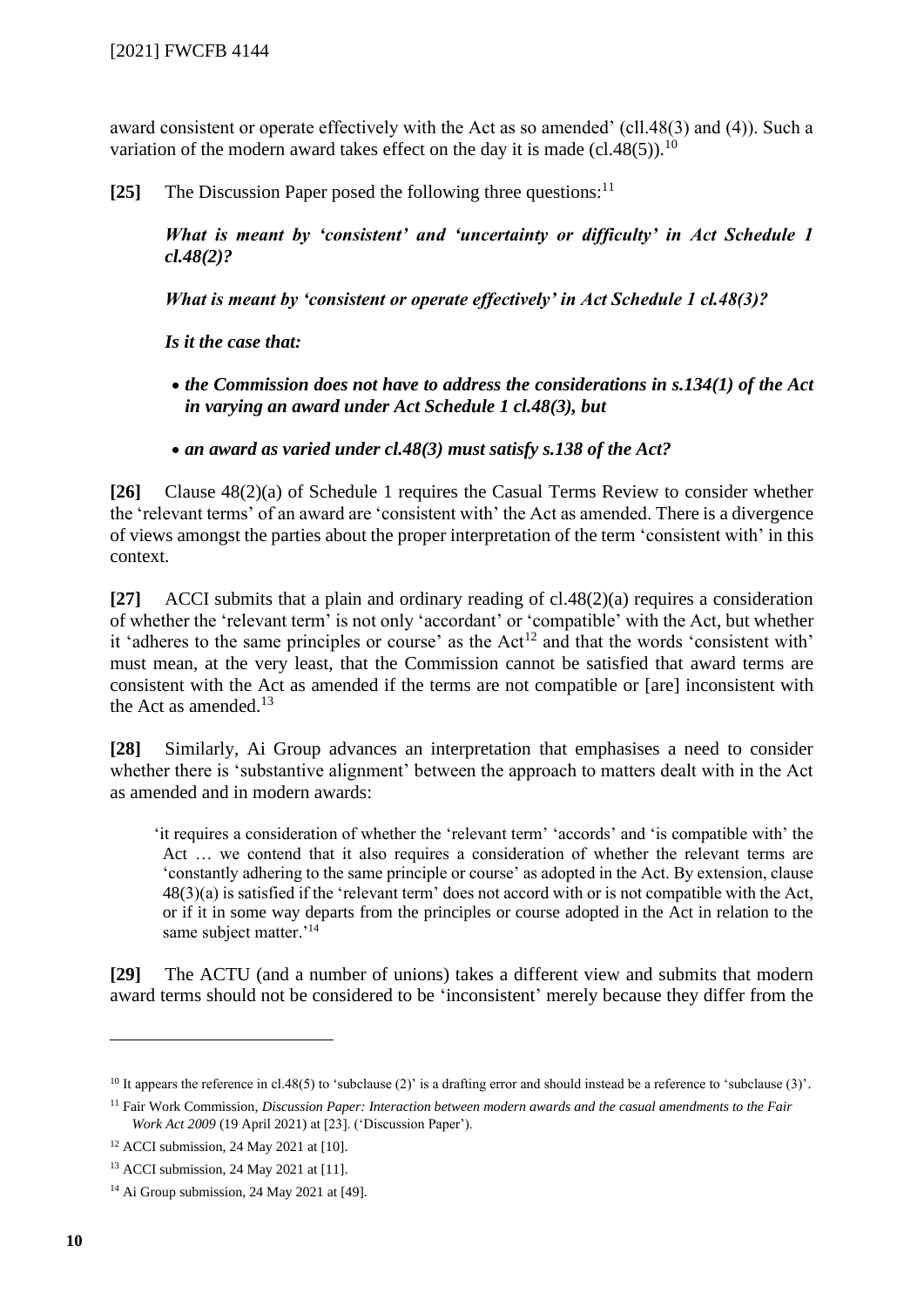newly enacted provisions, but rather where there is a fundamental tension or incompatibility between their operation and the operation of the National Employment Standards (NES), such that they contradict the NES and could not operate alongside the relevant provisions of the NES.<sup>15</sup> In short, the ACTU submits that award terms should only be held to be inconsistent with the Act as amended if the terms contain an inherent incompatibility which cannot be resolved, such that they cannot operate to supplement the provisions of the Act:

'This is a higher bar than merely finding that a clause differs from the provisions of the FW Act.'<sup>16</sup>

**[30]** In reply, Ai Group submits that there is no cause for reading down the meaning of 'consistent with' in cl.48(2)(a) to only a test of compatibility:

'neither the contemplation in the objects of the Act of a safety net comprised of both awards and the NES or the existence of s.55 justifies ACTU's proposed approach to interpreting what is meant by *'consistent'* in clause 48. The mere fact that it *may* be possible to craft award terms that supplement the NES does not mean that the legislature intended or even contemplated that the Commission might adopt such an approach in the course of the Review.'<sup>17</sup>

**[31]** In the present context the Act itself regulates the relationship between the NES and modern awards through the NES interaction rules in s.55. These rules make clear that the NES do not cover their respective fields, as s.55(4) permits the inclusion of terms in a modern award that are ancillary or incidental to, or that supplement, the NES, provided the effect of those terms is not detrimental to an employee in any respect.

**[32]** It follows that award terms which comply with s.55(4) might be directly inconsistent with provisions of the NES but nevertheless consistent with the Act, provided they do not 'exclude' the NES (s.55(1)). Having regard to the nature of the NES as a set of minimum employee entitlements, an award term will exclude the NES if its operation results in an outcome whereby an employee does not receive in full or at all a benefit provided by the NES.<sup>18</sup>

**[33]** The objects of the Act also envisage a role for both the NES and modern awards in establishing a guaranteed safety net, which suggest that a purposive approach to construing the term 'inconsistent with' favours a construction which would allow for modern awards to contain terms that are not identical to the NES.

**[34]** In the Review we are required to consider whether relevant terms in a modern award are 'consistent with this Act as amended by … the amending Act' (cl.48(2)(a)) (emphasis added). A permitted inconsistency with the NES casual conversion provisions is 'consistent with' the Act.

**[35]** Returning to the meaning of the expression 'consistent with'; we agree with the observation of Sackville J in *Flanagan v Australia Prudential Regulation Authority*, <sup>19</sup> that

<sup>15</sup> ACTU submission, 24 May 2021 at [28].

<sup>16</sup> ACTU submission, 24 May 2021 at [32].

 $17$  Ai Group submission in reply, 16 June 2021 at [14].

<sup>18</sup> *Canavan Building Pty Ltd* [2014] FWCFB 3202.

<sup>19</sup> (2004) 138 FCR 286.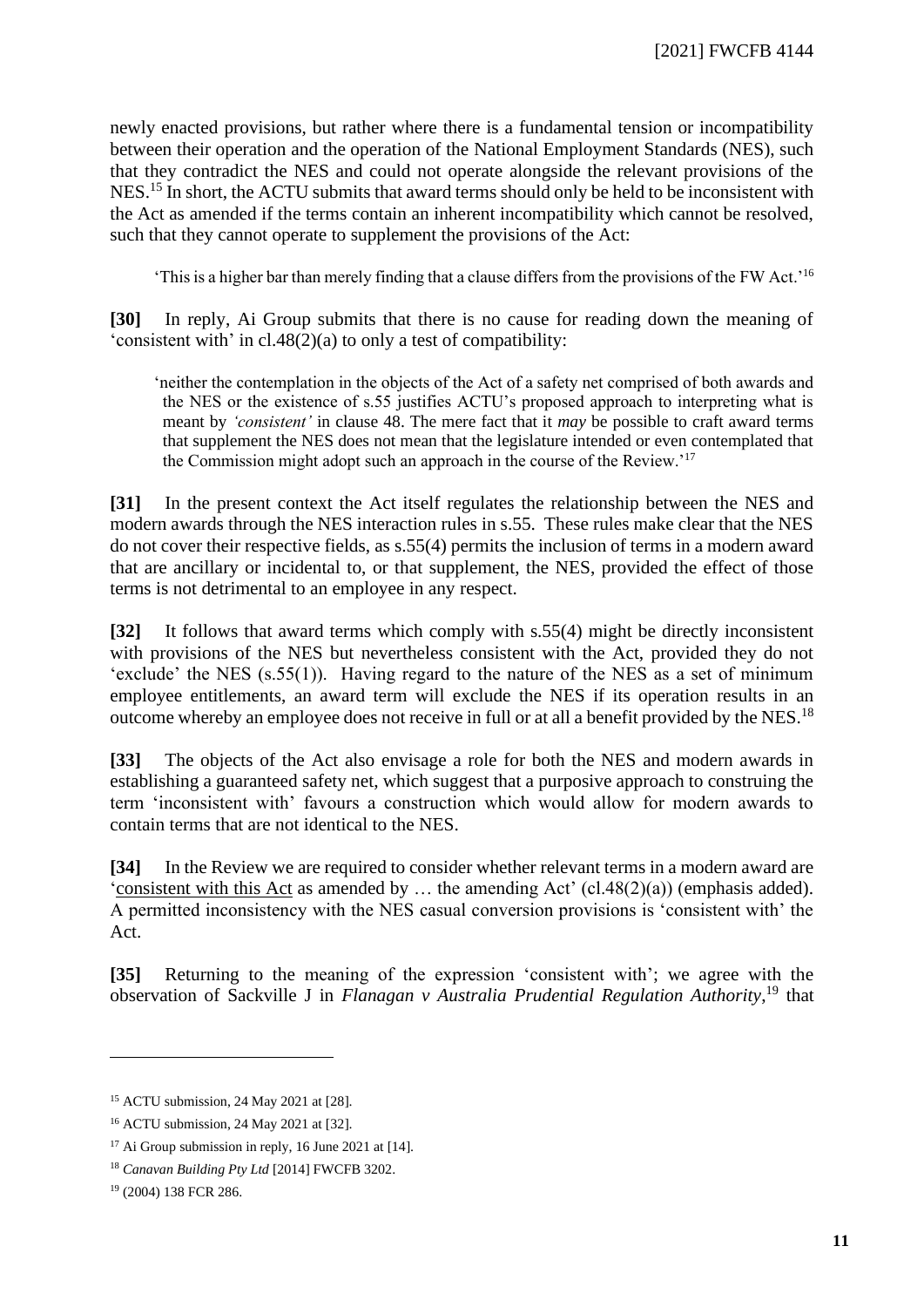'there is a certain elasticity about the expression'. <sup>20</sup> Further, we perceive no relevant distinction between the expression 'not consistent with' and the word 'inconsistent'. In discussing cl.48 the EM uses the terms 'inconsistent' and 'not consistent' interchangeably.

**[36]** Having regard to the terms of cl.48(2)(a), the context and legislative purpose, we agree with the ACTU that relevant terms are not 'inconsistent with' the Act as amended merely because they differ from the newly enacted provisions.<sup>21</sup>

**[37]** In determining whether regulations are inconsistent with an Act, courts have been influenced by authorities concerning inconsistency between Commonwealth and State Acts.<sup>22</sup> The Full Federal Court in *Toyota Motor Corporation Australia Limited v Marmara*<sup>23</sup> found the general principle applicable to the invalidity of regulations on account of repugnancy with their authorising statute to be relevant to resolving a question as to repugnancy between an enterprise agreement and the Act.<sup>24</sup>

**[38]** As mentioned earlier, cl.48(2)(b) provides that the Casual Terms Review must consider whether there is any 'uncertainty or difficulty relating to the interaction between the award and the Act' as amended.

**[39]** As to the expression 'any uncertainty or difficulty relating to the interaction between the award and the Act so amended', in cl.48(2)(b) and 'a difficulty or uncertainty relating to the interaction between the award and the Act as so amended' in cl.48(3)(b), the words 'uncertainty' and 'difficulty' should be given their ordinary meaning.

## **2.3 The Modern Awards Objective**

<span id="page-11-0"></span>**[40]** The modern awards objective applies to the Commission's variation of awards under Parts 2-3 and 2-6 of the Act (s.134(2)) but does not appear to apply to variation of awards in the Casual Terms Review. However, in respect of the Commission's review of relevant terms in the Casual Terms Review, the EM states:

'The FWC may determine the process it undertakes to review any such award terms within its existing powers under the Act and consistent with the modern awards objective in section 134.<sup>25</sup>

**[41]** The Discussion Paper posed the following questions in respect of this issue: 26

*Is it the case that:*

• *the Commission does not have to address the considerations in s.134(1) of the Act in varying an award under Act Schedule 1 cl.48(3), but*

 $20$  Ibid at [47].

<sup>21</sup> ACTU submission, 24 May 2021 at [27]-[28].

<sup>&</sup>lt;sup>22</sup> Pearce DC and Argument S, *Delegated Legislation in Australia* (5<sup>th</sup> Edition, LexisNexis Butterworths 2017) at [19.23] and see generally at [19.9]–[19.26].

<sup>23</sup> [2014] FCAFC 84; (2014) 222 FCR 152.

<sup>24</sup> Ibid at [97].

<sup>25</sup> EM at [512].

<sup>26</sup> Discussion Paper at [23].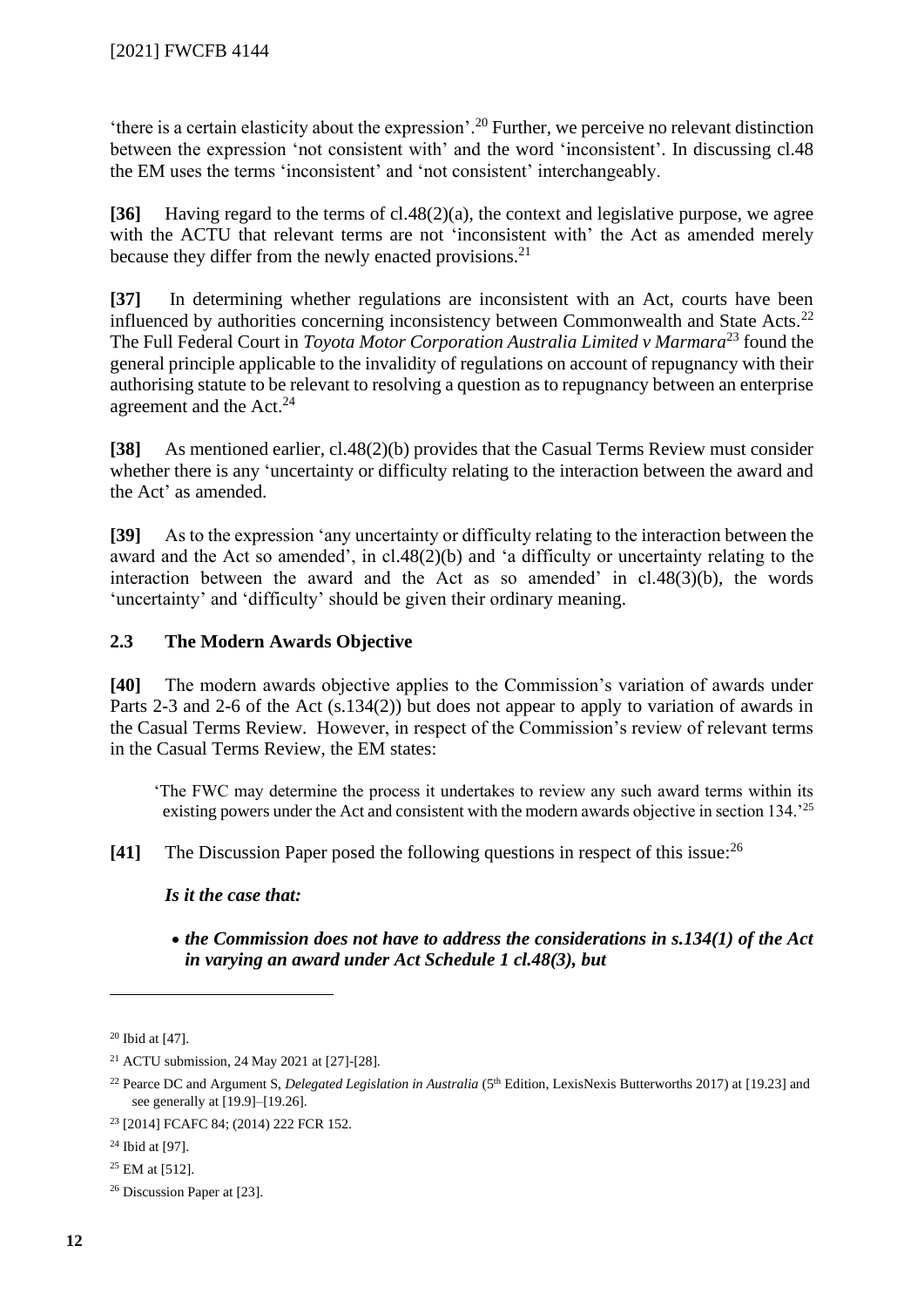## • *an award as varied under cl.48(3) must satisfy s.138 of the Act?*

**[42]** In our view any variation made in accordance with cl.48(3) of Schedule 1 must make the award consistent with or operate effectively with the provisions of the Act relating to casual employment specifically, as well as the Act generally. Any such variations must therefore also conform with the requirements of s.138 – that is, the varied award terms must be necessary to achieve (relevantly) the modern awards objective in s.134(1). To ensure compliance with s.138, the considerations in s.134(1)(a)-(h) need to be taken into account even though on a strict reading, s.134 of the Act does not apply to the Casual Terms Review.

**[43]** In its note of 23 June 2021, the ACTU agreed that the modern award objective is relevant, but maintained the position set out in its submission of 14 May 2021, which was to the effect that the considerations in s.134(1) of the Act may be worthy of consideration in their own right and not only as a function of s.138 of the Act.

**[44]** The UWU, AMWU and CFMMEU (Manufacturing) supported the submissions of the ACTU.

**[45]** Our *provisional* view was:

'Clause 48(3) of Schedule 1 requires the Commission to vary a modern award if either a relevant term is not consistent with the Act or there is uncertainty or difficulty relating to the interaction between the award and the Act. Any variation made in accordance with this requirement must make the Award consistent or operate effectively with the provisions of the Act relating to casual employment specifically, as well as the Act generally. Any variations required to be made by clause  $48(3)$  of the Schedule must therefore also conform with the requirements of s.138 – that is, the varied award terms must be necessary to achieve (relevantly) the modern awards objective in s.134(1). To ensure compliance with s.138, the modern award objectives in s.134(1)(a)-(h) need to be taken into account even though on a strict reading, s.134 of the Act does not apply to the Casual terms review.'<sup>27</sup>

**[46]** No other party contested this *provisional* view.<sup>28</sup> We confirm our *provisional* view.

**[47]** Absent a particular context, it is not apparent to us that the s.134 considerations arise in this review outside of the operation of s.138.

#### **2.4 Award terms that exclude casual employment**

<span id="page-12-0"></span>**[48]** The Fire Fighting Award contains no reference to 'casual' employees or to casual employment. Clauses 8 and 9 relevantly provide for types of employment under the Award as follows:

## **8 Types of employment—public sector**

<sup>27</sup> Statement [2021] FWCFB 3555, p 77.

<sup>28</sup> Transcript, 24 June 2021 at PN40. In its note of 23 June 2021, the MGA submitted that it contested *provisional* view 1. During the course of the hearing 24 June 2021, the MGA confirmed it did not contest this view (Transcript, 24 June 2021 at PN48 – PN51).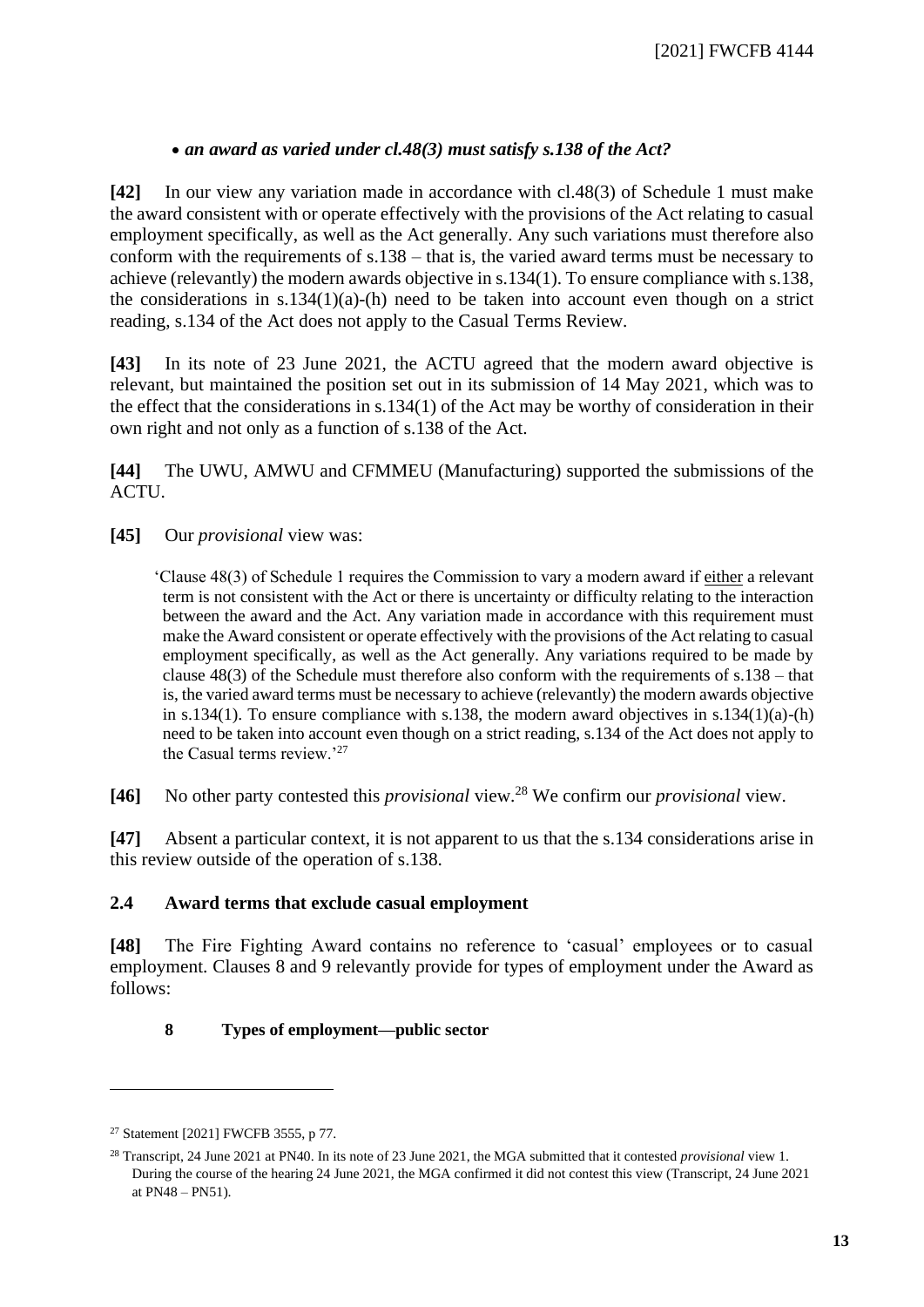#### **8.1 Types of employment**

- **(a)** An employer in the public sector may employ a person in any classification in this award on a full-time basis.
- **(b)** An employer in the public sector may employ employees at the classification Qualified Firefighter or above on a part-time basis.

#### **8.2 Full–time employees**

A full-time employee is an employee who is engaged to work an average of 38 ordinary hours per week.

#### **8.3 Part–time employees**

- **(a)** A part-time employee is an employee who:
	- **(i)** works less than the full-time hours of 38 ordinary hours per week;
	- **(ii)** has reasonably predictable hours of work; and
	- **(iii)** receives, on a pro-rata basis, equivalent pay and conditions to those full-time employees who do the same kind of work.
- **(b)** At the time of engagement as a part-time employee, the employer and the part-time employee will agree in writing on a regular pattern of work, specifying at least the hours worked each day, which days of the week the employee will work and the actual starting and finishing times each day.
- **(c)** Any agreed variation to the hours of work will be recorded in writing.
- …

## **9. Types of employment—private sector**

**9.1** An employer in the private sector may only employ a person in a classification in this award on the following basis:

- **(a)** full-time; or
- **(b)** part-time.
- **9.2** At the time of engagement, an employer must inform each employee, in writing:
	- **(a)** whether the employee is a full-time or part-time employee; and
	- **(b)** of the classification level to which the employee has been appointed.

#### **9.3 Full-time employees**

A full-time employee is an employee who is engaged to work an average of 38 ordinary hours per week.

#### **9.4 Part-time employees**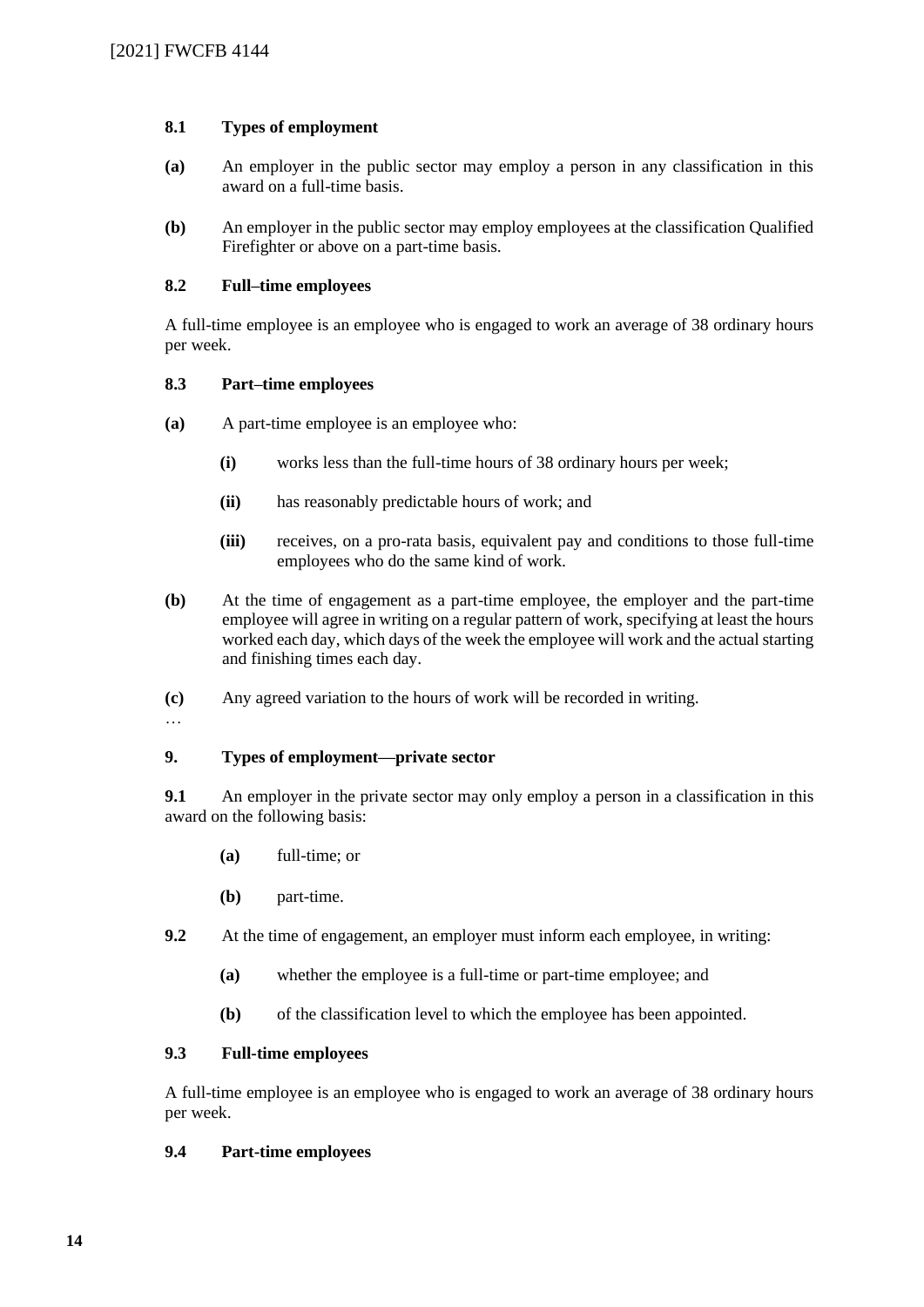- **(a)** A part-time employee:
	- **(i)** works less than 38 ordinary hours per week;
	- **(ii)** has reasonably predictable hours of work; and
	- **(iii)** receives, on a pro-rata basis, equivalent pay and conditions to those of full-time employees who do the same kind of work.
- **(b)** At the time of engagement the employer and the part-time employee will agree in writing on a regular pattern of work, specifying at least the hours worked each day, which days of the week the employee will work and the actual starting and finishing times each day.
- **(c)** Any agreed variation to the hours of work will be recorded in writing.
- …

**[49]** It seems to us that offer and acceptance of part-time and full-time employment under award arrangements such as those above (and operating with the NES), will constitute employment on the basis of a 'firm advance commitment to continuing and indefinite work according to an agreed pattern of work' within the meaning of s.15A of the Act. It follows that part-time and full-time employment under the Fire Fighting Award is to be understood as distinct from casual employment as defined in s.15A of the Act and consequently, the Fire Fighting Award contains no 'relevant terms' within the meaning of cl.48(1)(c) of Schedule 1.

**[50]** The Discussion Paper raised a potential qualification to this conclusion, namely that cl.9.1 (and possibly also cl.8.1) might be considered to deal with 'the circumstances in which employees are to be employed as casual employees' within the meaning of  $cl.48(1)(c)(ii)$ , as the effect of these terms is to exclude employment on a casual basis by excluding any such circumstances.

**[51]** The Discussion Paper raised the following question in respect of this issue:<sup>29</sup>

## *Is an award clause that excludes casual employment (as in the Fire Fighting Award) a 'relevant term' within the meaning of in cl.48(1)(c) of Schedule 1 of the Act, so that the award must be reviewed in the Casual terms review?*

**[52]** In addressing this question no party contended that an award clause that excludes casual employment was a 'relevant term' within the meaning of cl.48(1)(c). In the June Statement we observed that of the interested parties that responded to this question, there was general consensus that:

- the Fire Fighting Award does not contain any relevant terms within the meaning of cl.48(1)(c)
- the Commission has no jurisdiction to review the Award under cl.48

<sup>29</sup> Discussion Paper at [30].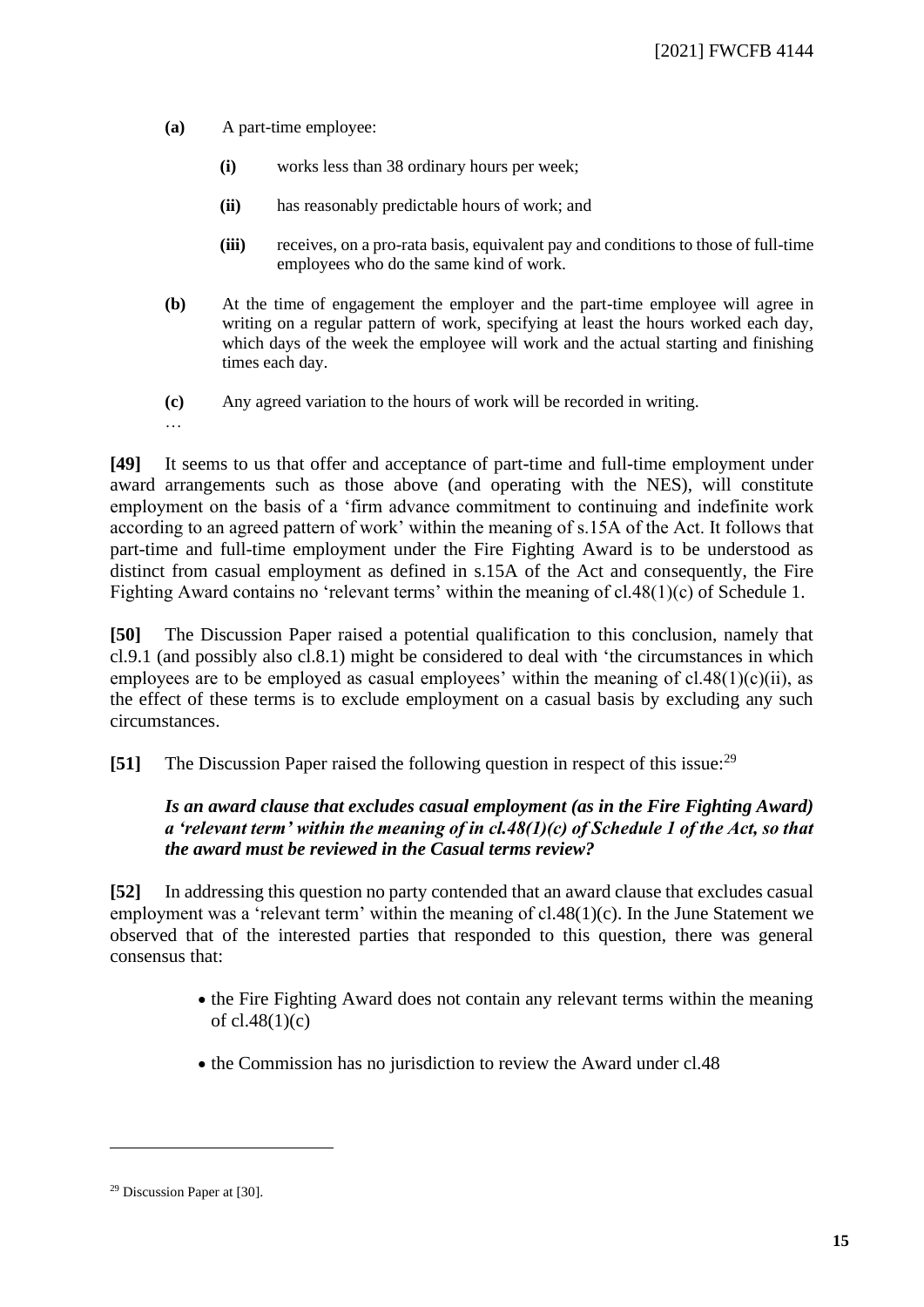- in the alternative, if the Fire Fighting Award does contain a relevant term, there is no inconsistency with the Act as amended and no uncertainty or difficulty relating to the interaction between the Award and the Act as amended, and
- no further consideration of the Fire Fighting Award should occur as part of the Casual Terms Review.

**[53]** In our view the Fire Fighting Award does not contain a 'relevant term' within the meaning of cl.48(1)(c) and hence does not fall within the scope of the Casual Terms Review. The same conclusion applies to other modern awards of the same character.

## **2.5 Categorisation of casual definition clauses**

<span id="page-15-0"></span>**[54]** Attachment 1 to the Discussion Paper identified and attempted to categorise the different types of casual definitions found in modern awards.

**[55]** The Discussion Paper raised the following question in respect of this issue:

## *Has Attachment 1 to the Discussion Paper wrongly categorised the casual definition in any award?*

**[56]** In the June Statement we observed that there was broad agreement with that categorisation, however some parties raised issues or queries in relation to the categorisation of the following awards:

- *Building and Construction General On-Site Award 2020*
- *Car Parking Award 2020*
- *Children's Services Award 2020*
- *Cleaning Services Award 2020*
- *Corrections and Detention (Private Sector) Award 2020*
- *Hydrocarbons Field Geologists Award 2020*
- *Live Performance Award 2020*
- *Market and Social Research Award 2020*
- *Mobile Crane Hiring Award 2020*
- *Nursery Award 2020*
- *Pest Control Industry Award 2020*
- *Ports, Harbours and Enclosed Water Vessels Award 2020*
- *Racing Clubs Events Award 2020*
- *Racing Industry Ground Maintenance Award 2020*
- *Registered and Licensed Clubs Award 2020*
- *Storage Services and Wholesale Award 2020*, and
- *Transport (Cash in Transit) Award 2020.*

**[57]** These matters will be considered when those awards are reviewed in Stage 2 of the Casual Terms Review.

**[58]** Our consideration of the above issues deals with the first 2 of our *provisional* views in the Provisional Views Statement. We now deal with the remaining *provisional* views, in turn.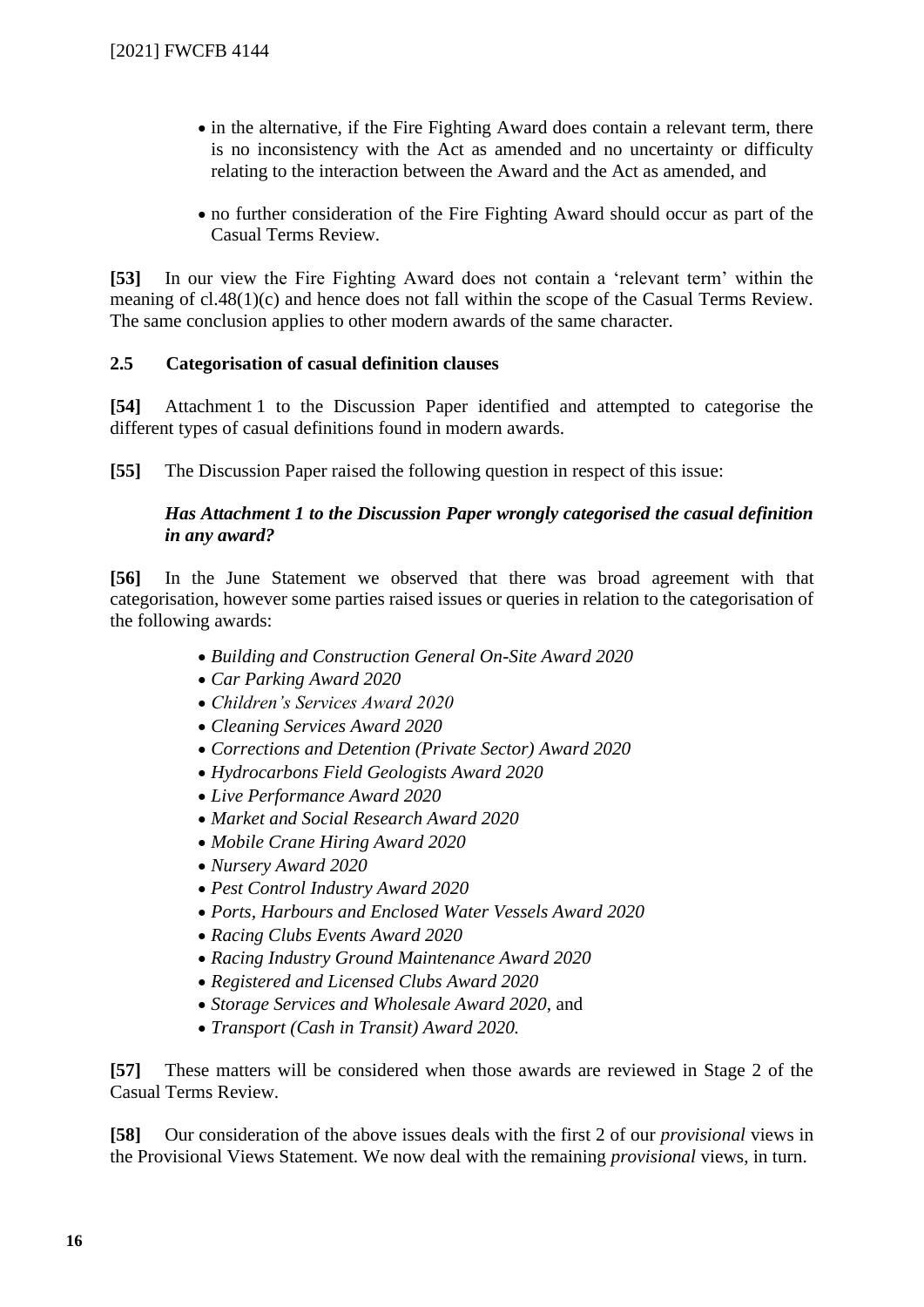## **3. RELEVANT TERMS IN STAGE 1 AWARDS**

#### **3.1 Definitions of casual employee/casual employment**

<span id="page-16-0"></span>[59] We first consider the definitions of casual employee and casual employment in each of the Stage 1 awards, and how they interact with the new definitions under the Act as amended.

**[60]** As identified in the Discussion Paper casual employment is defined in several ways across the Stage 1 awards. The relevant clauses are set out below:

*(a) 'Engaged as a casual' definitions*

| Retail Award (cl.11.1)        | A casual employee is an employee engaged as such.                             |
|-------------------------------|-------------------------------------------------------------------------------|
| Hospital Award (cl.11.1)      | An employee is a casual employee if they are<br>engaged as a casual employee. |
| Manufacturing Award (cl.11.1) | A casual employee is one engaged and paid as such.                            |

*(b) 'Residual category' definitions*

| Retail Award (cl.11.2)   | An employee who is not covered by clause 9—Full-<br>time employees or clause 10—Part-time<br>employees must be engaged and paid as a casual<br>employee.                                         |
|--------------------------|--------------------------------------------------------------------------------------------------------------------------------------------------------------------------------------------------|
| Pastoral Award (cl.11.2) | An employee who does not meet the definition of a<br>part-time employee in clause 10.1 and who is not a<br>full-time employee will be paid as a casual<br>employee in accordance with clause 11. |

*(c) 'Paid by the hour' and 'employment day-to-day' definitions*

| Pastoral Award (cl.11.1) | A casual employee is an employee engaged as such<br>and paid by the hour.                                                                                                                            |
|--------------------------|------------------------------------------------------------------------------------------------------------------------------------------------------------------------------------------------------|
| Teachers Award (12.1)    | Casual employment means employment on a day-<br>to-day basis for a period of not more than 4<br>consecutive weeks, or 4 consecutive term weeks in<br>the case of a teacher in a school or preschool. |

**[61]** A review of the relevant definitions in each of the Stage 1 awards gives rise to 4 broad questions:

- 1. Is the 'engaged as a casual' type casual definition (as per Retail Award, Hospitality Award and Manufacturing Award) consistent with the Act as amended?
- 2. Is the 'residual category' type casual definition (as per the Retail Award and Pastoral Award) consistent with the Act as amended?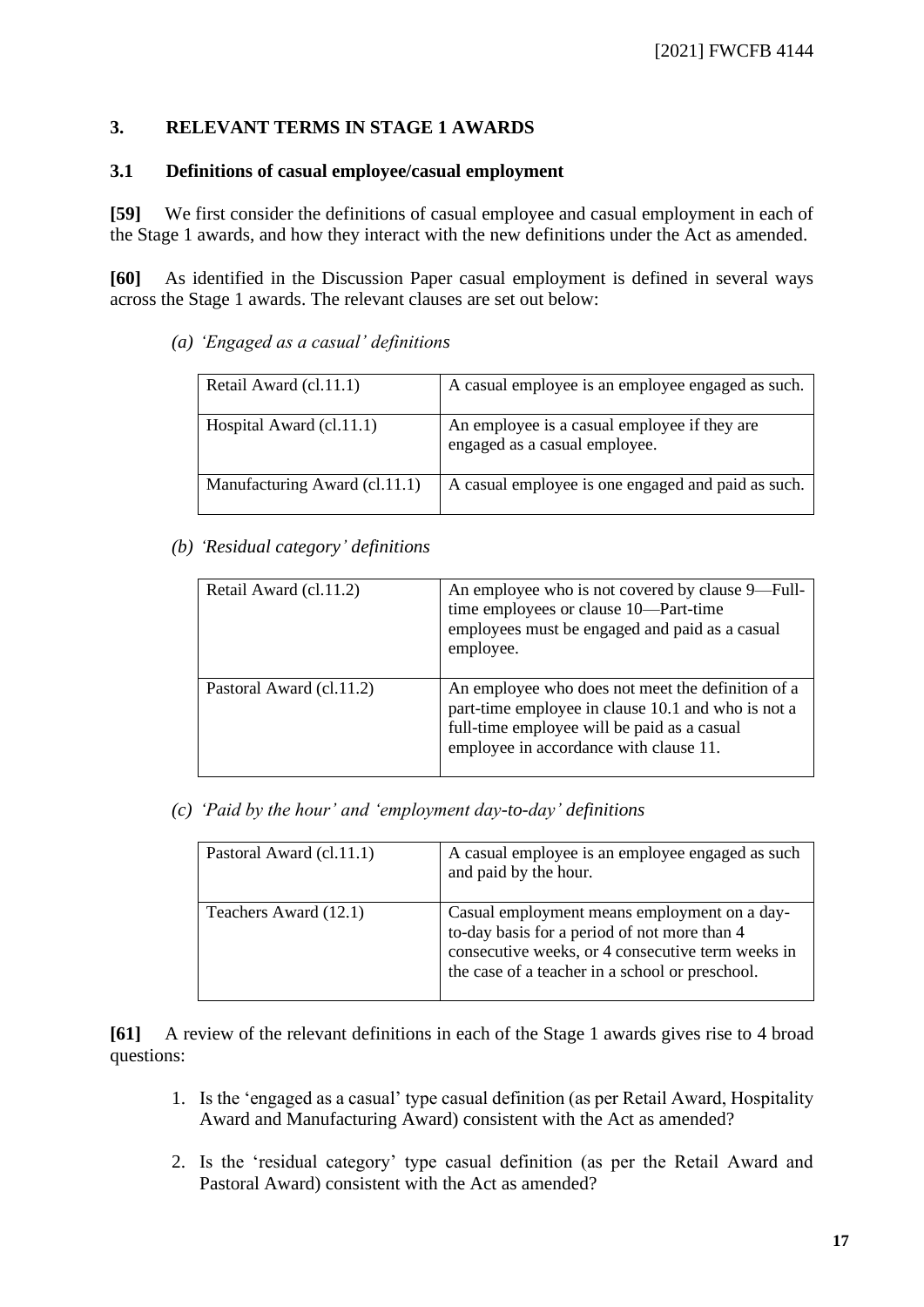- 3. Are 'paid by the hour' and 'employment day-today' type casual definitions (as per the Pastoral Award and Teachers Award) consistent with the Act as amended?
- 4. Would replacing such casual definitions with the definition in s.15A of the Act or a reference to s.15A of the Act make the awards consistent with the Act as amended?

## **1. Is the 'engaged as a casual' type casual definition consistent with the Act as amended?**

**[62]** The 'engaged as a casual' type definition in Retail Award, Hospitality Award and Manufacturing Award appears as the sole definition in 86 modern awards and in a further 27 modern awards in combination with other defining terms. It corresponds to the casual 'designation' approach referred to in the transitional arrangements for the casual conversion  $NES$ <sup>30</sup>

**[63]** The relevant provisions in each of the Retail Award, Hospitality Award and Manufacturing Award read as follows:

## • Retail Award:

**11.1** A casual employee is an employee engaged as such.

• Hospitality Award:

**11.1** An employee is a casual employee if they are engaged as a casual employee.

• Manufacturing Award:

**11.1** A casual employee is one engaged and paid as such.

**[64]** The Discussion Paper posed the following question:<sup>31</sup>

*For the purposes of Act Schedule 1 cl.48(2):*

- *is the 'engaged as a casual' type casual definition (as in the Retail Award, Hospitality Award and Manufacturing Award) consistent with the Act as amended, and*
- *does this type of definition give rise to uncertainty or difficulty relating to the interaction between these awards and the Act as amended?*

**[65]** Most parties contend that the 'engaged as a casual' type casual definition was not consistent with the Act as amended and gives rise to uncertainty or difficulty relating to the

<sup>&</sup>lt;sup>30</sup> *Fair Work Act 2009*, Schedule 1 cll.47 and 47A ('Act'). See also the EM at [89].

<sup>&</sup>lt;sup>31</sup> Discussion Paper at [41].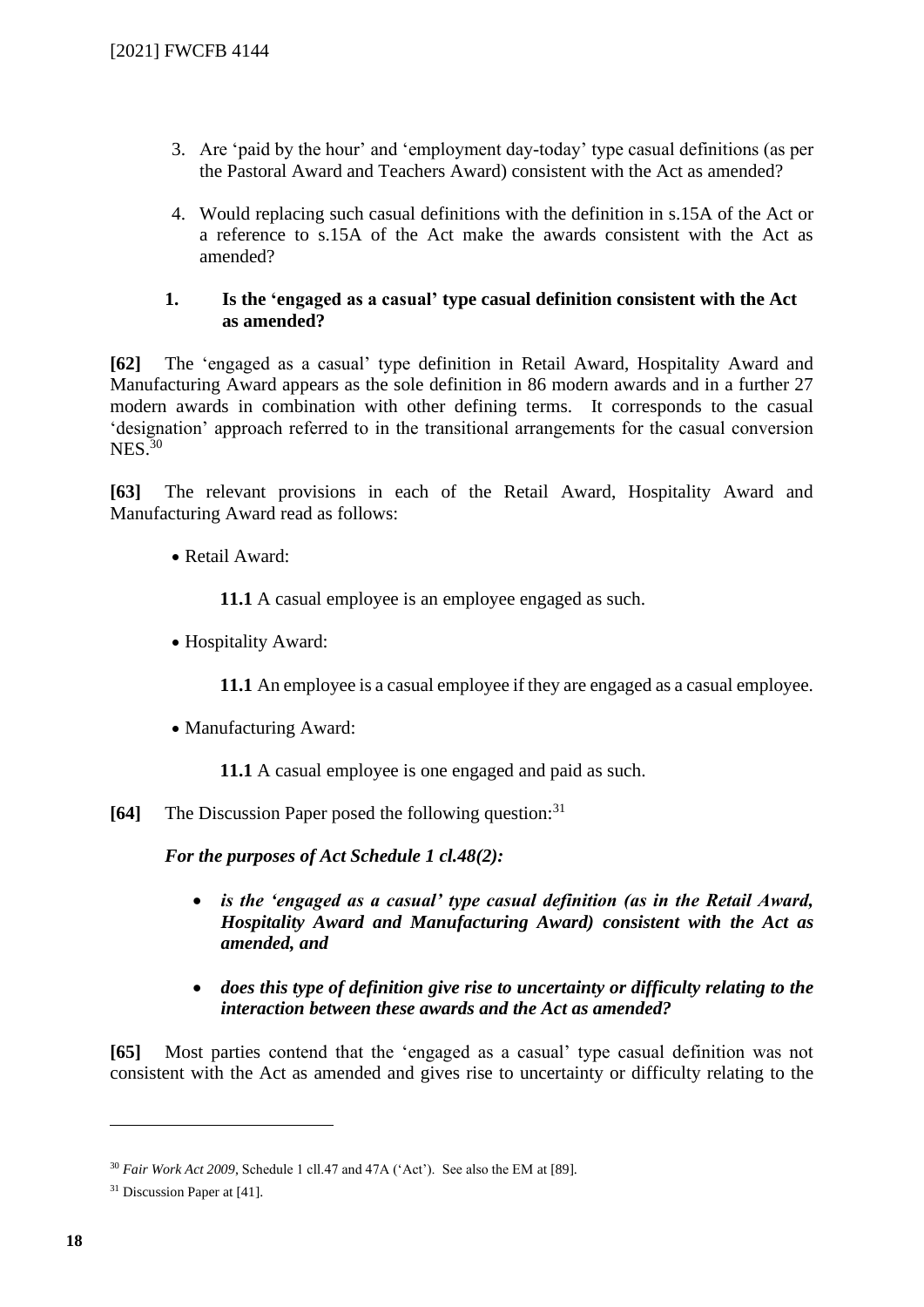interaction between the Awards and the Act as amended (or at the least, has the potential to do so).

**[66]** The only party to initially put a substantively different view was the SDA which submitted, in the context of the Retail industry, that the 'engaged as a casual' type definition in the Retail Award does not create inconsistency or uncertainty or difficulty with the Act as amended in and of itself.

**[67]** In our view the 'engaged as a casual' type definition is not 'consistent' with the definition in s.15A of the Act in the sense that an employee clearly can be designated a casual under the award definition but not be a casual under the definition in the Act and vice versa.

**[68]** Insofar as employees can fall within one definition but not the other, there can be said to be various 'difficulties' relating to the interaction between the Awards and the Act as amended. These include:

- most obviously, employees who are designated casuals under the Awards but are not casuals under the Act, will continue to be entitled under the Awards to casual loading in lieu of 'relevant entitlements' as defined in  $s.545A(4)$  of the Act<sup>32</sup> (such as paid leave entitlements) and also entitled under the Act to receive the relevant  $entil$ entitlements $33$
- employees employed on and after 27 March 2021 who are designated casuals under the Awards but are not casuals under the Act, will have no entitlement to casual conversion under the casual conversion NES
- employees who are casuals under the Act but are not designated as casuals under the Awards, will receive 'relevant entitlements' (such as paid leave) from their employer that they are not entitled to under the Act, and
- more generally, maintaining casual definitions in awards that are different to the definition in the Act will cause confusion for both employees and employers as to their respective rights and obligations under awards and the Act.<sup>34</sup>
- **[69]** Our *provisional* view was:

'The 'engaged as a casual' type casual definition is not consistent with s.15A(1) of the Act because it permits some persons who do not meet the conditions prescribed in paragraphs (a)- (c) of s.15A(1) to be engaged as casual employees and paid a casual loading in lieu of NES leave

<sup>32</sup> As discussed later, 'relevant entitlements' are entitlements to: paid annual, personal/carer's and compassionate leave; paid absence on public holidays; payment in lieu of notice of termination, and redundancy pay.

<sup>&</sup>lt;sup>33</sup> This is subject to the transitional provision in Act Schedule 1 cl.46(4), which appears to be to the effect that an employee who was treated as a casual employee but was not a casual employee under the law as it was prior to the amendments, does not accrue and cannot claim relevant entitlements. Further, payment claims in relation to relevant entitlements are now subject to offsetting of casual loading under s.545A of the Act, and if employed prior to 27 March 2021 such employees will be eligible for casual conversion as 'designated' casual employees for the purposes of the Act Schedule 1 cll.47 and 47A.

<sup>&</sup>lt;sup>34</sup> For example, employees who are casuals under an award might be entitled to notice of termination and redundancy pay under the NES.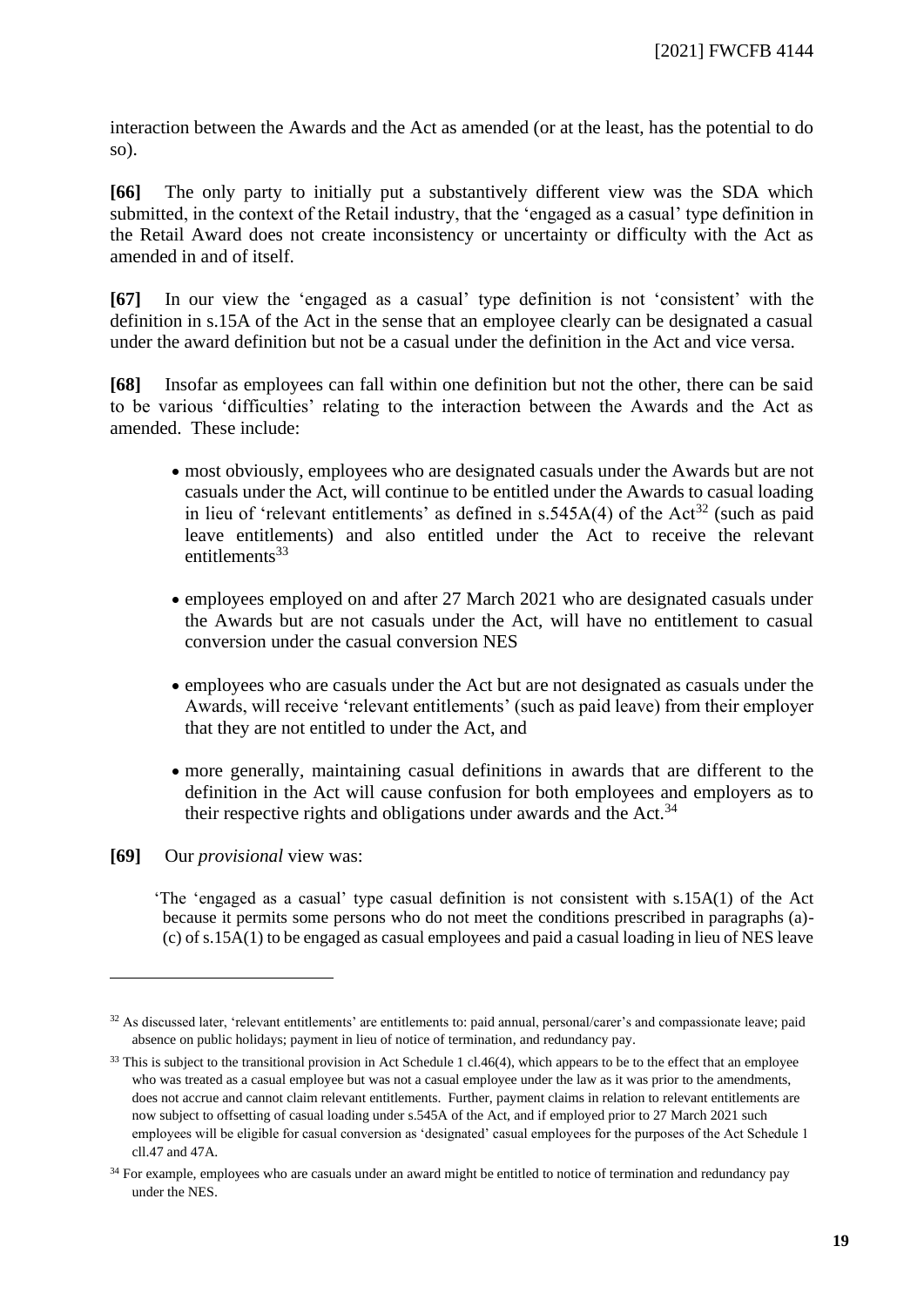entitlements. For example, the 'engaged as a casual' type definition permits a person who has offered and accepted employment on the basis of a firm advance commitment to continuing and indefinite work according to an agreed pattern of work to be treated and paid as a casual employee. There is relevant uncertainty or difficulty because a person could be a casual employee under the award but not a casual under the Act, or vice versa. This conclusion applies equally to clause 11.1 of the Retail Award.'<sup>35</sup>

**[70]** No party contested our *provisional* view. <sup>36</sup> We confirm our *provisional* view.

## **2. Is the 'residual category' type casual definition consistent with the Act as amended?**

**[71]** Two of the Stage 1 Awards— the Retail Award and the Pastoral Award—contain 'residual category' type casual definitions as follows:

- Retail Award
	- 11.2 An employee who is not covered by clause [9—Full-time employees](https://www.fwc.gov.au/documents/documents/modern_awards/award/ma000004/ma000004-11.htm#P313_20741) or clause [10—Part-time employees](https://www.fwc.gov.au/documents/documents/modern_awards/award/ma000004/ma000004-12.htm#P316_21044) must be engaged and paid as a casual employee. [Emphasis added]
- Pastoral Award
	- **11.2** An employee who does not meet the definition of a part-time employee in clause 10.1 and who is not a full-time employee will be paid as a casual employee in accordance with clause 11. [Emphasis added]

**[72]** The addition of the 'residual category' type definition in Retail Award cl.11.2 may not bring the Award's casual definition into alignment with the definition in s.15A of the Act. For example, it is conceivable that an employee might in fact be employed on an ongoing basis, but without sufficient regularity in working hours to fall within the Award's definitions of full-time and part-time employee. In that case, the Award would seem to require that the employee be treated as a casual.

**[73]** While the wording of the 'residual category' type definition in cl.11.2 of the Pastoral Award is different to that in the Retail Award (as only requiring that the employee be 'paid' as a casual, rather than 'engaged and paid'), when read in context it seems to be to the same effect.

**[74]** The Discussion Paper posed the following relevant questions:<sup>37</sup>

*For the purposes of Act Schedule 1 cl.48(2):*

• *are 'residual category' type casual definitions (as in the Retail Award and Pastoral Award) consistent with the Act as amended, and*

<sup>35</sup> Statement [2021] FWCFB 3555, p 77.

<sup>36</sup> In its note of 23 June 2021, the MGA submitted that it contested *provisional* view 4. During the course of the hearing 24 June 2021, the MGA confirmed it did not contest this view (Transcript, 24 June 2021 at PN54-PN57).

<sup>&</sup>lt;sup>37</sup> Discussion Paper at [49].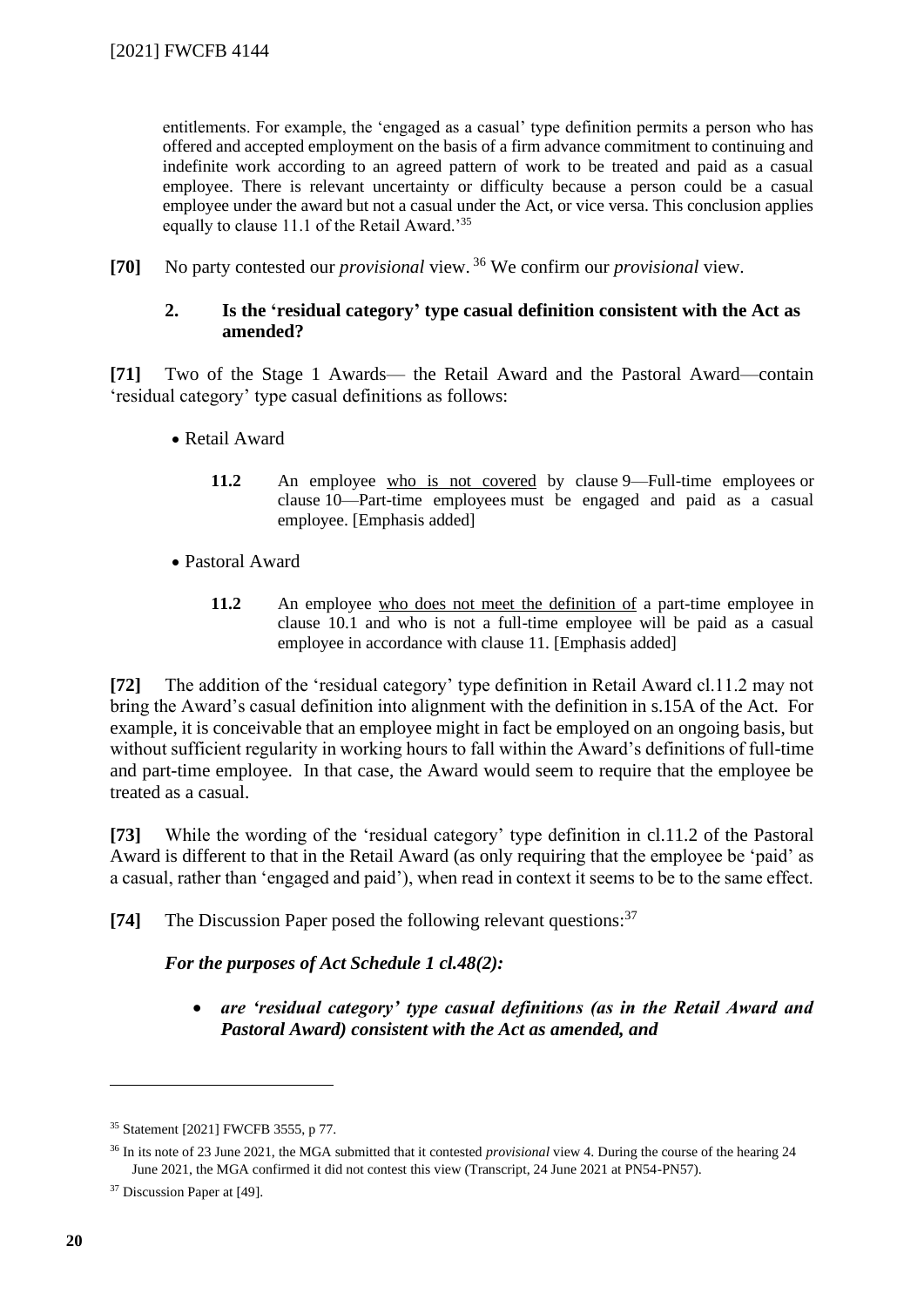## • *do such definitions give rise to uncertainty or difficulty relating to the interaction between these awards and the Act as amended?*

**[75]** In the June Statement we observed that there were a variety of views expressed in submissions as to the status of 'residual category' type definitions in the Awards.

**[76]** Our *provisional* view was:

'Residual category' type casual definitions (as in cl.11.1 of the Retail Award and cl.11.1 of the Pastoral Award) are 'relevant terms' because they deal with the circumstances in which employees are to be employed as casual employees. They may not be directly inconsistent with s.15A(1) because, having to [sic] the provisions in the awards concerning full-time and parttime employment, the residual area of their operation is likely to be coterminous with the s 15A(1) definition. However definitions of this type could give rise to relevant interaction difficulties or uncertainty because of differently-expressed casual definitions in s 15A and in the awards.'<sup>38</sup>

**[77]** No party contested our *provisional* view.<sup>39</sup> We confirm our *provisional* view.

## **3. Are the 'paid by the hour' and 'employment day-to-day' type casual definitions consistent with the Act as amended?**

**[78]** As noted above, each of the Pastoral Award and the Teachers Award employ 'paid by the hour' and 'employment day-to-day' type casual definitions.

## *(a) Pastoral Award*

**[79]** Clause 11.1 of the Pastoral Award adds to its 'engaged as a casual' type definition that a casual is 'paid by the hour'. Clause 11.1 of the Pastoral Award reads as follows:

**11.1** A casual employee is an employee engaged as such and paid by the hour.

**[80]** This casual definition is in 12 modern awards and appears in combination with other defining terms in a further 22 modern awards.

**[81]** The Discussion Paper posed the following questions:<sup>40</sup>

*For the purposes of Act Schedule 1 cl.48(2):*

- *are 'paid by the hour' type casual definitions (as in the Pastoral Award) consistent with the Act as amended*
- *do such definitions give rise to uncertainty or difficulty relating to the interaction between these awards and the Act as amended?*

<sup>38</sup> Statement [2021] FWCFB 3555, p 78.

<sup>39</sup> In its note of 23 June 2021, the MGA submitted that it contested *provisional* view 6. During the course of the hearing 24 June 2021, the MGA confirmed it did not contest this view (Transcript, 24 June 2021 at PN112-114).

<sup>40</sup> Discussion Paper at [45] and [49].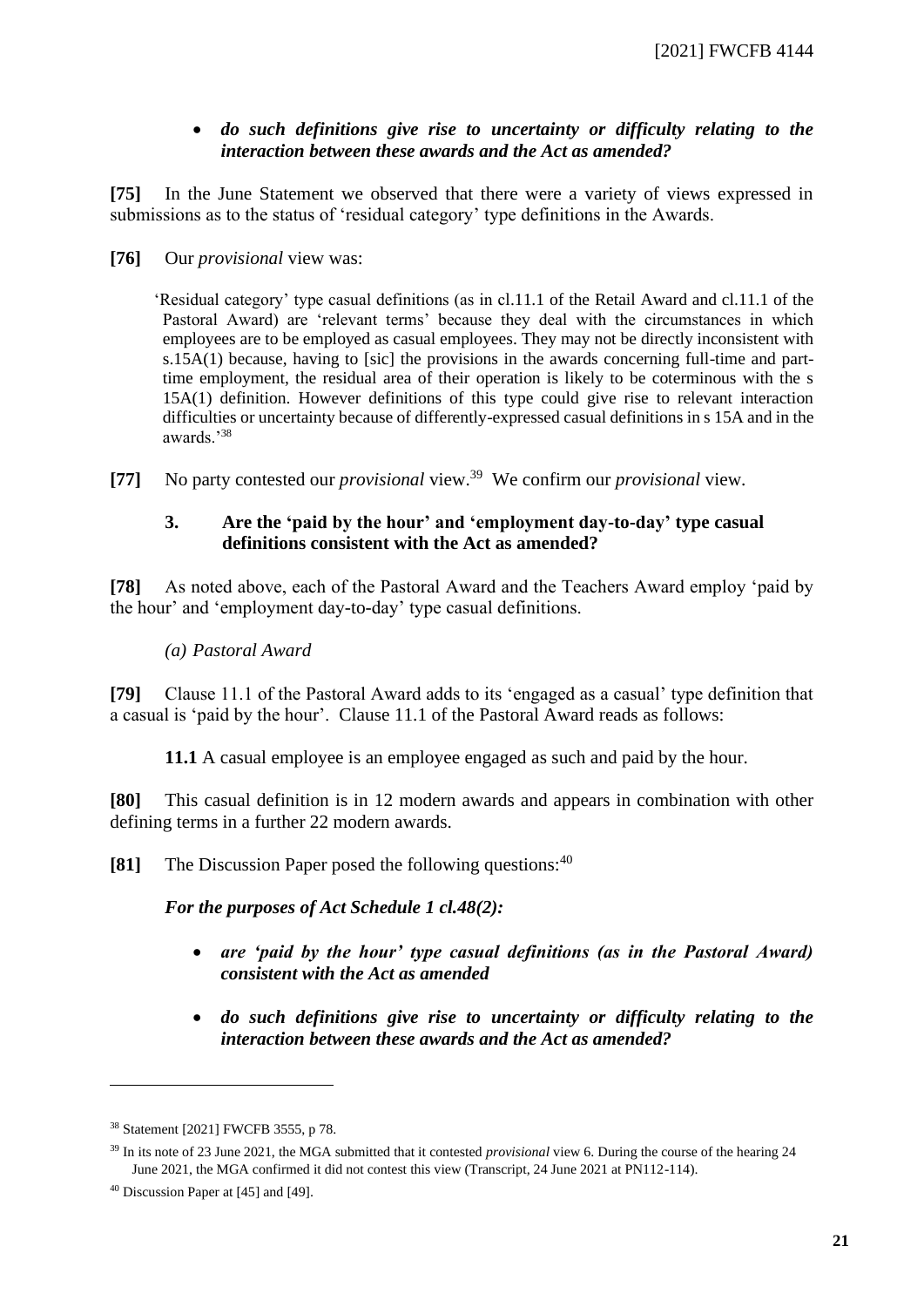## *For the purposes of Act Schedule 1 cl.48(2), are the employment arrangements described as 'casual' under Part 9 of the Pastoral Award consistent with the definition of 'casual employee' in s.15A of the Act?*

**[82]** In respect of the first question, in the June Statement we observed that there were a variety of views expressed in submissions as to the status and effect of 'paid by the hour' type definitions in the Awards.

**[83]** Our *provisional* view was:

''Paid by the hour' definitions are inconsistent with s.15A(1) for the same reason as 'engaged as a casual' type definitions (noting that in cl.11.1 of the Pastoral Award, the 'paid by the hour' requirement is attached to an 'engaged as such' casual employment definition).<sup>'41</sup>

**[84]** No party contested this *provisional* view in the context of the Pastoral Award.<sup>42</sup> We confirm our *provisional* view.

**[85]** In respect of the second question, in the June Statement we observed that the parties that responded to this question agreed that:

- cl.11.1 of the Pastoral Award should be varied to align with the definition in s.15A of the Act, and
- if this course is adopted, there will not be any inconsistency, difficulty or uncertainty with the operation of Part 9 of the Pastoral Award and the Act as amended.
- **[86]** Our *provisional* view in respect of the last question posed at [81] above was:

'No. Clause 50.1 of the Pastoral Award requires that all persons employed in a shed in one or more of the five prescribed categories be employed as casuals. As a consequence, workers who do not meet some or all of the conditions prescribed in paragraphs (a)-(c) of s.15A(1) may be treated as casuals under the award and paid in accordance with the provisions of Part 9 of the Pastoral Award, purportedly in lieu of receiving NES leave entitlements. Accordingly, a variation to clause 50.1 is required by cl.48(3) of Schedule 1.<sup>43</sup>

**[87]** In its note of 23 June 2021, the NFF reaffirmed its submission of 18 May 2021 and submitted:

'In general terms we maintain this view. The NFF members are concerned that any unnecessary changes to the Award may upset the historical conditions and/or result in unforeseen consequences. Given the usual practices of the shearing industrial, we do not anticipate there is any realistic prospect of the types of employee identified in clause 50.1 being engaged in a capacity or in circumstances which are not in keeping with the definition of 'casual employee' at s  $15A(1)$  of the Act. As such, it is our view that the risk of change — and the prospect of

<sup>41</sup> Statement [2021] FWCFB 3555, p 78.

<sup>42</sup> In its note of 23 June 2021, the MGA submitted that it contested *provisional* view 6. During the course of the hearing 24 June 2021, the MGA confirmed it did not contest this view (Transcript, 24 June 2021 at PN112-114).

<sup>43</sup> Statement [2021] FWCFB 3555, p 78.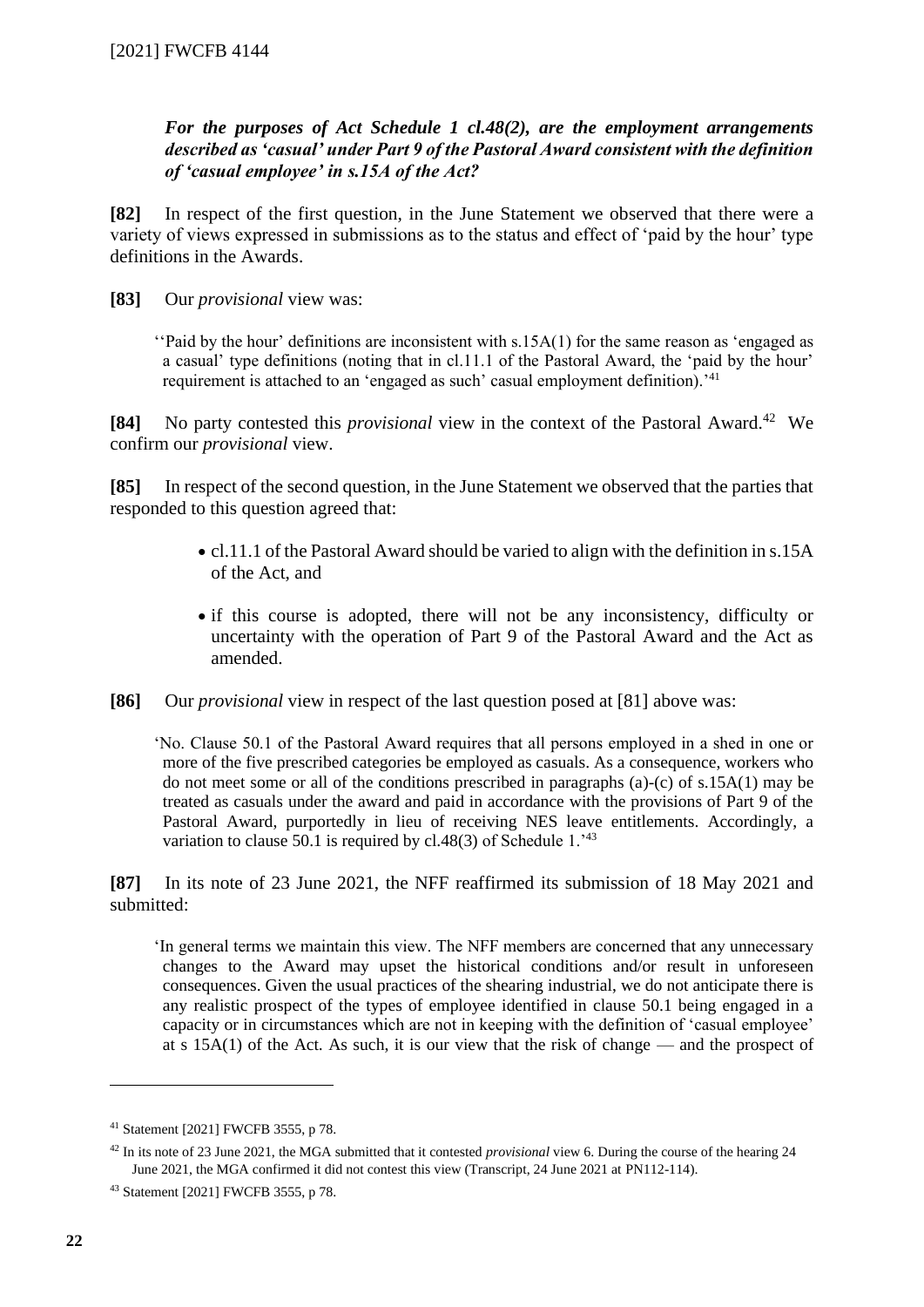unforeseen consequences or problems — exceeds the risk of leaving the Award in its current state.

However, that conclusion appears to be incompatible with the Commission's provisional view, and we accept that there is at least the theoretical prospect of difficulties arising from the new definition at s 15A of the Act and consequent changes to the Award (and, accordingly, in our initial submission we expressly reserved the right to seek a variation if any problems did arise in the future).

On that basis and assuming the Commission stands by its Provisional View then in our submission the best course would be to vary the Pastoral Award as follows:

(i) Delete reference to "on a casual basis" from clause 50.1 so that it reads:

Employees engaged for work in a shed, other than Woolclassers and Shearing shed experts, will be engaged on a casual basis in one or more of the following categories: shearer; crutcher, [etc…].

(ii) Supplement the formulas in Schedule A of the Award — which are currently based on an assumption that all employees to which they refer will be employed on a casual basis — with formulas which calculate and specify the rates for 'non-causal' employees.

(iii) Vary clause 51 of the Award as necessary to include the new rates in schedule A with respect to any employees who are found not to be engaged on a casual basis.

If the Commission decides to accept this course then we submit that the interested parties should be given a reasonable time and opportunity (in light of the complexity of the task) to determine what specific variations are necessary to schedule A and clause 51 (and any subsequent changes), and report back to the Commission accordingly.'<sup>44</sup>

**[88]** During the course of oral submission, the AWU submitted:

'we consider that any inconsistency can be resolved just by deleting the words, "on a casual basis", from clause 50.1. We don't necessarily contest that a technical inconsistency may exist. But we are strongly opposed to any changes to the minimum piece rates prescribed in the award.'<sup>45</sup>

**[89]** We confirm our *provisional* view that cl.50.1 of the Pastoral Award requires variation. A conference of the relevant parties will be convened shortly to finalise the content of the variation.

#### *(b) Teachers Award*

**[90]** The Teachers Award defines of casual employment as follows:

'**12.1** Casual employment means employment on a day-to-day basis for a period of not more than 4 consecutive weeks, or 4 consecutive term weeks in the case of a teacher in a school or preschool.'

<sup>44</sup> NFF submission, 23 June 2021 at [3]-[6].

<sup>45</sup> Transcript, 24 June 2021 at PN67.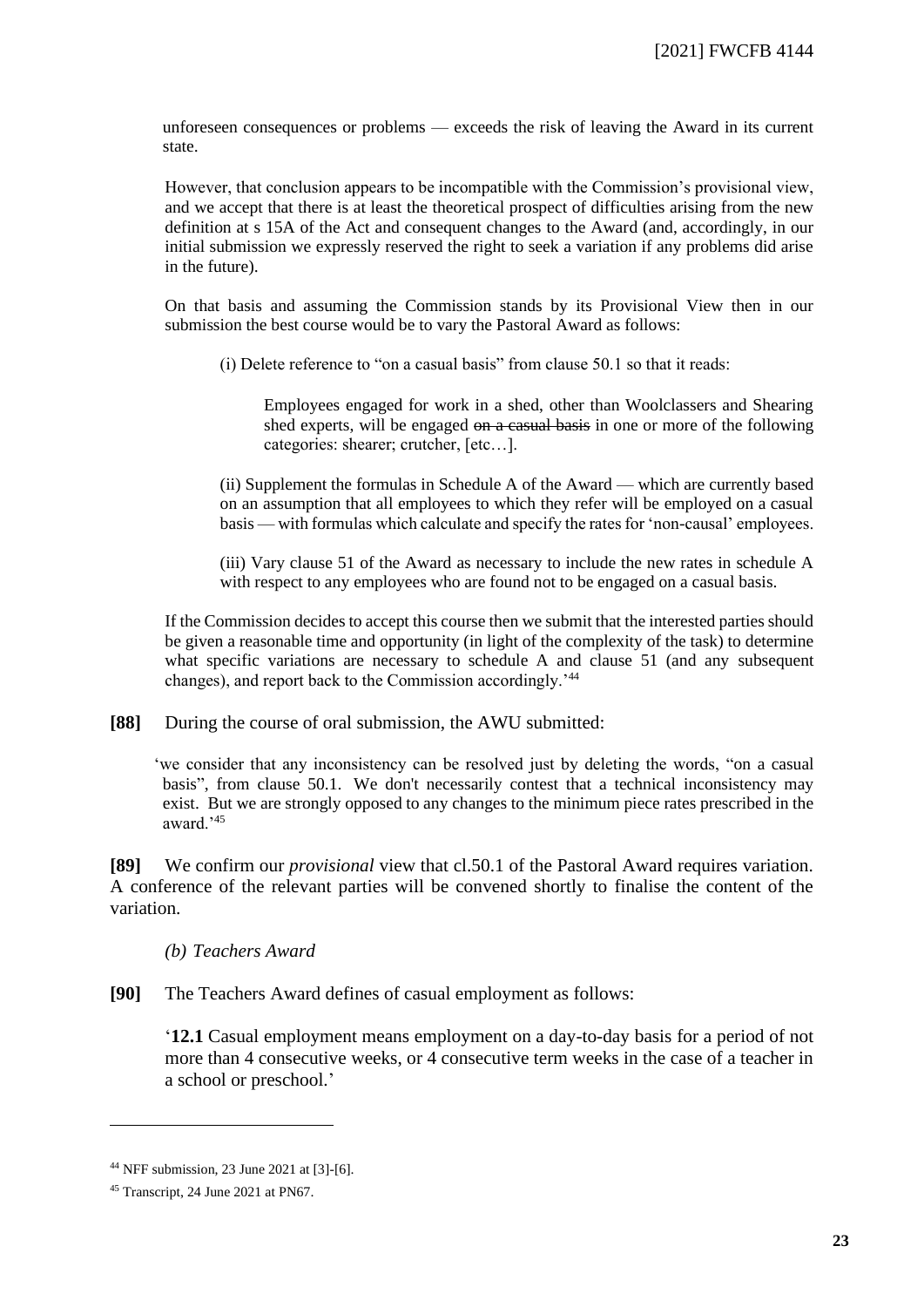**[91]** The Discussion Paper posed the following questions: 46

*For the purposes of Act Schedule 1 cl.48(2):*

- *are 'employment day-to-day' type casual definitions (as in the Award) consistent with the Act as amended*
- *do such definitions give rise to uncertainty or difficulty relating to the interaction between these awards and the Act as amended?*

*Where a casual definition includes a limit on the period of casual engagement (as in the Teachers Award), if the definition is amended in the Casual terms review should that limit be recast as a separate restriction on the length of any casual engagement?*

**[92]** In the June Statement we observed the submissions expressed a variety of views as to the status and effect of 'employment day-to-day' type definitions in the Awards.

**[93]** In respect of the first question, our *provisional* view was:

''Employment day-to-day' casual definitions may not be inconsistent with s.15A because 'dayto-day' employment may be understood to mean that there is no commitment of work from one day to the next. In clause 12.1 of the Teachers Award, the definition is coupled with a requirement that casual employment not extend for more than four consecutive weeks or term weeks, subject to the capacity for a limited extension under clause 12.2. This does not of itself raise any inconsistency with s 15A(1) because time-limited casual employment does not involve a 'firm and advance commitment' as per s 15A(1)(a). However, definitions of this type could give rise to relevant difficulties or uncertainty because of differently-expressed casual definitions in s 15A and in the awards'.<sup>47</sup>

**[94]** In respect of the second question, our *provisional* view was:

'Yes, on the premise that we consider that such a limitation constitutes a 'relevant term'. A limitation on the length of any casual employment should not be expressed as part of the definition of casual employment. If any such limitation is separated from the casual definition, it does not cause interaction issues with the NES casual conversion entitlements in Div.4A of Pt.2-2 of the Act, is not inconsistent with those entitlements and is not prohibited by s.55(1). The casual conversion entitlements operate on the basis of employment meeting the prescribed conditions for a period of at least 12 months:  $s.66B(1)(a)$  and  $s.66F(1)(a)$ . If an award clause limits casual employment to a period of less than 12 months, there is no interaction between that clause and Div.4A, nor can such a clause exclude the Div.4A entitlements since those entitlements cannot apply to such time-limited employment.<sup>'48</sup>

**[95]** Following the hearing on 24 June 2021, the Commission was informed that the IEU and AIS had reached a consent position regarding a proposed variation to cll.2 and 12 of the Teachers Award as follows:

<sup>46</sup> Discussion Paper at [49] and [51].

<sup>47</sup> Statement [2021] FWCFB 3555, p 78.

<sup>48</sup> Statement [2021] FWCFB 3555, p 79.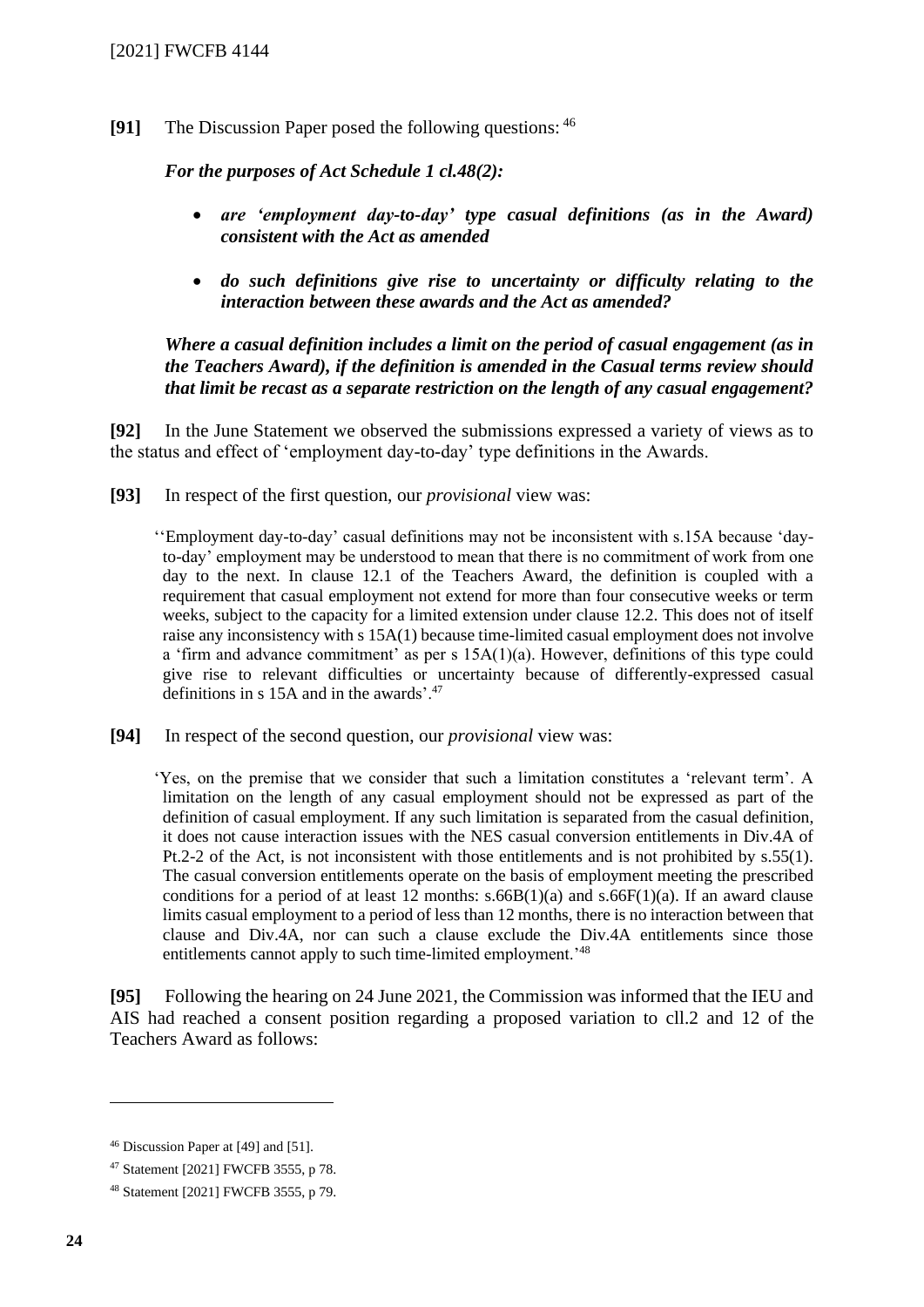• Amend cl.2 by inserting the following after 'all other teachers':

*casual employee* has the meaning in s 15A of the Act

• Amending cl.12 as follows:

12.1 Casual employment means employment on a day to day basis A casual employee shall be engaged for a period of not more than 4 consecutive weeks, or 4 consecutive term weeks in the case of a teacher in a school or preschool.

- 12.2 [No change].
- 12.3 [No change].

**[96]** The AEU and Community Connections Solutions Australia also support the proposed consent variation.

**[97]** Other interested parties were given until 4pm on 29 June 2021 to file submissions in respect of the proposed variation. We did not receive any submissions opposing the proposed consent variation.<sup>49</sup>

**[98]** We are satisfied that cl.12.1 is a relevant term that gives rise to an interaction difficulty within the meaning of cl.48(2)(b) and the variation of the Teachers Award in the manner proposed by the IEU and AIS will make the award operate effectively with the Act as amended. We will make the change proposed.

## **4. Replacing casual definitions for consistency**

**[99]** So far as concerns the casual definitions discussed above, one way to vary the awards to ensure they are 'consistent or operate effectively with the Act as so amended' for the purposes of cl.48(3) of Schedule 1, would be to replace award casual definitions with the definition in s.15A of the Act or with a reference to that definition.<sup>50</sup>

**[100]** If this was done, then awards may require little further amendment provided that any existing employment arrangements under the casual provisions of the awards will either constitute casual employment under the definition in s.15A of the Act or can be accommodated satisfactorily under the existing part-time or full-time provisions of the awards.

**[101]** A consequence of such an award variation would be that from the date the variation takes effect—which pursuant to Act Schedule 1 cl.48(5), must be the day the Commission's variation determination is made—an employer may be in breach of the award in respect of

<sup>49</sup> We note for completeness that in its note of 23 June 2021, the MGA submitted that it contested *provisional* view 6. During the course of the hearing 24 June 2021 however, the MGA confirmed it did not contest this view (Transcript, 24 June 2021 at PN112-114).

<sup>50</sup> Note that pursuant to s.46(1)(b) of the *Acts Interpretation Act 1901* as in force on 25 June 2009, subject to contrary intention 'casual employee' as used in a modern award will have the same meaning as in s.15A of the Act.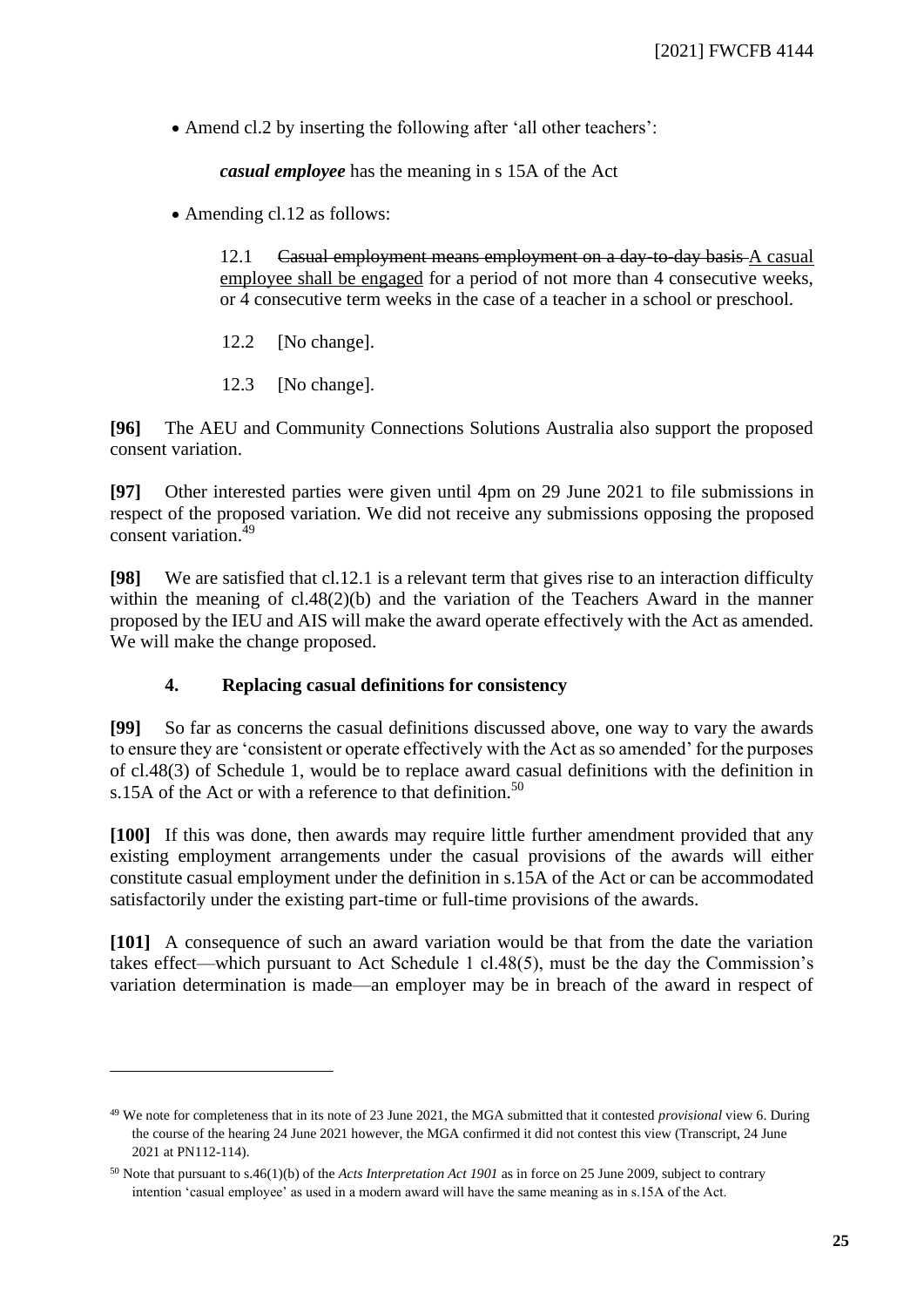existing employees and new employees who it treats as casuals for the purposes of the award, but who are not casual employees under the definition in the Act.<sup>51</sup>

**[102]** For example, an employer may be in breach of hours of work and rostering or roster change restrictions in the award, and might be liable for additional payments such as for overtime, penalties or allowances, if after the award variation it continues to treat such employees as casual employees rather than as part-time or full-time employees for the purposes of the award. The employer would also pay casual loading to such employees notwithstanding that they are not entitled to the loading under the award as varied and they are entitled to 'relevant entitlements' under the Act.<sup>52</sup>

**[103]** The prospect of award breach would arise in circumstances where the Act provides employers, other than small business employers, with a 6 month transition period<sup>53</sup> in which to offer existing employees who are being treated as casuals for the purposes of an award, but are not casuals in terms of s.15A, conversion to part-time or full-time employment.<sup>54</sup>

**[104]** The Discussion Paper noted that one option for dealing with these issues may be for the Commission to give advanced notice of the award variation and the day it will take effect (keeping in mind that Act Schedule 1 cl.48(4) will require the variation to be made 'as soon as reasonably practicable' after review of the relevant term).

**[105]** The Discussion Paper posed the following questions:<sup>55</sup>

*For the purposes of Act Schedule 1 cl.48(3), would replacing the casual definitions in the Retail Award, Hospitality Award, Manufacturing Award, Teachers Award and Pastoral Award with the definition in s.15A of the Act or with a reference to that definition, make the awards consistent or operate effectively with the Act as amended?*

*If an award is to be varied to adopt the casual definition in s.15A of the Act, should the Commission give advanced notice of the variation and the date it will take effect?*

**[106]** As to the first question, in the June Statement we observed that many submissions support replacing the casual definitions in the Retail, Hospitality, Manufacturing, Teachers and Pastoral Awards with the definition in s.15A of the Act, so as to make the Awards consistent or operate effectively with the Act as amended. In those submissions, the generally expressed preference is to make reference to the statutory definition rather than reproducing s.15A in its entirety.

<sup>51</sup> Pursuant to Act Schedule 1 cll.46(1)–(3) the s.15A definition applies before, on and after 27 March 2021 to offers of employment made before, on and after 27 March 2021 (unless before 27 March 2021 a court had made a binding decision that an employee was not a casual employee or the employee had converted to non-casual employment).

<sup>52</sup> Although, as noted earlier, this is subject to the transitional provision in Act Schedule 1 cl.46(4) and claims for payment in respect of relevant entitlements would be subject to offsetting under s.545A of the Act.

<sup>53</sup> Pursuant to Act Schedule 1 cl.48(1) this transition period commenced on 28 March 2021 and ends on 27 September 2021.

<sup>54</sup> Act Schedule 1 cl.47. Note also that pursuant to Act s.66K, once an employee converts to full-time or part-time employment with an employer under the casual conversion NES they become a full-time or part-time employee of that employer for the purposes of any applicable modern award.

<sup>55</sup> Discussion Paper at [58].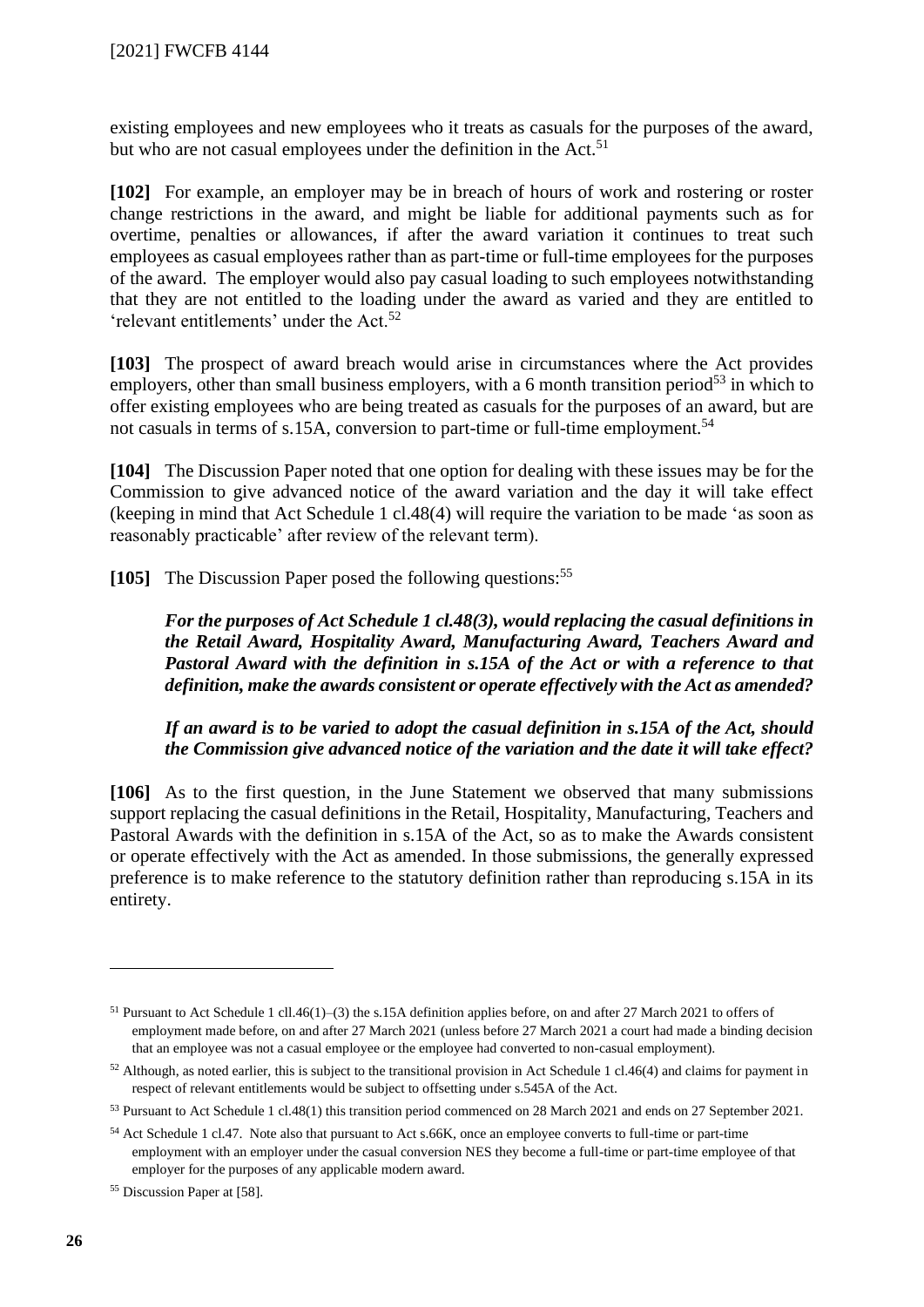**[107]** As to the second question, there was a high level of support for the Commission giving advance notice of any variations to awards pursuant to the Review and the date on which variations will take effect. This is framed somewhat differently in submissions – for example, ABI supports the Commission giving as much notice as it is empowered to give; whereas ACCI's submission talks of 'a limited period of advance notice'.

**[108]** The NFF and the NRA were the only parties that did not support the Commission giving advance notice of any variations to award casual definitions.

**[109]** The NFF's view was that the Pastoral Award should be varied without delay given its concerns about multiple and, in some ways, competing definitions of casual employment. The NRA did not believe it is necessary for the Commission to give advance notice of a variation to award casual definitions − at least where the definition is of the 'engaged as such' character − and questions the legal effect of a delayed operative date in respect of variations to casual definitions in modern awards that directly conflict with s.15A of the Act.

**[110]** Our *provisional* view was that the answer to the first question is yes, 'recognising that separately identifiable non-definitional casual award provisions may be retained'. As to the second question, our *provisional* view was that a limited period of advance notice will be provided and that 'as far as practicable, the necessary variations to awards will be operative from 27 September 2021'. 56

**[111]** No party contested our *provisional* views. <sup>57</sup> We confirm our *provisional* views. In the draft variation determinations published after this decision, any necessary award variations will be expressed to operate from 27 September 2021. Any party seeking an earlier operative date will be able to put their position in the course of commenting on the draft determination.

## **3.2 Permitted types of employment, residual types of employment and requirements to inform employees**

<span id="page-26-0"></span>**[112]** We now turn to consider provisions in the Stage 1 awards regarding types of employment.

**[113]** A review of these provisions in each of the Stage 1 awards gives rise to 3 broad questions:

- 1. Are award requirements to inform employees when engaging them that there are being engaged as casuals (per the Manufacturing Award and Pastoral Award) consistent with the Act as amended?
- 2. Are award definitions that do not distinguish full-time and part-time employment from casual employment on the basis that full-time employment and part-time employment is ongoing employment (per the Retail Award, Hospital Award, Manufacturing Award, Teachers Award and Pastoral Award) consistent with the Act as amended?

<sup>56</sup> Statement [2021] FWCFB 3555, p 79.

<sup>57</sup> In its note of 23 June 2021, the MGA submitted that it contested *provisional* views 8 and 9. During the course of the hearing 24 June 2021, the MGA confirmed it did not contested such views (Transcript, 24 June 2021 at PN116, PN141.)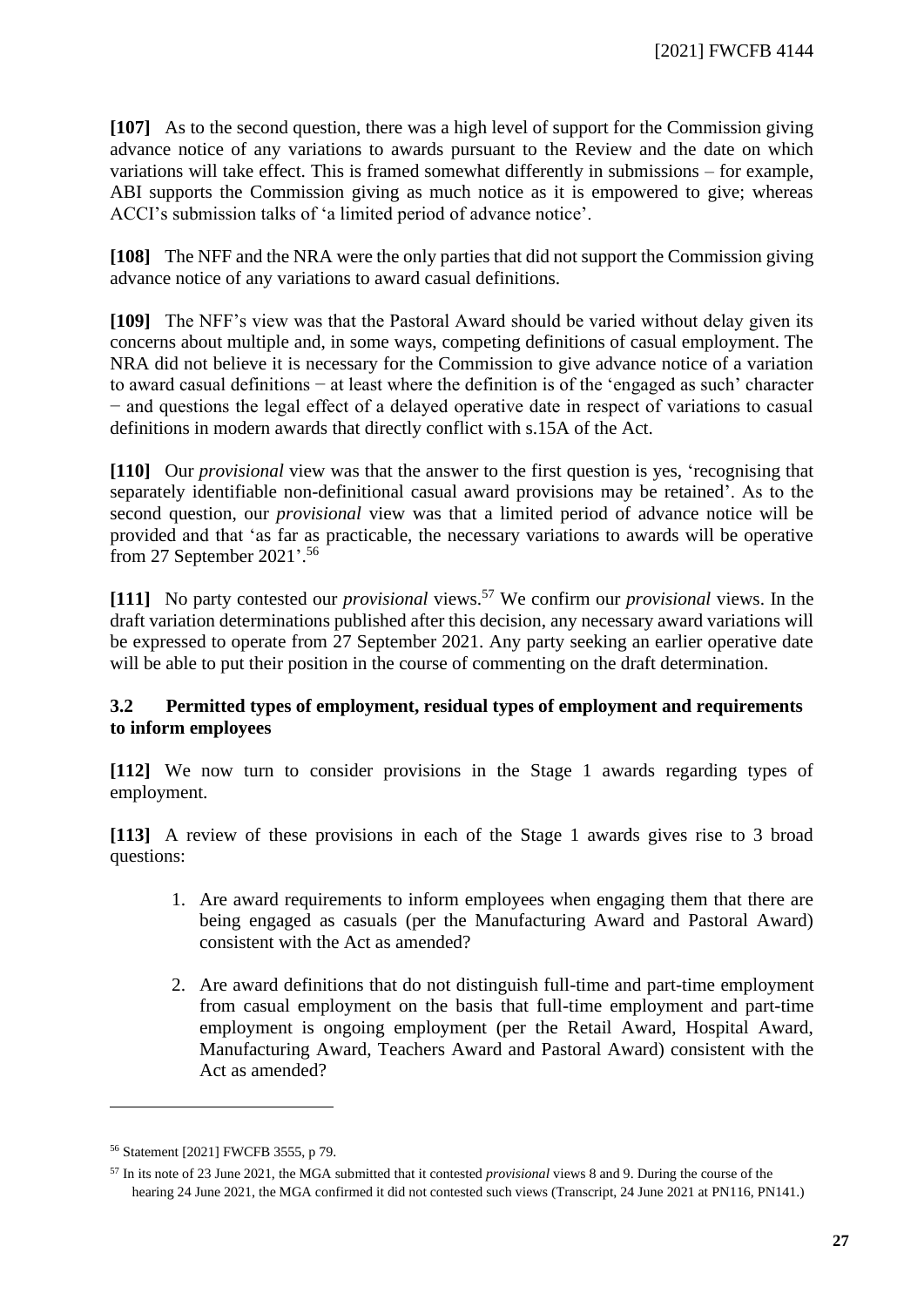3. Does fixed or maximum term employment fall within the definition of s.15A of the Act?

#### **1. Are award requirements to inform employees when engaging them that there are being engaged as casuals consistent with the Act as amended?**

**[114]** Clause 8 of the Retail Award provides as follows:

#### **8. Types of employment**

- **8.1** An employee covered by this award must be one of the following:
	- **(a)** a full-time employee; or
	- **(b)** a part-time employee; or
	- **(c)** a casual employee.

**8.2** At the time of engaging an employee, the employer must inform the employee of the terms on which they are engaged, including whether they are engaged as a full-time, part-time or casual employee. [Emphasis added]

**[115]** Clause 8 of the Hospitality Award and cl.8 of the Pastoral Award are in similar terms. The Teachers Award contains a similar provision (at cl.8) but does not require that particular information to be given to casuals at the time they are engaged.

**[116]** Clause 8.1 of the Manufacturing Award is in similar terms to cl.8.1 of the Retail Award. Clause 11.4 of the Manufacturing Award goes further and requires:

- **11.4** When engaging a casual employee, the employer must inform the employee:
	- **(a)** that the employee is being engaged as a casual employee;
	- **(b)** of the name of their employer;
	- **(d)** of their classification level and rate of pay; and
	- **(d)** of the likely number of hours they will be required to perform. [Emphasis added]
- **[117]** Clause 11.3 of the Pastoral Award is in similar terms:

#### **11.3** An employer when engaging a casual must inform the employee that they are employed as a casual, stating:

- **(a)** by whom the employee is employed;
- **(b)** their hours of work;
- **(c)** their classification level; and
- **(d)** their rate of pay. [Emphasis added]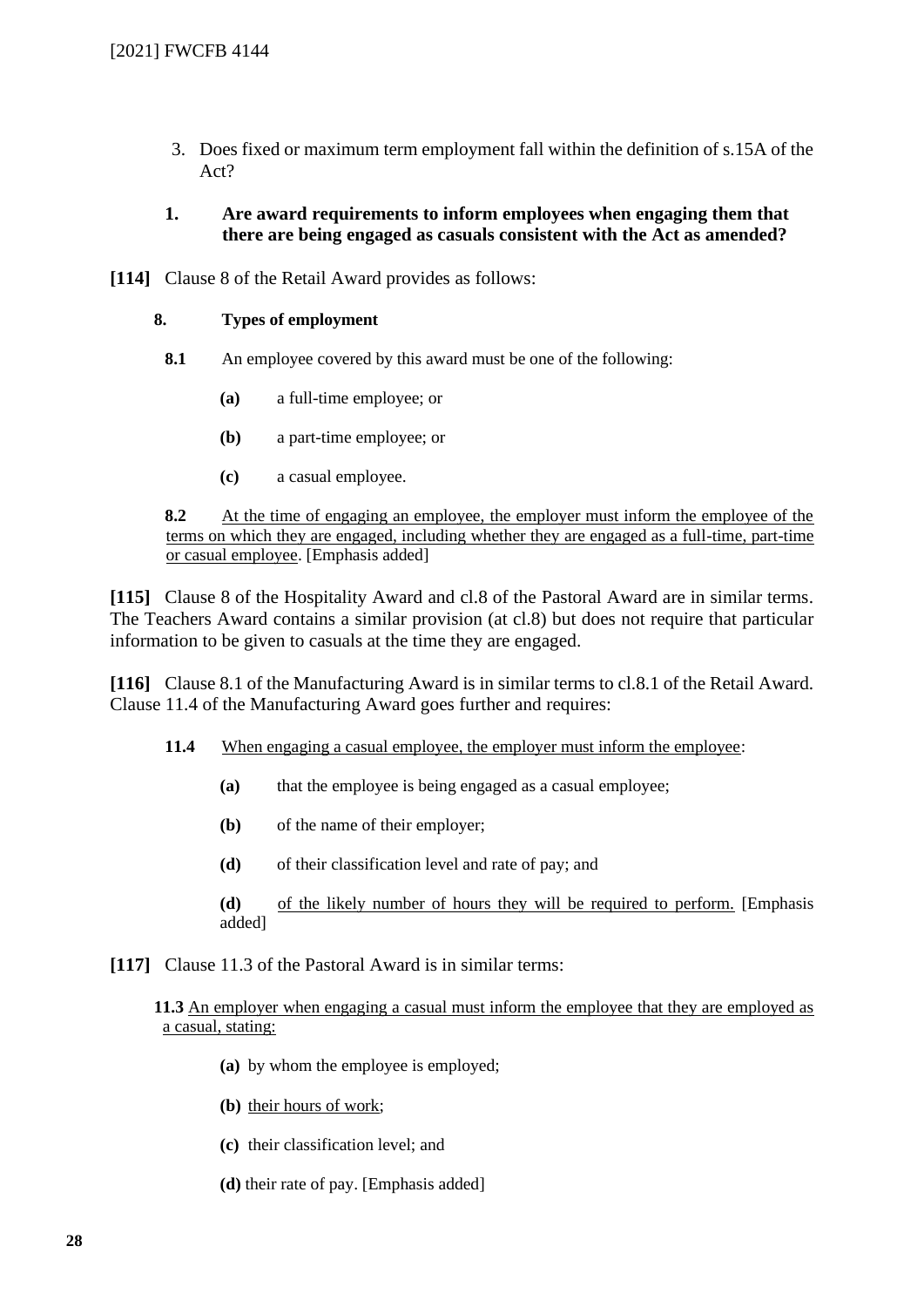## **[118]** The Discussion Paper posed the following questions:<sup>58</sup>

*For the purposes of Schedule 1 cl.48(2):*

- *are award requirements to inform employees when engaging them that they are being engaged as casuals (as in the Manufacturing Award and Pastoral Award) consistent with the Act as amended, and*
- *do these requirements give rise to uncertainty or difficulty relating to the interaction between these awards and the Act as amended?*

**[119]** In the June Statement we observed that the majority of submissions in response to the first limb of the question, were to the effect that an award requirement to inform employees when engaging them that they are being engaged as casuals is consistent (or is not inconsistent) with the Act as amended and does not give rise to uncertainty and or difficulty.

**[120]** Our *provisional* view was:

'Award clauses that require employees to be informed upon engagement that they are engaged as casuals are not inconsistent with s.15A(1), provided that the definition of casual employment in the award is consistent with  $s.15A(1)$ . No uncertainty or difficulty relating to the interaction between such clauses and the Act arises. They may be retained consistent with the answer to question 8.

Provisions such as clause 11.4(d) of the Manufacturing Award, which require employers to inform casual employees on their engagement 'of the likely number of hours they will be required to perform', are not directly inconsistent with s.15A(1). Such provisions do not necessarily require a 'firm advance commitment to continuing and indefinite work according to an agreed pattern of work for the person' referred to in s.15A(1). However, such provisions will give rise to relevant interaction uncertainty or difficulty because they create doubt as to what steps are necessary to both comply with the award clause and to meet the casual definition in the Act (by not giving the type of 'firm advance commitment' referred to in s.15A(1)).

Rather than removing such provisions altogether, the appropriate variation to comply with clause 48 of Schedule 1 is to modify the award to make it clear that the employer need only provide, if practicable, a non-binding estimate of the hours likely to be worked.'<sup>59</sup>

**[121]** No party contested the first element of our *provisional* view: that award terms requiring employees to be informed on engagement about the basis on which they are employed are not inconsistent with s.15A(1) and nor do such terms give rise to any uncertainty or difficulty. We confirm that *provisional* view.

**[122]** The second element of our *provisional* view was contested: that is the proposition that terms such as cl.114(d) of the Manufacturing Award give rise to interaction uncertainty or difficult but, with some modification, could be retained.

<sup>58</sup> Ibid at [64].

<sup>59</sup> Statement [2021] FWCFB 3555, p 79.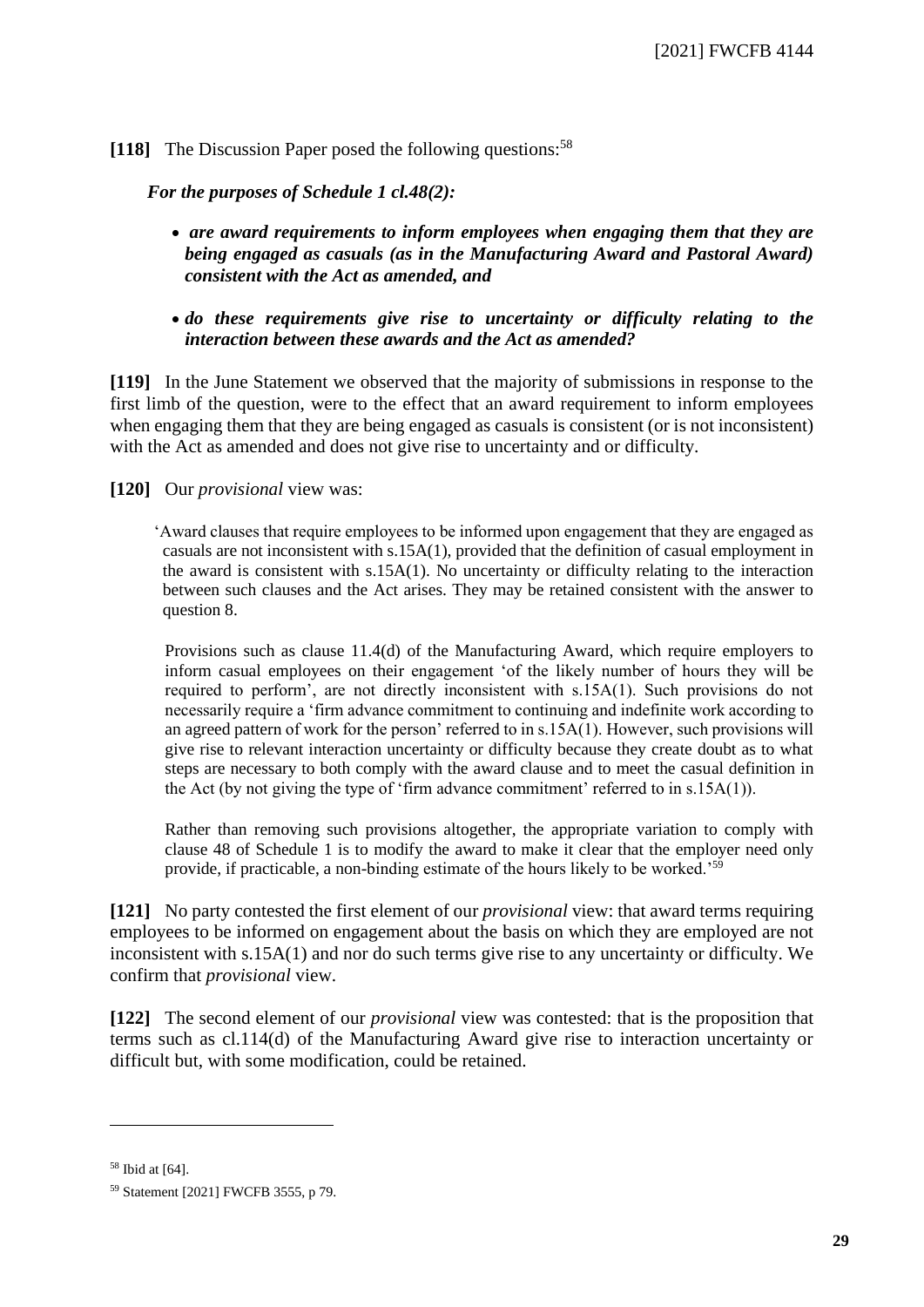**[123]** The AWMU and AWU broadly supported our *provisional* view and the modification we had proposed to clause 11.4(d) of the Manufacturing Award. Ai Group opposed the retention of clause 11.4(d), modified or not, submitting that the proposed modification lacked utility and that any benefit conferred by the modified term was outweighed by the regulatory burden it imposed.<sup>60</sup> ACCI agreed with Ai Group.

**[124]** Clause 11.4(d) of the Manufacturing Award requires an employer to inform a casual employee on engagement of the number of hours they are likely to be required to work and cl.11.3(b) of the Pastoral Award requires an employer when engaging a casual employee to state 'their hours of work'. Such requirements do not align with the considerations in ss.15A(2)(a) and (b) of the Act, but are not of themselves inconsistent the statutory definition.<sup>61</sup> However, we accept that such provisions give rise to an uncertainty or difficulty relating to the interaction between the award terms and the Act as amended by the Amending Act. The relevant award terms create doubt as to the steps necessary to both comply with the award and to meet that aspect of the definition of a casual employee in  $s.15A(1)(a)$  whereby the offer of employment is made on the basis of 'no firm advance commitment to continuing and indefinite work'. In such circumstances cl.48(3)(b) of Schedule 1 requires that we 'make a determination varying the modern award to make the award … operate effectively with the Act as so amended.'

**[125]** As mentioned above, our *provisional* view was that rather than removing such award terms, the appropriate variation would be to modify the term to make it clear that the employer need only provide, 'if practicable', a 'non-binding estimate of the hours likely to be worked.'

**[126]** On further reflection we have decided to depart from that *provisional* view. We note that during the course of the 4-yearly review of modern awards the Commission declined to vary awards to insert provisions which have little or no work to do.<sup>62</sup> It seems to us that an award requirement to provide, 'if practicable', a 'non-binding estimate' of the hours 'likely' to be worked by a casual employee would be of limited utility. The qualifications inherent in such a term mean that the modified term is unlikely to provide any significant practical benefit to the casual employee. And, as put by Ai Group, any such benefit is likely to be outweighed by the regulatory burden such a term would impose on employers. We are not satisfied that the variation of these awards to modify the term in the manner *provisionally* proposed is necessary to achieve the modern awards objective. The appropriate course is to delete cl.11.4(d) of the Manufacturing Award and cl.11.3(b) of the Pastoral Award.

## **2. Are award definitions that do not distinguish full-time and part-time employment from casual employment on the basis that full-time employment and part-time employment is ongoing employment consistent with the Act as amended?**

**[127]** Clauses 9, 10 and 11 of the Retail Award relevantly provide for full-time, part-time and casual employment as follows:

## **9. Full-time employees**

<sup>60</sup> Transcript, 24 June 2021 PN142-168.

 $61$  Act s.15A(3). See also EM at [18].

<sup>62</sup> [2016] FWCFB 6836 at [61] and [2016] FWCFB 8463 at [159].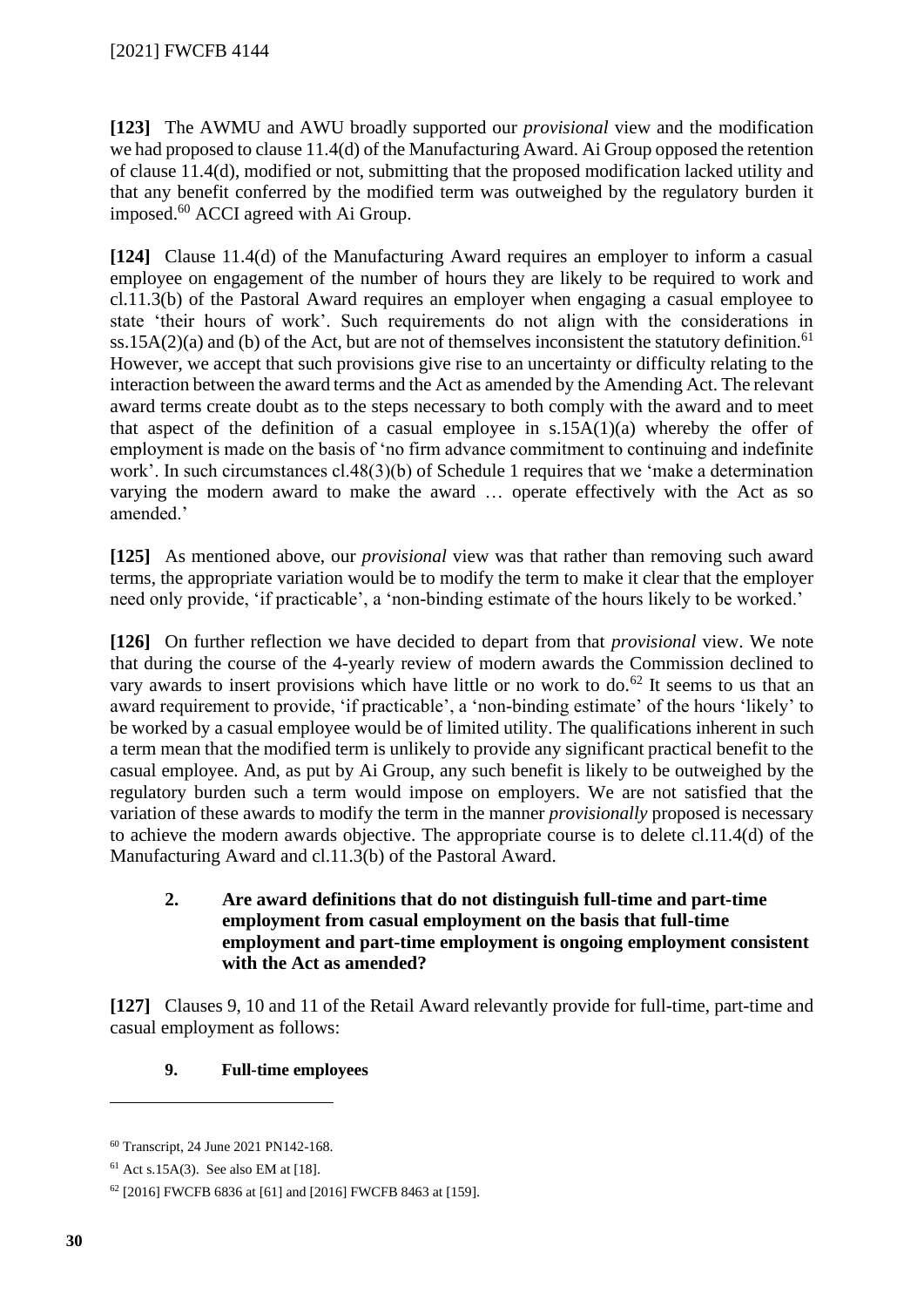An employee who is engaged to work an average of 38 ordinary hours per week in accordance with an agreed hours of work arrangement is a full-time employee. …

#### **10. Part-time employees**

**10.1** An employee who is engaged to work for fewer than 38 ordinary hours per week and whose hours of work are reasonably predictable, is a part-time employee. …

**10.3** This award applies to a part-time employee in the same way that it applies to a full-time employee except as otherwise expressly provided by this award.

**10.4** A part-time employee is entitled to payments in respect of annual leave and personal/carer's leave on a proportionate basis.

**10.5** At the time of engaging a part-time employee, the employer must agree in writing with the employee on a regular pattern of work that must include all of the following:

- **(a)** the number of hours to be worked each day; and
- **(b)** the days of the week on which the employee will work; and
- **(c)** the times at which the employee will start and finish work each day; and
- **(d)** when meal breaks may be taken and their duration.

**10.6** The employer and the employee may agree to vary the regular pattern of work agreed under clause 10.5…

…

**10.9** The minimum daily engagement for a part-time employee is 3 consecutive hours.

**10.10 Changes to roster** …

#### **11. Casual employees**

…

**11.2** An employee who is not covered by clause 9—Full-time employees or clause 10—Parttime employees must be engaged and paid as a casual employee.

**[128]** The above clauses of the Retail Award appear to be 'relevant terms' as dealing 'with the circumstances in which employees are to be employed as casual employees' within the meaning of Act Schedule 1 cl.48(1)(c)(ii).

**[129]** Clauses 9, 10 and 11.2 of the Pastoral Award are in similar terms.

**[130]** Clauses 9 and 10.1 to 10.6 of the Hospitality Award and clauses 10 to 12 of the Teachers Award make similar provision to the Retail Award except that they do not include any 'residual category' type definition as in Retail Award cl.11.2.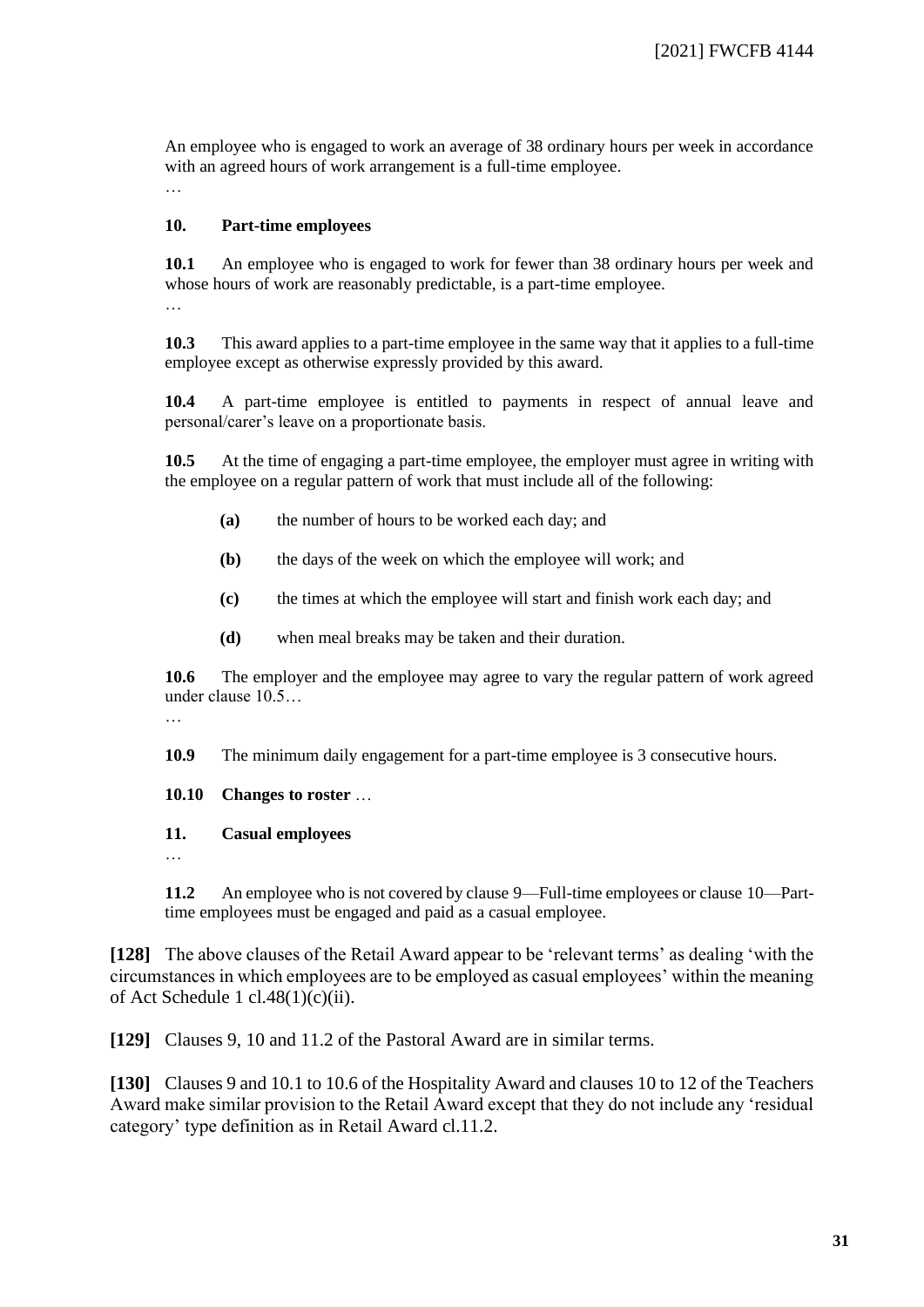**[131]** Clauses 9 and 10 of the Manufacturing Award makes similar provision to the Retail Award except that the residual category of employment is full-time employment.

[132] The Discussion Paper posed the following questions in respect of these terms:<sup>63</sup>

*For the purposes of Act Schedule 1 cl.48(2):*

- *are award definitions that do not distinguish full-time and part-time employment from casual employment on the basis that full-time and part-time employment is ongoing employment (as in the Retail Award, Hospitality Award, Manufacturing Award, Teachers Award and Pastoral Award) consistent with the Act as amended, and*
- *do these definitions give rise to uncertainty or difficulty relating to the interaction between these awards and the Act as amended?*

**[133]** In the June Statement we observed that there were a variety of views put in response to this question.

**[134]** Our *provisional* view was:

'It is well-established that full-time and part-time employment conceptually involves employment on a continuing basis for an indefinite period with a fixed minimum number of weekly working hours - see e.g. *AMIEU v Diamond Valley Pork Pty Ltd* [2021] FWCFB 532. This may be modified by award prescription (such as the averaging of hours over longer periods) or by the contract of employment (for example, a fixed-term employment contract). Considered in this context, award provisions that do not distinguish full-time and part-time employment from casual employment by reference to full-time and part-time employment being ongoing employment are not, for that reason alone, conceptually inconsistent with the definition of casual employment in s.15A(1).

Furthermore, award clauses defining (or not defining) the incidents of full-time and part-time employment are not award terms of the type referred to in cl.48(1)(c) of Schedule 1 and are not therefore 'relevant terms' that can be the subject of this review.'<sup>64</sup>

**[135]** Only the MGA contested our *provisional* view and we found the submission put unpersuasive.<sup>65</sup> We confirm our *provisional* view.

## **3. Does fixed or maximum term employment fall within the definition of s.15A of the Act?**

**[136]** The Discussion Paper posed the following question:

*Does fixed term or maximum term employment fall within the definition of s.15A of the Act?*

<sup>63</sup> Discussion Paper at [74].

<sup>64</sup> Statement [2021] FWCFB 3555, p 80.

<sup>65</sup> See Transcript, 24 June 2021 at PN169 - PN172.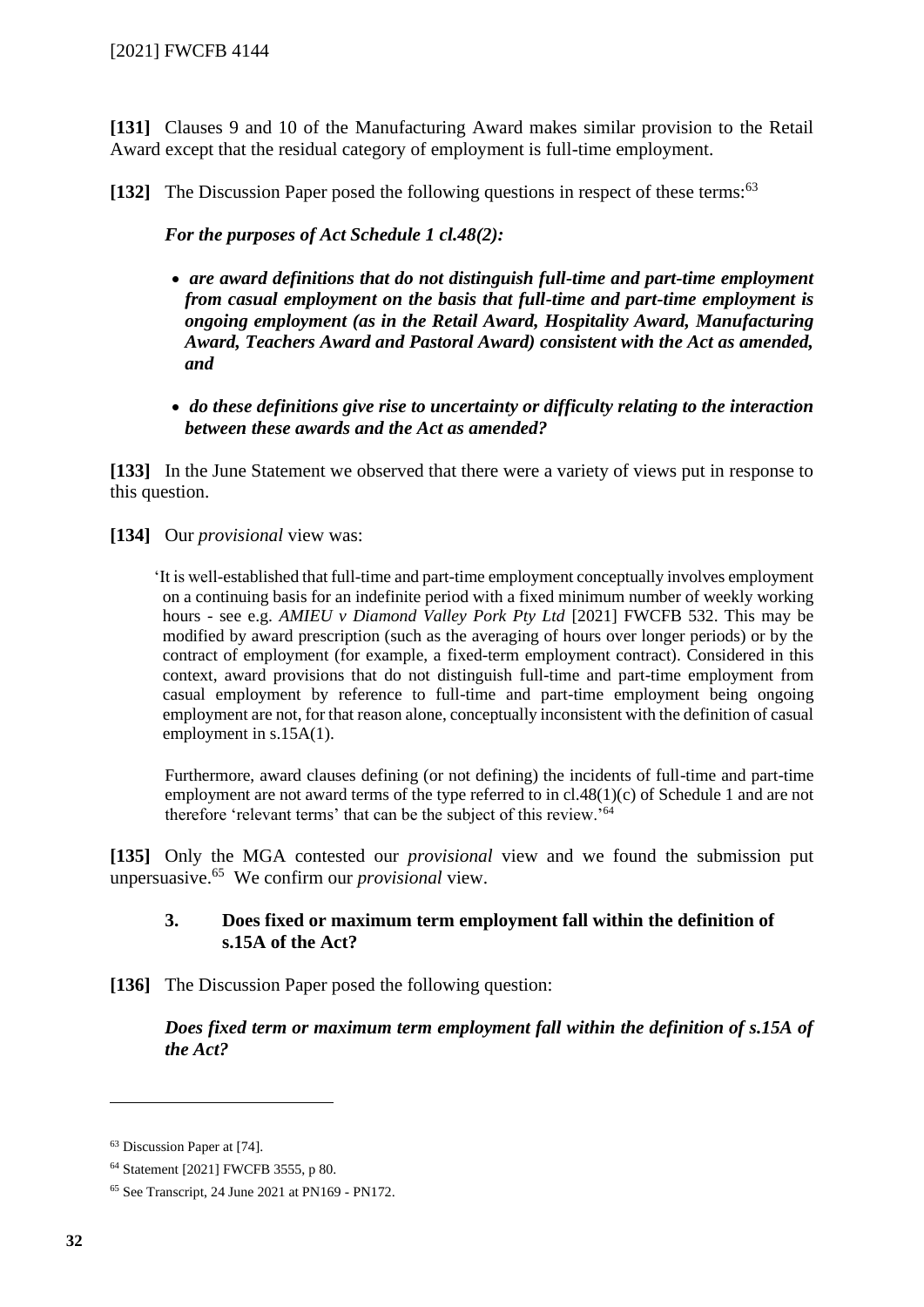**[137]** In the June Statement we noted that all interested parties agreed that the proper construction of s.15A of the Act is that it does not capture fixed term or maximum term employment. Several submissions refer to the indicia at s.15A(2) of the Act as indicating that maximum and fixed term employment are not forms of casual employment.

**[138]** Our *provisional* view was that on a contextual and purposive construction of s.15A, the answer to the question posed in the Discussion Paper is no.

**[139]** No party contested our *provisional* view. We confirm our *provisional* view.

## **3.3 Related definitions and references to NES**

<span id="page-32-0"></span>**[140]** Retail Award cl.2 includes the following definitions:

**long term casual employee** has the meaning given by section 12 of the Act.

**National Employment Standards**, see [Part 2-2](https://www.fwc.gov.au/documents/documents/legislation/fw_act/FW_Act-01.htm#P1690_157724) of the Act. Divisions 3 to 12 of Part 2-2 of the Act constitute the **National Employment Standards**. An extract of section 61 of the Act is reproduced below.

The National Employment Standards are minimum standards applying to employment of employees. The minimum standards relate to the following matters:

- (a) maximum weekly hours (Division 3);
- …
- (j) Fair Work Information Statement (Division 12).

**[141]** The Hospitality Award (cl.2) contains similar provision and also uses the undefined term 'regular and systematic casual employee' at cl.19.5(c). The Manufacturing Award, Teachers Award and Pastoral Award contain no similar provision.

**[142]** The Amending Act replaced the definition of 'long term casual employee' in s.12 of the Act with a definition of 'regular casual employee'<sup>66</sup>. The term 'long term casual employee' is used only in Retail Award cl.17.4(c), to determine the minimum pay rates of former long term casual employees who become adult apprentices. The same term is defined but not used in the Hospitality Award. The (undefined) term 'regular and systematic casual employee' is used in Hospitality Award cl.19.5(c) for the same purpose as 'long term casual employee' is used in cl.17.4(c) of the Retail Award. Both of these terms could be replaced with 'regular casual employee' as defined in s.12 of the Act without changing the effect of these particular award clauses.

**[143]** As the Amending Act adds a new Division 4A to the NES, the extract from s.61 of the Act in the Retail Award and Hospitality Award is outdated.

[144] The Discussion Paper posed the following questions:<sup>67</sup>

<sup>&</sup>lt;sup>66</sup> Being a casual employee employed by the employer on a regular and systematic basis (s.12).

<sup>67</sup> Discussion Paper at [83].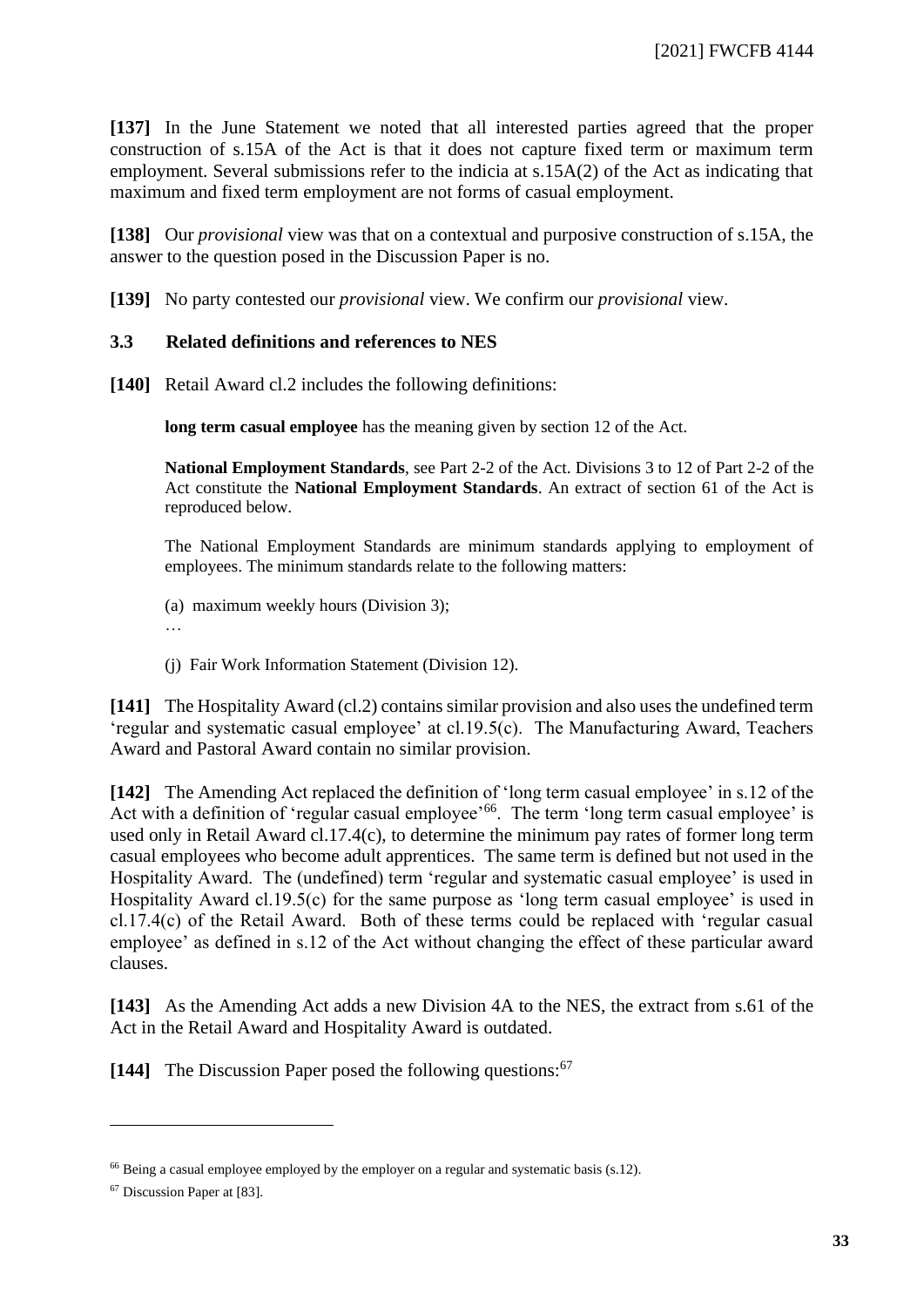*Are outdated award definitions of 'long term casual employee' and outdated references to the Divisions comprising the NES (as in the Retail Award and Hospitality Award) relevant terms?*

*If they are not relevant terms, but nevertheless give rise to uncertainty or difficulty relating to the interaction between these awards and the Act as amended:*

- *can they be updated under Act Schedule 1 cl.48(3), or alternatively*
- *can they be updated in the course of the Casual terms review by the Commission exercising its general award variation powers under Part 2-3 of the Act?*

**[145]** In respect of the first question, in the June Statement we observed that, other than Ai Group, interested parties generally agreed that outdated award definitions of 'long term casual employee' are (or are arguably) relevant terms within the meaning of the Act Schedule 1  $cl.48(1)(c)$ .

**[146]** In respect of the second question, in the June Statement we observed that the parties were in general accord that award terms that are not relevant terms cannot be updated pursuant to the Casual Terms Review under cl.48(3) of Schedule 1, but could be amended by the Commission exercising its general award variation powers under Part 2-3 of the Act. However, Ai Group makes the further comment that provisions that are not relevant terms themselves can be updated under cl.48(3) if other terms in those awards, which are relevant terms, give rise to a difficulty or uncertainty relating to the interaction between the provisions and the Act.

**[147]** Our *provisional* views were:

'Definitions of 'long term casual employee' are 'relevant terms', are award terms of the type referred to in  $cl.48(1)(c)(i)$  of Schedule 1 – that is, they define or describe casual employment. Other outdated references to the NES which are not part of any provision defining or dealing with casual employment are not 'relevant terms'.

Such provisions which are not 'relevant terms' can be updated by the Commission exercising its general award variation powers under Pt.2-3 of the Act. Under s.160, the Commission can on its own initiative vary modern awards to remove ambiguity or uncertainty or correct error.'<sup>68</sup>

**[148]** In its note of 23 June 2021, the ACTU confirmed that it accepted the proposition that the Commission can use its powers under Part 2-3 of the Act, but maintained its position as set out at [11] of its submissions in reply:

'The ACTU submits that the exercise of the FWC's general award variation powers should only be done following an application by an interested party, at which point the interaction between that application and the Review may be properly determined.'<sup>69</sup>

<sup>68</sup> Statement [2021] FWCFB 3555, p 81.

<sup>69</sup> ACTU submissions, 16 June 2021 at [11].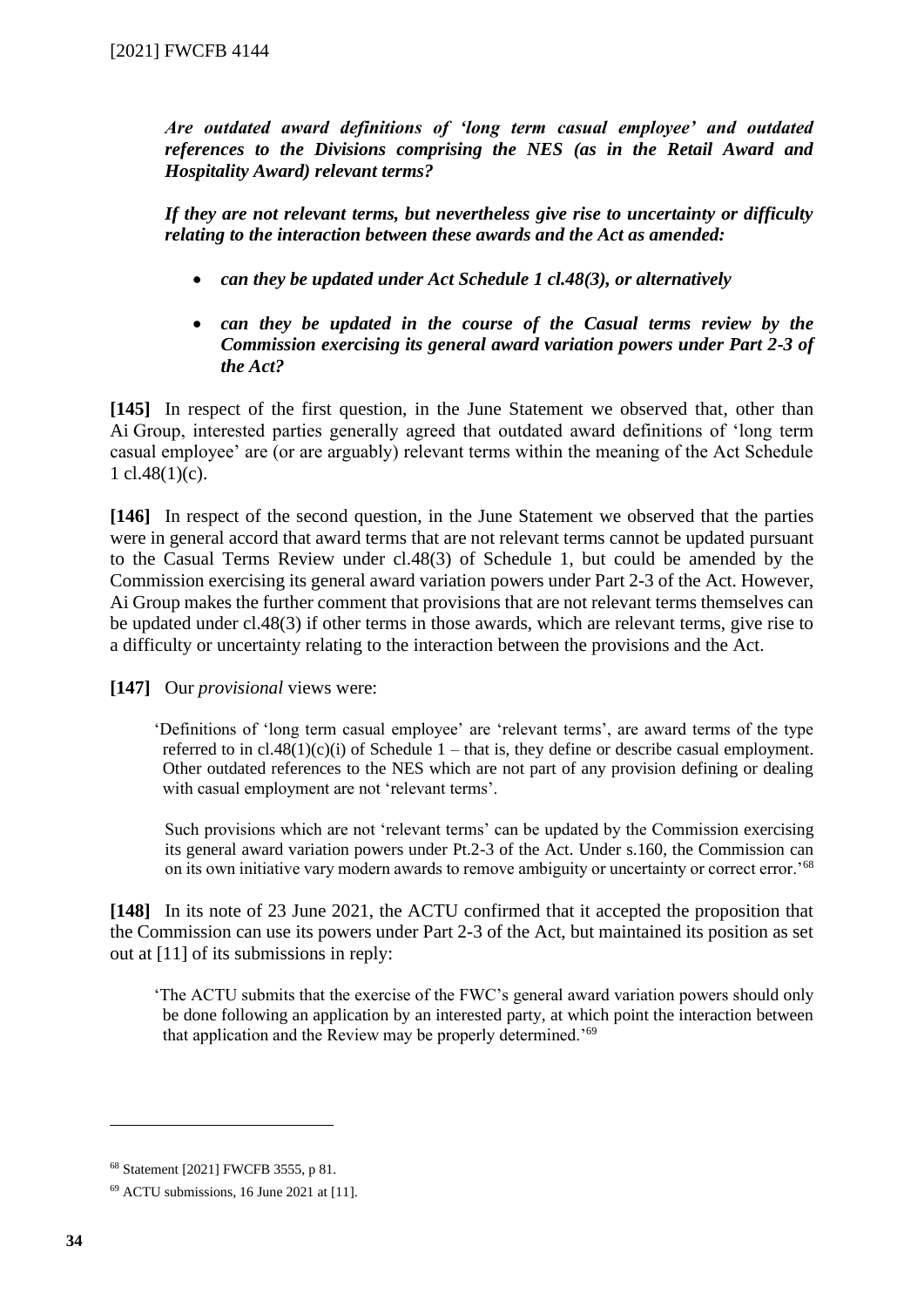**[149]** No other party contested our *provisional* views.<sup>70</sup> We confirm our *provisional* view. The ACTU's submission is unpersuasive. We propose to act on our own initiative to update the identified terms. These variations will be incorporated in the draft variation determinations arising from this decision. Interested parties will be given an opportunity to comment on those draft determinations.

## **3.4 Casual and minimum payment or engagement, maximum engagement and pay periods**

<span id="page-34-0"></span>**[150]** Retail Award cll.11.4–11.6 relevantly provide for casual minimum payments and pay periods as follows:

- **11.4** An employer must pay a casual employee for a minimum of 3 hours' work, or 1.5 hours' work in the circumstances set out in clause 11.5, on each occasion on which the casual employee is rostered to attend work even if the employee works for a shorter time.
- **11.5** The circumstances are:
	- (a) the employee is a full-time secondary school student; and …
- **11.6** An employer must pay a casual employee at the end of each engagement or weekly or fortnightly in accordance with pay arrangements for full-time and part-time employees.

**[151]** The Manufacturing Award requires that casuals be paid for a minimum of 4 consecutive hours (or down to 3 hours at an employee's request and with the employer's agreement) (cl.11.3).

**[152]** The Teachers Award provides for various minimum casual payments depending upon the circumstances of employment and the time required to be worked. These minimum payments range from 2 hours' pay to a full day's pay (cl.17.5(c)).

**[153]** The Pastoral Award requires that casuals (other than casual pieceworkers) be paid for at least 3 hours on each occasion they are required to attend (or 2 hours in certain circumstances)  $(cl.11.7)<sup>71</sup>$  and also requires casuals to be paid at the end of each engagement unless a weekly or fortnightly pay period has been agreed (cl.11.6). Casual pieceworker shed hands, Woolpressers and Woolpresser-shed hands (engaged in shearing operations under Part 9 of the Pastoral Award) are also entitled to minimum daily payments (cl.50.2(c)).

**[154]** Similarly the Retail Award (cl.11.6) and Hospitality Award (cl.11.6) require that casuals be paid at the end of each engagement unless a weekly or fortnightly pay period has been agreed.

**[155]** Hospitality Award cl.11.4 requires that casuals be 'engaged and paid for at least 2 consecutive hours' on each occasion they are required to attend work. This clause is of a

<sup>70</sup> In its note of 23 June 2021 the MGA submitted that it contested *provisional* views 13 and 14. During the course of oral hearing on 24 June 2021, the MGA confirmed it did not contest these *provisional* views (Transcript, 24 June 2021 at PN176, PN180).

<sup>71</sup> While Pastoral Award cl.11.7 is headed 'minimum engagement', it is expressed as a minimum payment requirement.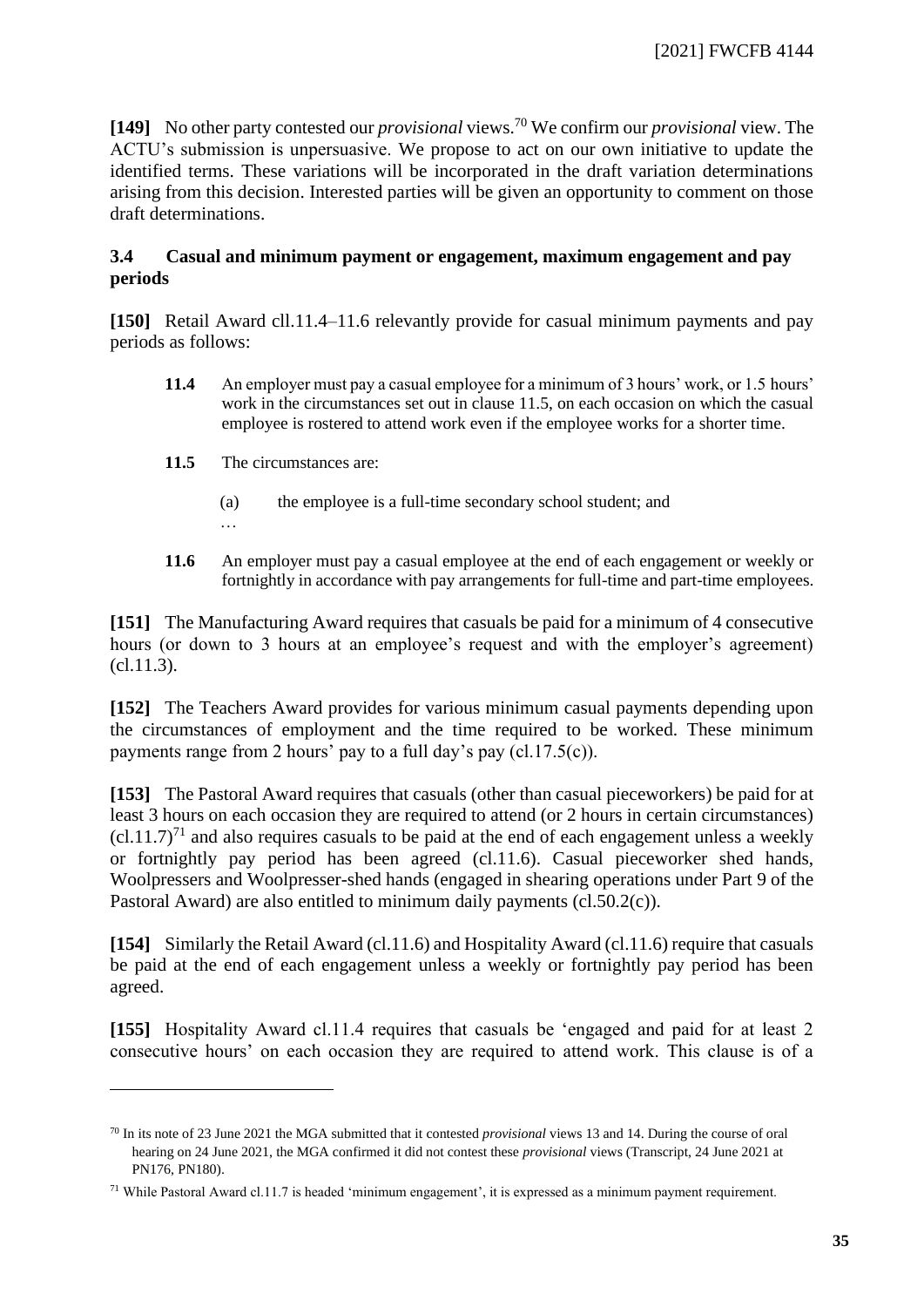different nature to the Retail Award clause as it prescribes a minimum period of casual engagement and not just a minimum payment. While minimum casual engagement periods might not sit well with the considerations in ss.15A(2)(a) and (b) of the Act, minimum periods of only a few hours are not inconsistent with the statutory definition.

**[156]** The Discussion Paper posed 2 questions in respect of these terms: 72

## *Are award clauses specifying:*

- *minimum casual payments (as in the Retail Award, Hospitality Award, Manufacturing Award, Teachers Award and Pastoral Award)*
- *casual pay periods (as in the Retail Award, Hospitality Award and Pastoral Award)*
- *minimum casual engagement periods (as in the Hospitality Award), and*
- *maximum casual engagement periods (as in the Teachers Award)*

#### *relevant terms?*

*For the purposes of Act Schedule 1 cl.48(2):*

- *are such award clauses consistent with the Act as amended, and*
- *do such award clauses give rise to uncertainty or difficulty relating to the interaction between these awards and the Act as amended?*

**[157]** In the June Statement we observed that putting to one side award clauses specifying maximum casual engagement periods, a common response to questions 15 and 16 was that:

- such clauses are not or do not appear to be relevant terms as they do not fall within cll.48(1)(c)(i)-(iv)
- even if the Commission were to decide otherwise, such clauses are consistent with or are not inconsistent with the Act as amended and do not give rise to uncertainty or difficulty, and
- accordingly, the Commission has no jurisdiction to vary such clauses as part of the Review.

**[158]** Our *provisional* view was:

'These provisions are 'relevant terms' since they provide for the manner in which casual employees are to be employed:  $cl.48(1)(c)(iii)$ .

<sup>72</sup> Discussion Paper at [92].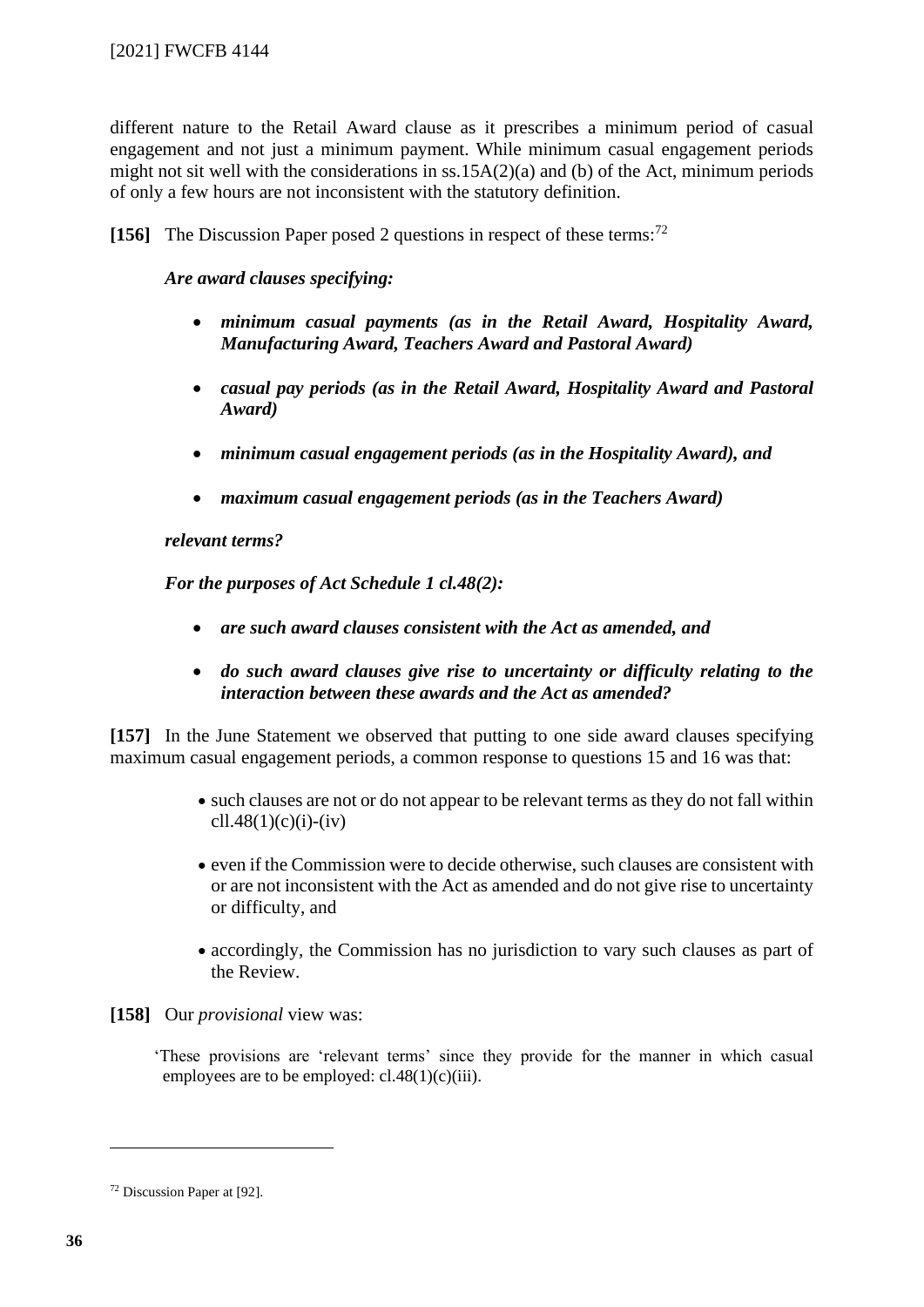These provisions are not inconsistent with the Act, and do not give rise to uncertainty or difficulty as to the awards' interaction with the Act, provided they are properly separated from award provisions defining casual employment.'<sup>73</sup>

**[159]** The various employer representatives did not contest our *provisional* views.<sup>74</sup>

**[160]** In its note of 23 June 2021 the ACTU confirmed that it maintains its submission that these are not relevant terms, but accepted the Commission's *provisional* views and overall conclusion that they should not be disturbed.

**[161]** The IEU contests the *provisional* view that cl.17.5 of the Teachers Award, which provides for minimum payments to casual employees, is a relevant term, but agreed with the *provisional* view that clauses 12.1 and 12.2 of the Teachers Award (which contain a maximum period of engagement for casual employment) are relevant terms.

**[162]** During the course of oral hearing it became apparent that there was a broad consensus that it was unnecessary for the Commission to determine whether the above terms were 'relevant terms', given that no party contended that the relevant award clauses were inconsistent with the Act as amended, and nor did any party contend that there was any uncertainty or difficult relating to the interaction between the awards and the Act as amended. This position was supported by the IEU, ACTU and ACCI.<sup>75</sup>

**[163]** We agree with the position put. As the provisions are not inconsistent with the Act and do not give rise to uncertainty or difficulty relating to the Awards' interaction with the Act, it is unnecessary for us to determine whether such terms as 'relevant terms' within the meaning of cl.48(1). No variation is warranted.

#### **3.5 Casual loadings and leave entitlements**

<span id="page-36-0"></span>**[164]** Clause 11.3 of the Retail Award provides for payment of a casual loading:

**11.3** An employer must pay a casual employee for each hour worked a loading of 25% on top of the minimum hourly rate otherwise applicable under clause 17—Minimum rates.

NOTE 1: The casual loading is payable instead of entitlements from which casuals are excluded by the terms of this award and the NES. See Part 2-2 of the Act. NOTE 2: Overtime rates applicable to casuals are set out in Table 10—Overtime rates. NOTE 3: Penalty rates applicable to casuals are set out in Table 11—Penalty Rates.

**[165]** Similarly cl.11.5 of the Pastoral Award provides:

#### **11.5 Casual loading**

<sup>73</sup> Statement [2021] FWCFB 3555, p 82.

<sup>74</sup> In its note of 23 June 2021, the MGA submitted that it contested *provisional* views 15 and 16. During the course of the hearing 24 June 2021 however, the MGA confirmed it did not contest such views (Transcript, 24 June 2021 at PN183- PN187).

<sup>75</sup> Transcript, 24 June 2021 at PN183 - PN212.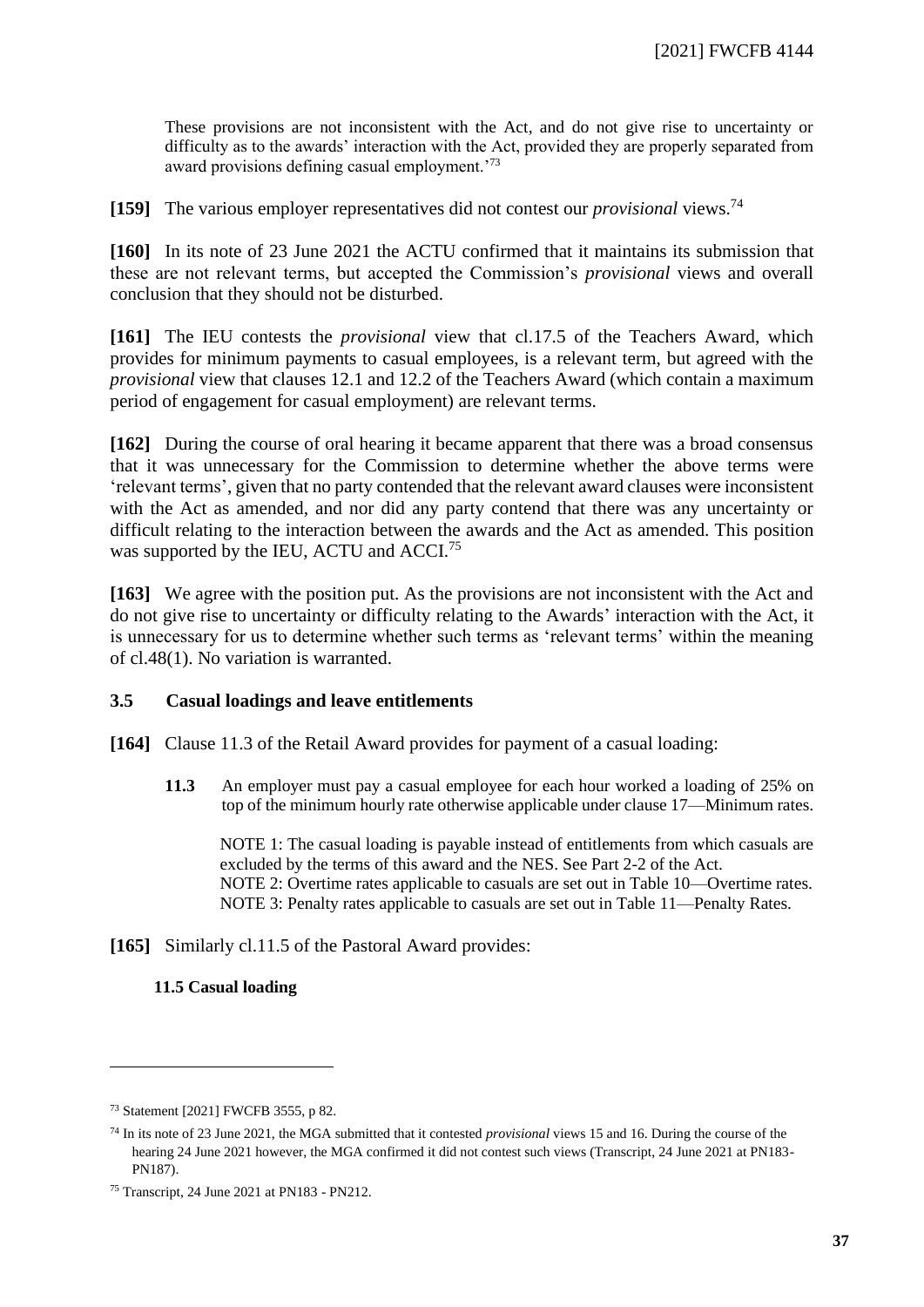**(a)** For each ordinary hour worked a casual employee, other than a casual pieceworker, must be paid:

**(i)** the ordinary hourly rate prescribed for the class of work performed; and

**(ii)** a loading of **25%** of the ordinary hourly rate.

- **(b)** The casual loading is paid instead of annual leave, personal/carer's leave, notice of termination, redundancy benefits and the other attributes of full-time or part-time employment.
- **(c)** When a casual employee works overtime, they must be paid the overtime rates in clauses 35.2, 43.2, and 49.1(b).

**[166]** Part 9 of the Pastoral Award specifies minimum piecework rates for casual employees engaged in shearing operations. These minimum rates also include a 25% casual loading (Schedule A).

**[167]** New s.545A of the Act provides for a court to offset some or all of the amount of a casual loading paid by an employer to an employee, when dealing with a claim for payment to the employee in respect of 'relevant entitlements'. 'Relevant entitlements' are entitlements under the NES, a modern award (or other fair work instrument), or a contract of employment, to: paid annual, personal/carer's and compassionate leave; paid absence on public holidays; payment in lieu of notice of termination, and redundancy pay (s.545A(4)).

**[168]** Historically, the casual loading was paid to casual employees as compensation for not receiving benefits in the nature of the relevant entitlements and also in consideration of 'employment by the hour effects<sup>'76</sup> (or the 'uncertainty' or 'itineracy' of casual work<sup>77</sup>). On that approach, fully offsetting the components of a 'loading amount' attributable to relevant entitlements would leave an employee with a residual loading amount as compensation for employment by the hour effects.

**[169]** Clause 11.3 of the Retail Award, when read with Note 1, appears to be an award term of the type contemplated in s.545A(3)(b)—a term that specifies the relevant entitlements that the loading amount is compensating for, but does not specify the proportion of the loading amount attributable to each such entitlement.

**[170]** Clause 11.2 of the Hospitality Award and cl.17.5(b) of the Teachers Award provide for a 25% casual loading, but give no express indication of the entitlements they are compensating a casual employee for; consequently they appear to be award terms of the type contemplated in  $s.545A(3)(c)$ .

<sup>76</sup> See *Re Metal, Engineering and Associated Industries Award 1998—Part I* (2000) 110 IR 247 [184]–[196]. See also the EM at [106].

<sup>77</sup> See *WorkPac Pty Ltd v Rossato* [2020] FCAFC 84 at [477].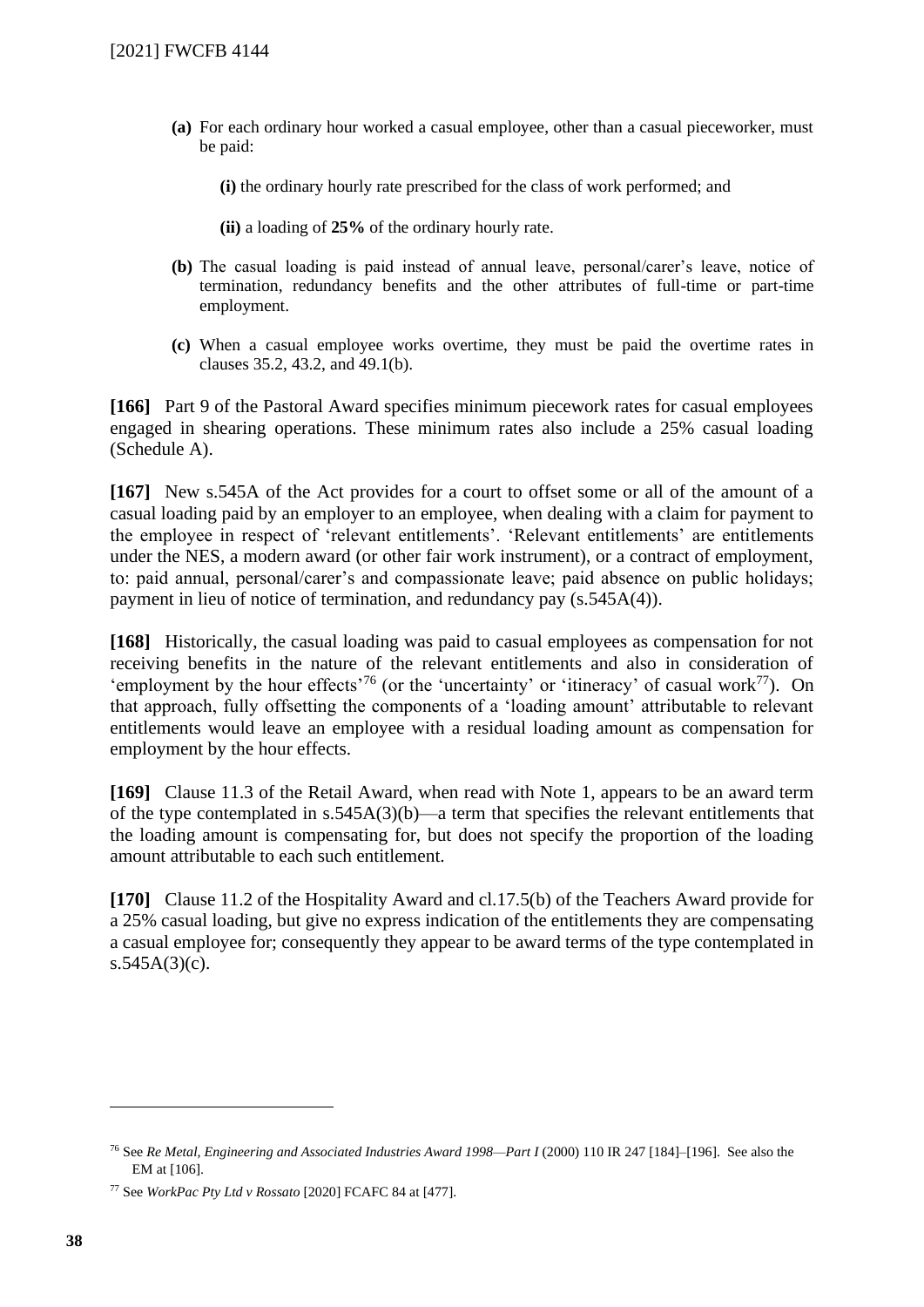**[171]** Clause 11.2 of the Manufacturing Award also gives no express indication of the entitlements the 25% casual loading is compensating a casual employee for.<sup>78</sup> However, under this Award, vehicle manufacturing employees in the technical field may be paid the 25% casual loading or be paid a 17.5% casual loading and also receive annual leave and annual leave loading (cll.11.2(e) and 47).<sup>79</sup> Hence it appears that 7.5% of the 25% casual loading paid to such employees could be attributed to paid annual leave for the purposes of s.545A(3)(a) of the Act.

**[172]** Clause 11.5 of the Pastoral Award provides for payment of a 25% casual loading to casuals other than 'casual pieceworkers' (see further below). The casual loading is 'paid instead of annual leave, personal/carer's leave, notice of termination, redundancy benefits and the other attributes of full-time or part-time employment.' While it is not entirely clear, the 'other attributes of full-time or part-time employment' may encompass the other entitlements from which casuals are excluded under the Award and the NES (for example, paid compassionate leave and paid absence on public holidays) and also 'employment by the hour effects'.

**[173]** The Discussion paper raised 2 questions in respect of these provisions: 80

*Is provision for casual loading (as in the Retail Award, Hospitality Award, Manufacturing Award, Teachers Award and Pastoral Award) a relevant term?*

*If provision for casual loading is a relevant term:*

- *for the purposes of Act Schedule 1 cl.48(2), does the absence of award specification of the entitlements the casual loading is paid in compensation for (as in the Hospitality Award, Manufacturing Award cl.11.2 and the Teachers Award) give rise to uncertainty or difficulty relating to the interaction between these awards and the Act as amended, and*
- *if so, should these awards be varied so as to include specification like that in the Retail Award or the Pastoral Award?*

**[174]** In the June Statement we observed that parties expressed conflicting views on whether provision for casual loading is a relevant term, and if so, whether clauses which do not specify the entitlements the casual loading is paid in compensation for give rise to uncertainty or difficulty such that they should be varied.

**[175]** For example:

• the AEU, AHA, AIS, MGA, NFF and NRA submit that award clauses specifying casual loadings are relevant terms

 $78$  The National Training Wage Schedule to the Award provides that a trainee undertaking a school-based traineeship may agree to be paid a loading of 25% instead of being paid annual leave, paid personal/carer's leave, paid compassionate leave and paid absence on public holidays (cl.G.5.1).

<sup>79</sup> Although not noted in the Award, this provision appears to qualify cl.34.1 of the Award.

<sup>80</sup> Discussion Paper at [102].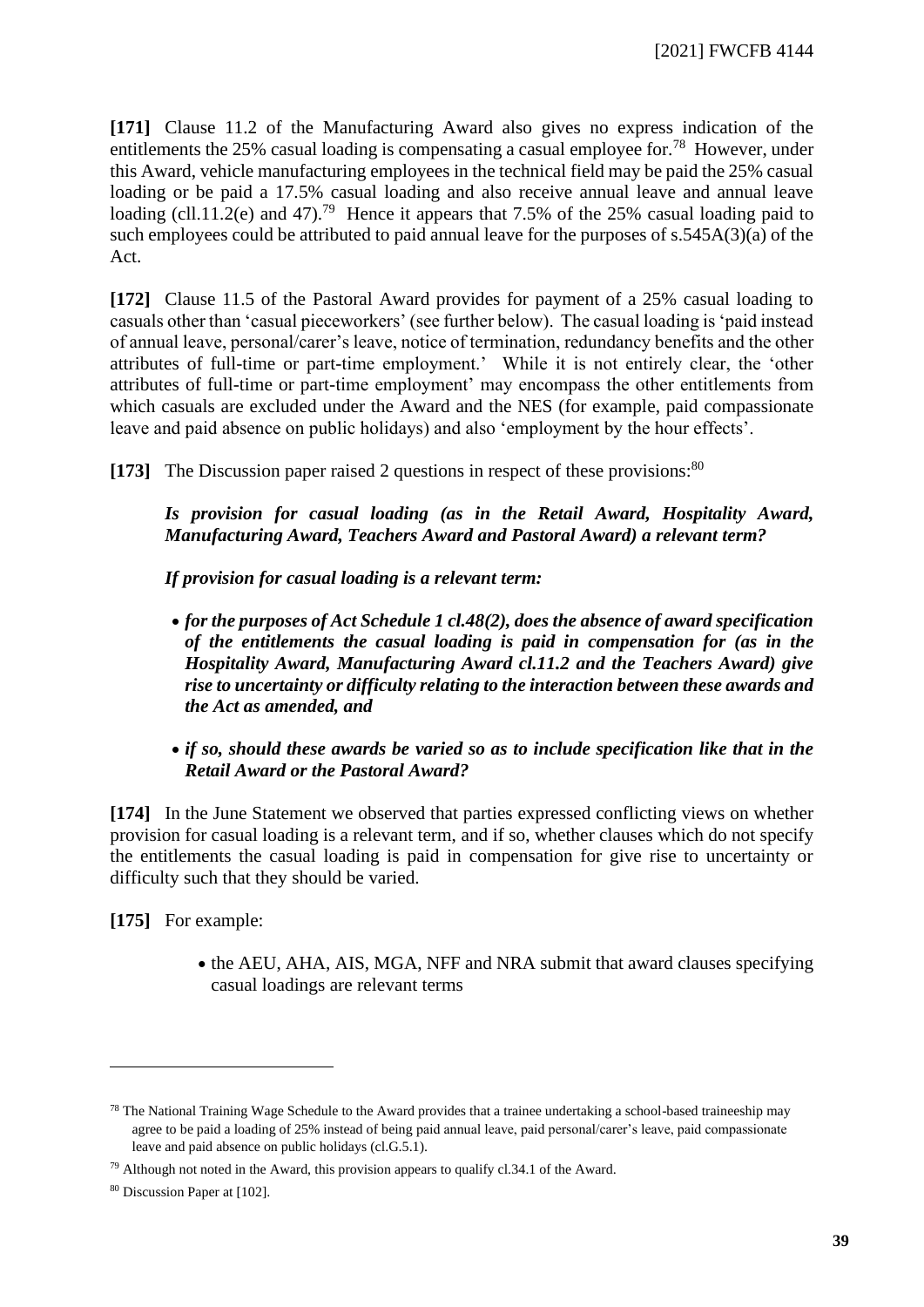- ABI, ACCI, ACTU (supported by a number of unions), Ai Group, HIA and the SDA submit that award clauses specifying casual loadings are *not* relevant terms, and
- the AMWU does not concede that the casual loading provision in the Manufacturing Award it is a relevant term.

**[176]** Our *provisional* view was:

'Provisions requiring the payment of a casual loading are 'relevant terms' because they provide for the manner in which casual employees are to be employed:  $cl.48(1)(c)(iii)$ .

No relevant uncertainty or difficulty arises if an award does not specify which entitlements are compensated by the casual loading, provided that the award defines casual employment in a way consistent with s 15A(1). Casual loadings have, in part, the purpose of compensating casual employees for not having access to certain NES benefits. There is no established or agreed formulation as to what proportion of the casual loading compensates for each such benefit. Accordingly, awards do not need to be varied to include any such specification and it is not appropriate to do so.'<sup>81</sup>

**[177]** During the course of oral hearing it became apparent that there was a broad consensus that it was unnecessary for the Commission to determine whether the above terms were 'relevant terms', given that no party contended that the relevant award clauses were inconsistent with the Act as amended, and only the MGA contend that there was any uncertainty or difficult relating to the interaction between the awards and the Act as amended. This position was supported by the IEU, ACTU, ACCI, Ai Group and ABI. $82$  The MGA took a different view and submitted that the terms in request gave rise to an interaction difficulty.<sup>83</sup> We find the submission unpersuasive.

**[178]** We agree with the position put by the IEU, ACTU, ACCI, Ai Group and ABI. As the provisions are not inconsistent with the Act and do not give rise to uncertainty or difficulty as to the Awards interaction with the Act, it is unnecessary for us to determine whether such terms as 'relevant terms' within the meaning of cl.48(1). No variation is warranted.

## **3.6 Other casual terms and conditions of employment**

<span id="page-39-0"></span>**[179]** In addition to the casual provisions which we have already discussed, the Retail Award, Hospitality Award, Manufacturing Award, Teachers Award and Pastoral Award all make extensive further provision for the terms and conditions of employment of casual employees including, for example, provision for hours of work, breaks, allowances, ordinary pay rates, overtime, shiftwork and penalty rates, payment of wages and classifications.

**[180]** The Retail Award, Manufacturing Award, Hospitality Award and Pastoral Award also confer rights to request casual conversion, which we address later in this decision.

<sup>81</sup> Statement [2021] FWCFB 3555, p 82.

<sup>82</sup> Transcript, 24 June 2021 at PN212 – PN214, PN223-231.

<sup>83</sup> Transcript, 24 June 2021 at PN217-221.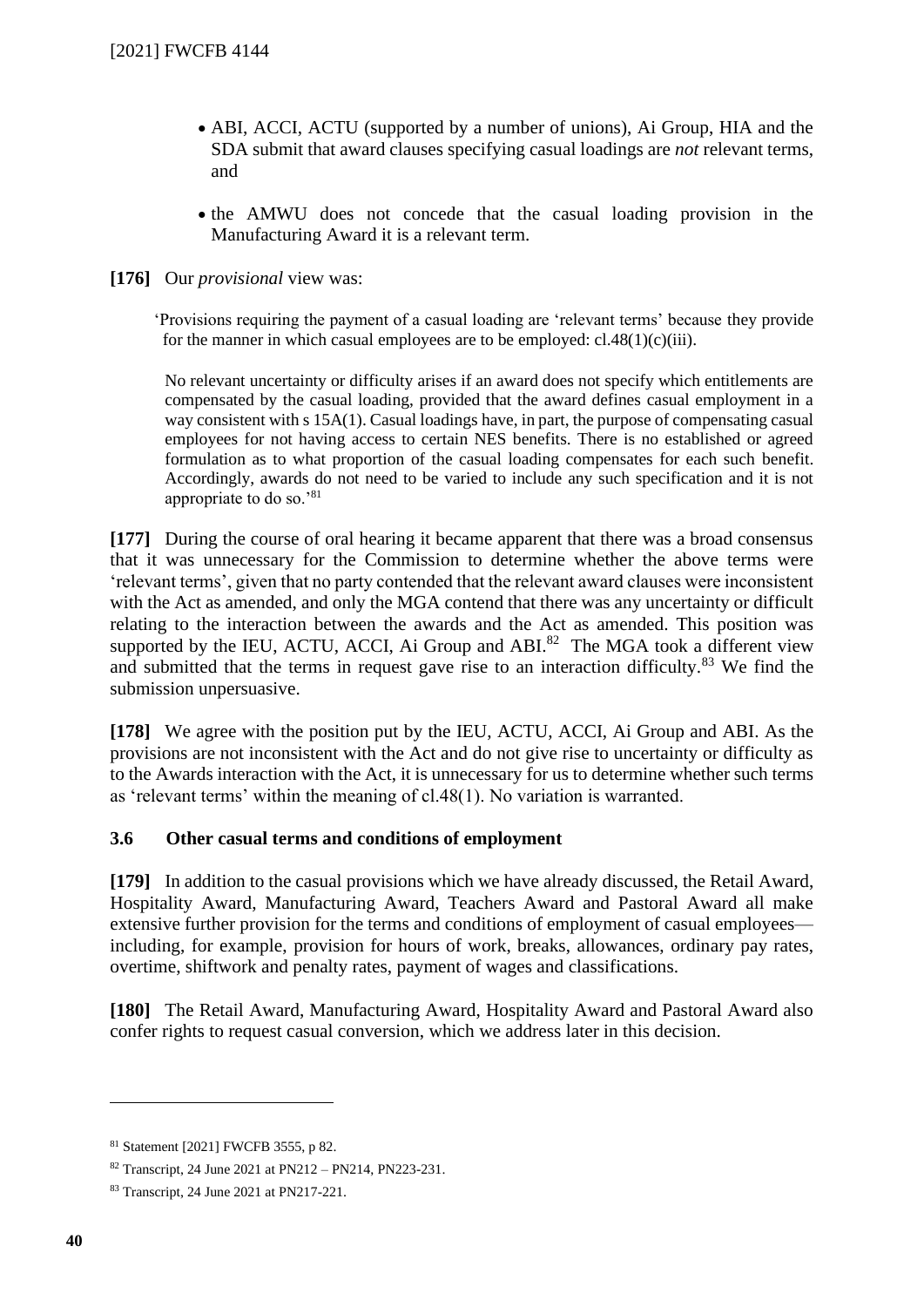**[181]** The Discussion Paper raised 2 questions in respect of these provisions: 84

*Are any of the clauses in the Retail Award, Hospitality Award, Manufacturing Award, Teachers Award and Pastoral Award that provide general terms and conditions of employment of casual employees (not including the clauses considered in sections 5.1–5.5 and 6 of this paper) 'relevant terms' within the meaning of Act Schedule 1 cl.48(1)(c)?*

*Whether or not these clauses are 'relevant terms':*

- *are any of these clauses not consistent with the Act as amended, and*
- *do any of these clauses give rise to uncertainty or difficulty relating to the interaction between the awards and the Act as amended?*

**[182]** In the June Statement we observed that a common response given to these questions was that:

- award provisions that set general terms and conditions of employment of casual employees are not or are not necessarily relevant terms, and
- even if the Commission were to decide otherwise, such clauses are consistent with or are not inconsistent with the Act as amended and do not give rise to uncertainty or difficulty.

**[183]** Our *provisional* view was:

'These provisions are 'relevant terms' since they provide for the manner in which casual employees are to be employed:  $cl.48(1)(c)(iii)$ .

These provisions are not inconsistent with the Act, and do not give rise to uncertainty or difficulty as to the awards' interaction with the Act, provided they are properly separated from provisions defining casual employment.'<sup>85</sup>

**[184]** During the course of oral hearing it became apparent that there was a broad consensus that it was unnecessary for the Commission to determine whether the above terms were 'relevant terms', given that no party contended that the relevant award clauses were inconsistent with the Act as amended, and nor did any party contend that there was any uncertainty or difficult relating to the interaction between the awards and the Act as amended. This position was supported by the IEU, ACTU, ACCI, Ai Group, ABI and SDA.<sup>86</sup>

**[185]** We agree with the position put. As the provisions are not inconsistent with the Act and do not give rise to uncertainty or difficulty relating to the Awards' interaction with the Act, it is unnecessary for us to determine whether such terms as 'relevant terms' within the meaning of cl.48(1). No variation is warranted.

<sup>84</sup> Discussion Paper at [106].

<sup>85</sup> Statement [2021] FWCFB 3555, p 82.

<sup>86</sup> Transcript, 24 June 2021 at PN234-238.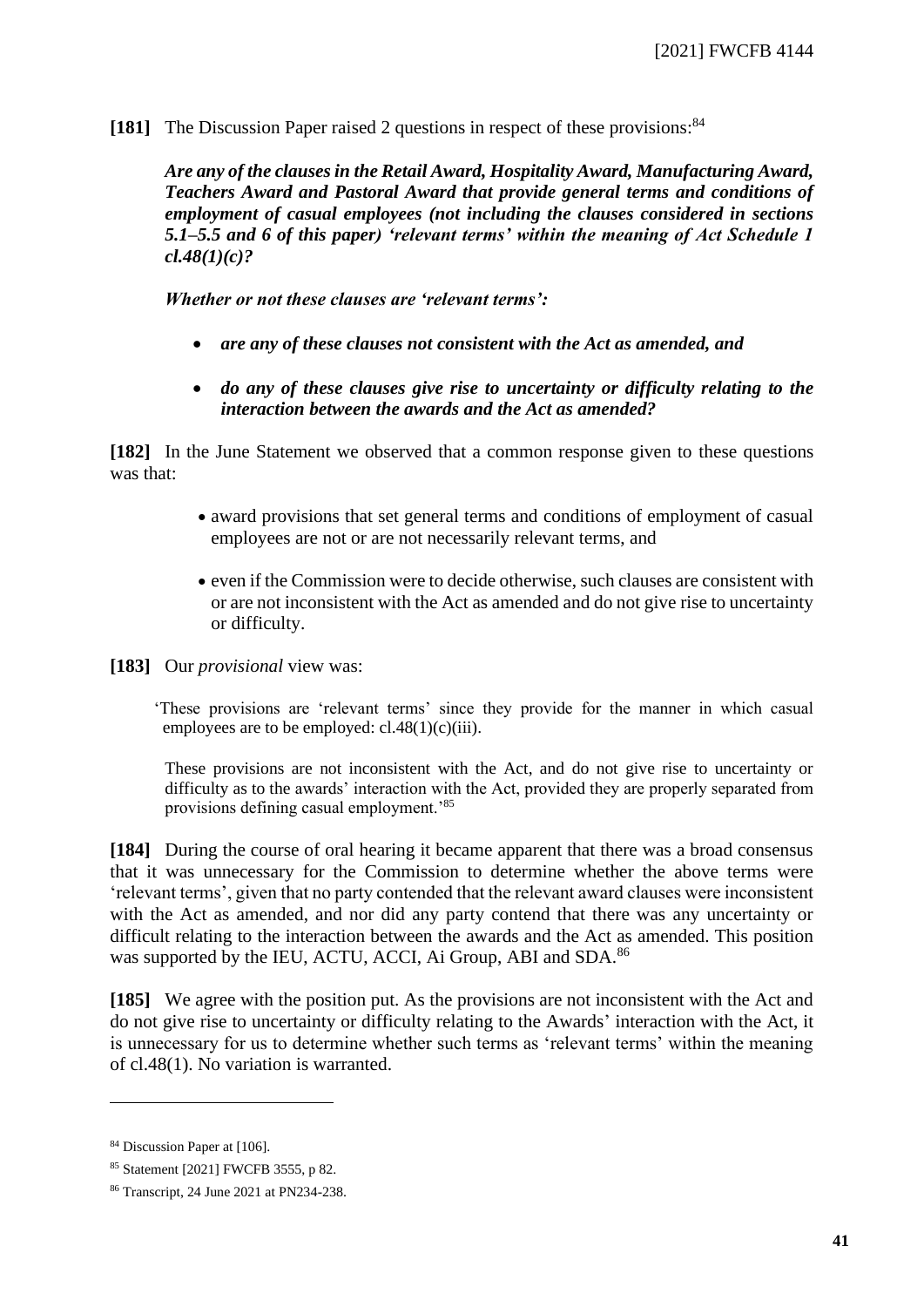## **3.7 Retail and Pastoral Awards – casual conversion clause**

<span id="page-41-0"></span>**[186]** Section 55(4) of the Act permits an award to include terms that are ancillary or incidental to the operation of the NES as well as terms that supplement the NES, but only to the extent that the effect of the award term is not detrimental to an employee in any respect when compared to the NES.

**[187]** The Amending Act inserted a new Division 4A into the NES relating to offers and requests for casual conversion. The ongoing effect of s.55(4) of the Act is to permit award terms that are ancillary, incidental or supplementary to the casual conversion NES, provided the effect of those terms is not detrimental to an employee in any respect when compared to the NES.

**[188]** Clause 48(1)(c)(iv) of Schedule 1 expressly identifies award casual conversion clauses as 'relevant terms' for the purposes of the Casual Terms Review. Consequently, it appears Parliament contemplated the possibility that a casual conversion clause might be retained in an award, provided:

- the award terms are an ancillary, incidental or supplementary as permitted by s.55(4), and
- any 'inconsistency' or 'uncertainty or difficulty' has been removed by amendments to the award made under cl.48(3).

**[189]** Attachment 2 to the Discussion Paper identifies the modern awards that contain casual conversion clauses. Only 7 modern industry awards do not contain a casual conversion clause. Of the 114 modern awards with casual conversion clauses, 89 contain the Commission's 'model clause' and 25 contain award-specific terms.

**[190]** Of the 6 modern awards considered in Stage 1 of the Casual Terms Review, the Retail Award and Pastoral Award contain the Commission's model clause, the Manufacturing Award and Hospitality Award contain distinct award-specific casual conversion clauses.<sup>87</sup> We deal with the Manufacturing and Hospitality Awards in section 3.8 and 3.9 of this decision.

**[191]** A comparison of the features of the casual conversion NES and the Commission's model casual conversion clause is set out at Attachment 3 to the Discussion Paper.

**[192]** A comparison of the casual conversion NES and the model clause reveals that the casual conversion NES clearly confers some additional benefits on casual employees as defined in s.15A of the Act. Subdivision C of the casual conversion NES confers on casual employees a 'residual right to request casual conversion' that corresponds with the right to request casual conversion under the model clause. In addition, Subdivision B of the NES requires an employer, other than a 'small business employer'<sup>88</sup>, to separately assess the eligibility of each casual employee for casual conversion after 12 months employment, regardless of any request from the employee, and either offer casual conversion or notify the employee of the reason for not making an offer.

<sup>&</sup>lt;sup>87</sup> The Teachers Award and Fire Fighting Award do not contain a casual conversion clause.

<sup>88</sup> Defined in Act s.23 as employers with fewer than 15 employees.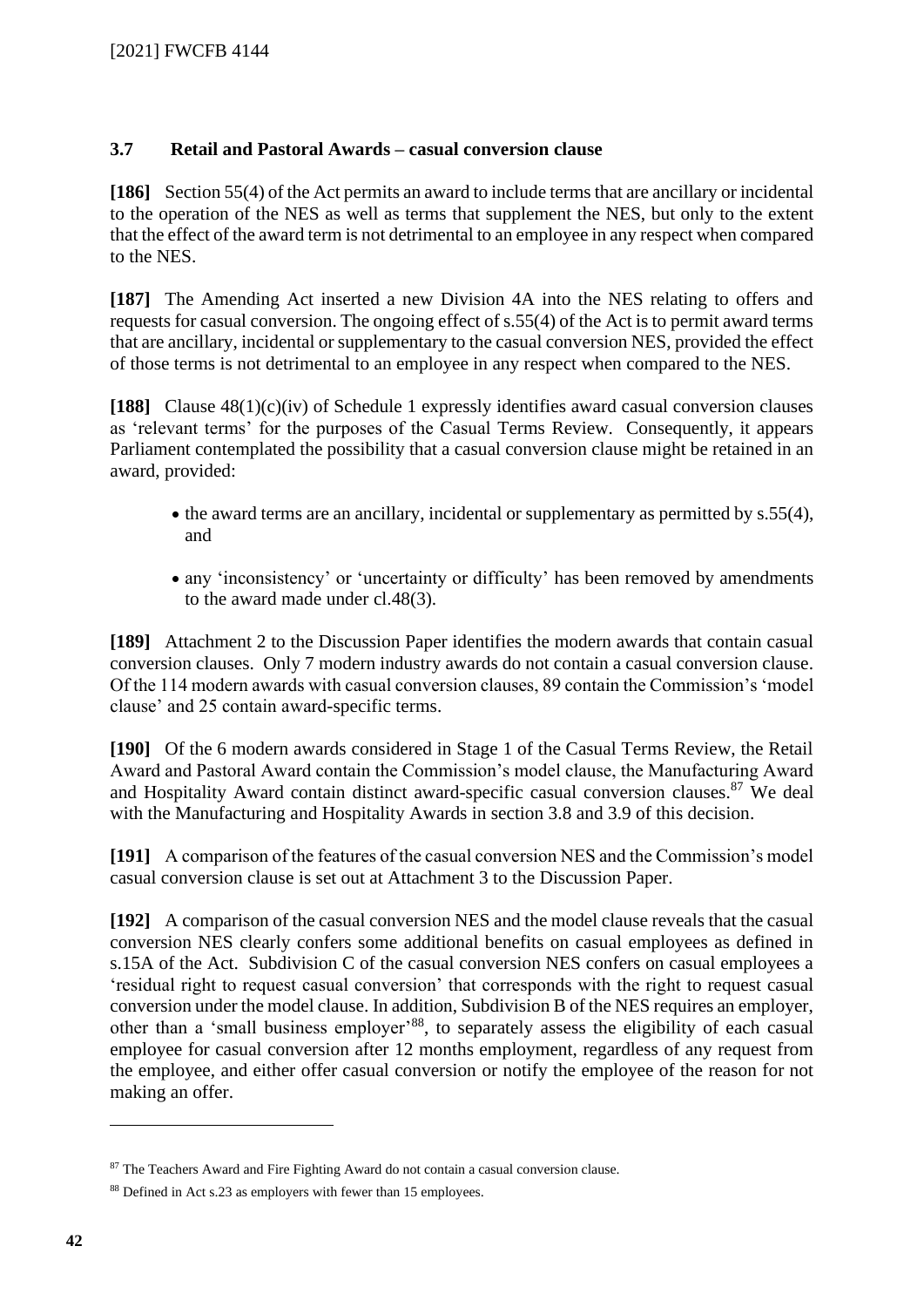**[193]** In this respect Subdivision B of the casual conversion NES confers benefits on the casual employees of employers that are not small business employers, which are not conferred by the model term.

**[194]** Further, under the NES a casual employee within the meaning of s.15A of the Act will be eligible to request casual conversion if the employee has been employed by the employer for a period of at least 12 months and, in the 6 month period ending on the day the request is given, the employee has 'worked a regular pattern of hours on an ongoing basis which, without significant adjustment, the employee could continue to work as a full-time or part-time employee'.<sup>89</sup> Under the model clause, a casual employee within the meaning of the award will be eligible to request casual conversion if in the preceding 12 months the employee has 'worked a pattern of hours on an ongoing basis which, without significant adjustment, the employee could continue to perform as a full-time or part-time employee'.<sup>90</sup> The EM suggests that the term 'regular pattern of hours' in the NES is intended to have the same meaning as 'pattern of hours' in the model term.<sup>91</sup>

**[195]** It follows that this term in the model award clause is detrimental to casual employees within the meaning of s.55(4) of the Act when compared to the NES, insofar as it requires that employees work a pattern of hours on an ongoing basis for 12 months (rather than the 6 months required under the NES) before being eligible to request casual conversion.

**[196]** Finally, one further difference between casual conversion arrangements under the NES and the model term is that s.125B of the Act requires employers to give their casual employees the Casual Employment Information Statement (including prescribed information about casual conversion) before, or as soon as practicable after, the employees start employment as casual employees. In contrast, the model clause requires employers to give their casual employees a copy of the provisions of the model clause within the first 12 months of employment.

**[197]** Overall the terms of the model award clause as presently drafted are not ancillary, incidental or supplementary to the NES permitted by s.55(4) and exclude provisions of the NES. It follows that the relevant terms are inconsistent with the Act as amended for the purposes of cl.48(2) of Schedule 1.

**[198]** The Discussion Paper noted that one way to deal with this inconsistency would be to remove the model term from awards and insert instead a reference to the casual conversion NES.

**[199]** The Discussion Paper posed 4 questions:<sup>92</sup>

*Is it the case that the model award casual conversion clause (as in the Retail Award and Pastoral Award) is detrimental to casual employees in some respects in* 

<sup>&</sup>lt;sup>89</sup> Act s.66F(1)(a) and (b). This is subject to the additional conditions in s.66F(1)(c), which relate to the obligation of an employer (other than a small business employer) to offer casual conversion under Subdivision B.

 $90$  Retail Award, cll.11.7(a) and (b).

<sup>91</sup> EM at [27].

<sup>92</sup> Discussion Paper at [121].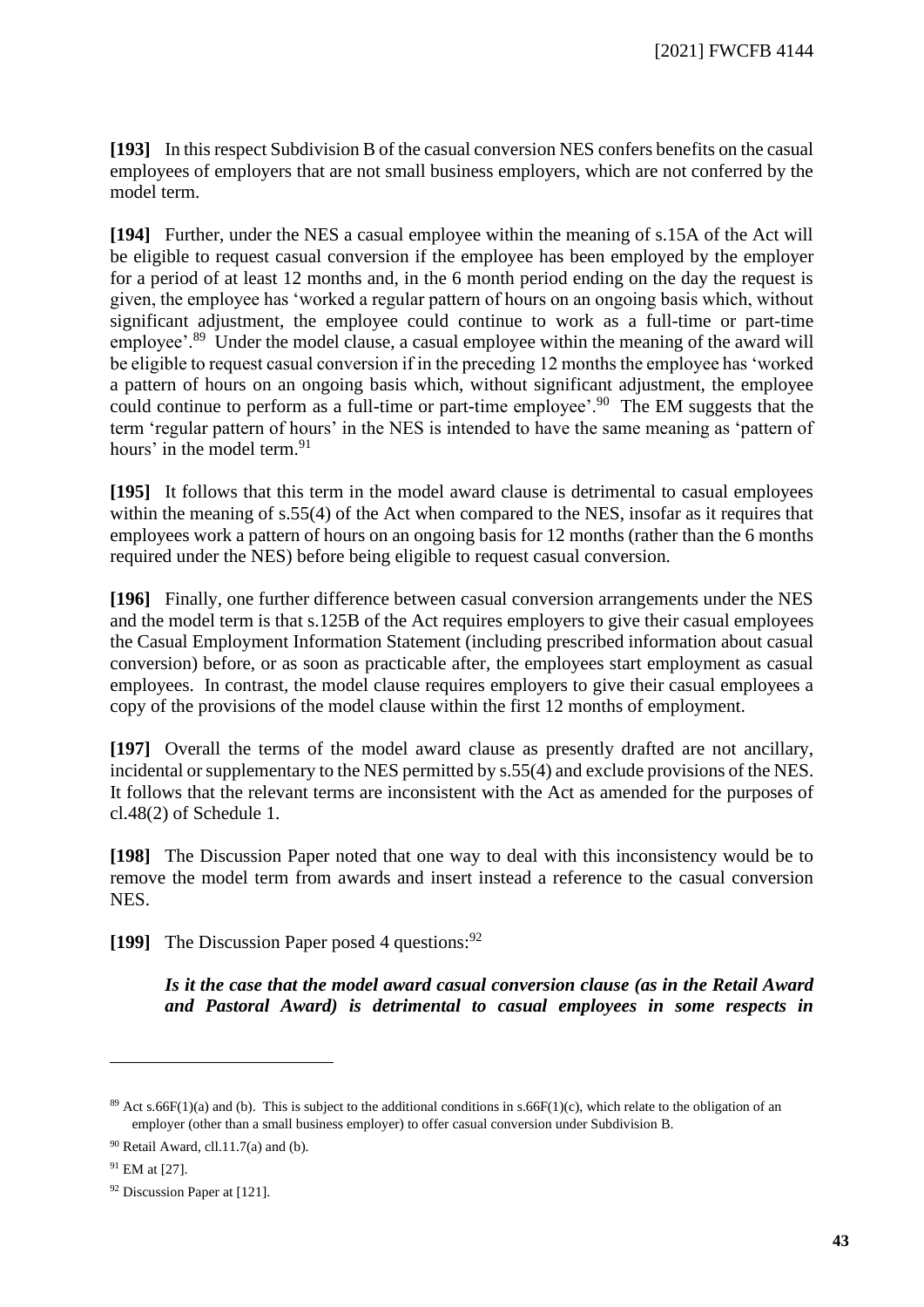*comparison to the residual right to request casual conversion under the NES, and does not confer any additional benefits on employees in comparison to the NES?*

*For the purposes of Act Schedule 1 cl.48(2):*

- *is the model award casual conversion clause consistent with the Act as amended, and*
- *does the clause give rise to uncertainty or difficulty relating to the interaction between these awards and the Act as amended?*

*For the purposes of Act Schedule 1 cl.48(3), would removing the model clause from the awards, or replacing the model clause with a reference to the casual conversion NES, make the awards consistent or operate effectively with the Act as amended?*

*If the model clause was removed from the awards, should other changes be made to the awards so that they operate effectively with the Act as amended (for example, adding a note on resolution of disputes about casual conversion)?*

- **[200]** In the June Statement we observed that:
	- the employer parties submitted that the model award casual conversion clause is detrimental to casual employees in some respects in comparison to the residual right to request casual conversion under the NES and does not confer any additional benefits on employees in comparison to the NES.
	- the employer parties maintained that the model award casual conversion clause is inconsistent with the NES as it gives rise to a different entitlement and will also give (and is giving) rise to uncertainty and difficulty relating to the interaction between the awards containing the model clause and the Act as amended. For example:
		- o ACCI (supported by AHA) submitted that this uncertainty and difficulty applies regardless of whether the model conversion clause and the casual conversion NES can operate in parallel to each other, or whether the model clause is considered to be ancillary or supplementary to the NES and has effect to the extent that it is not detrimental to an employee in any respect when compared with the NES, and
		- o the NFF submitted that if the Pastoral Award creates an additional right to request casual conversion, this may cause a lay person to wrongly assume the right to request casual conversion only arises each 12 months.
	- In contrast, the ACTU (supported by a number of unions) submits that the model clause is broadly consistent with the residual right to request casual conversion in the NES and is capable of operation with only minor variation to remove any uncertainty. The SDA submits that the model award clause is not inconsistent with the Act as amended, can operate concurrently to the benefit of the employees and does not give rise to uncertainty or difficulty such that any power to determine to vary its provisions is enlivened.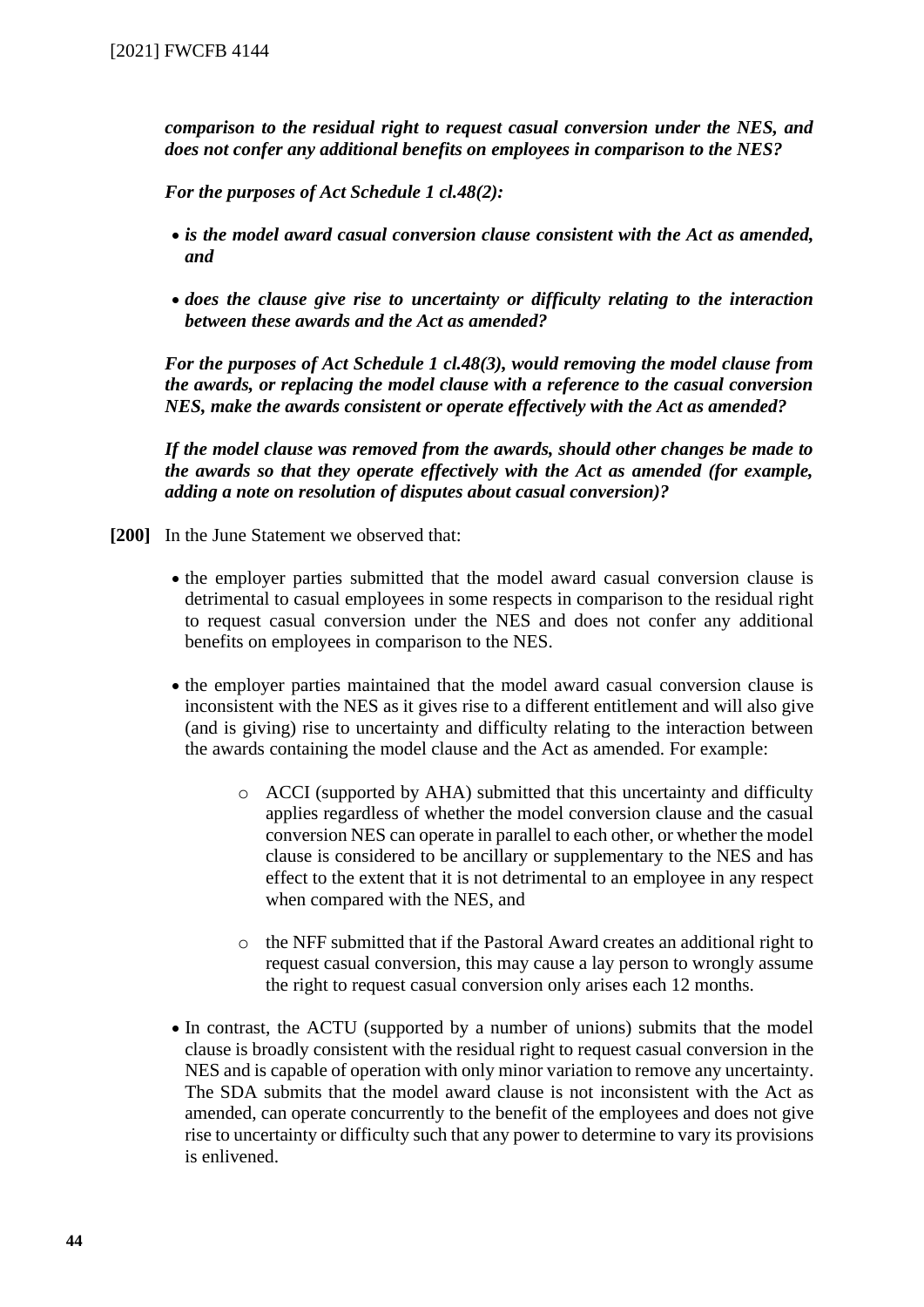**[201]** In the Provisional Views Statement we expressed the following *provisional* view in respect of the first question above (question 21):

'The model award casual conversion clause is less beneficial for employees than the NES casual conversion entitlements in at least the following respects:

- the obligations imposed upon employers, other than small business employers, by Subdiv.B of Div.4A of Pt.2-2 of the Act are not provided for in the model clause and provide an additional pathway for casual conversion;
- under the residual right to request casual conversion in Subdiv. B [sic] of Div.4A of Pt.2-2, the requisite 'regular pattern of hours' must be worked over at least the previous 6 months, whereas under the model clause the requisite 'pattern of hours' must be worked over 12 months; and
- certain disputes about the NES entitlements may be pursued as small claims in the Federal Circuit Court of Australia, whereas this is not the case with respect to the model clause.

The model clause is not more beneficial than the NES entitlements with respect to the 'antiavoidance' provision (e.g. Retail Award cl.11.7(n)). A protection at least equivalent to the model clause is provided for in  $s.66L(1)$  of the Act. The general protections provisions in Pt.3-1 of the Act also provide additional protection.

The SDA's submission that the model clause in the Retail Award is more beneficial than the NES entitlements, because the requirement in the model clause for a 'regular pattern of hours' to be worked over 12 months allows variations in hours due to seasonality to be taken into account, is not accepted. Section 66B(1)(b) refers to a period of 'at least the last 6 months', so that if a regular pattern of hours has emerged over 12 months, the employer must make an offer of conversion (subject to s.66C). The residual right in s.66F requires the 'regular pattern of hours' to be have been worked in the 6 months prior to the employee's request. Because this effectively allows the casual employee to select the requisite 6 month period, it will be easier for the employee to demonstrate a regular pattern of hours because a period with the least seasonal variability can be selected.'<sup>93</sup>

**[202]** In respect of the next 2 questions (questions 22 and 23), we expressed the following *provisional* views in the Provisional Views Statement:

'The model clause may give rise to uncertainty and difficulty relating to the interaction between awards and the Act. Different prescriptions in awards and the Act about conversion rights are likely to cause confusion and may give rise to complications with respect to compliance.'

'Removing the model clause from awards and replacing it with a reference to the NES provisions concerning casual employment would make the awards consistent and operate effectively with the Act.'<sup>94</sup>

<sup>93</sup> Statement [2021] FWCFB 3555 p, 83.

<sup>94</sup> Statement [2021] FWCFB 3555, p 84.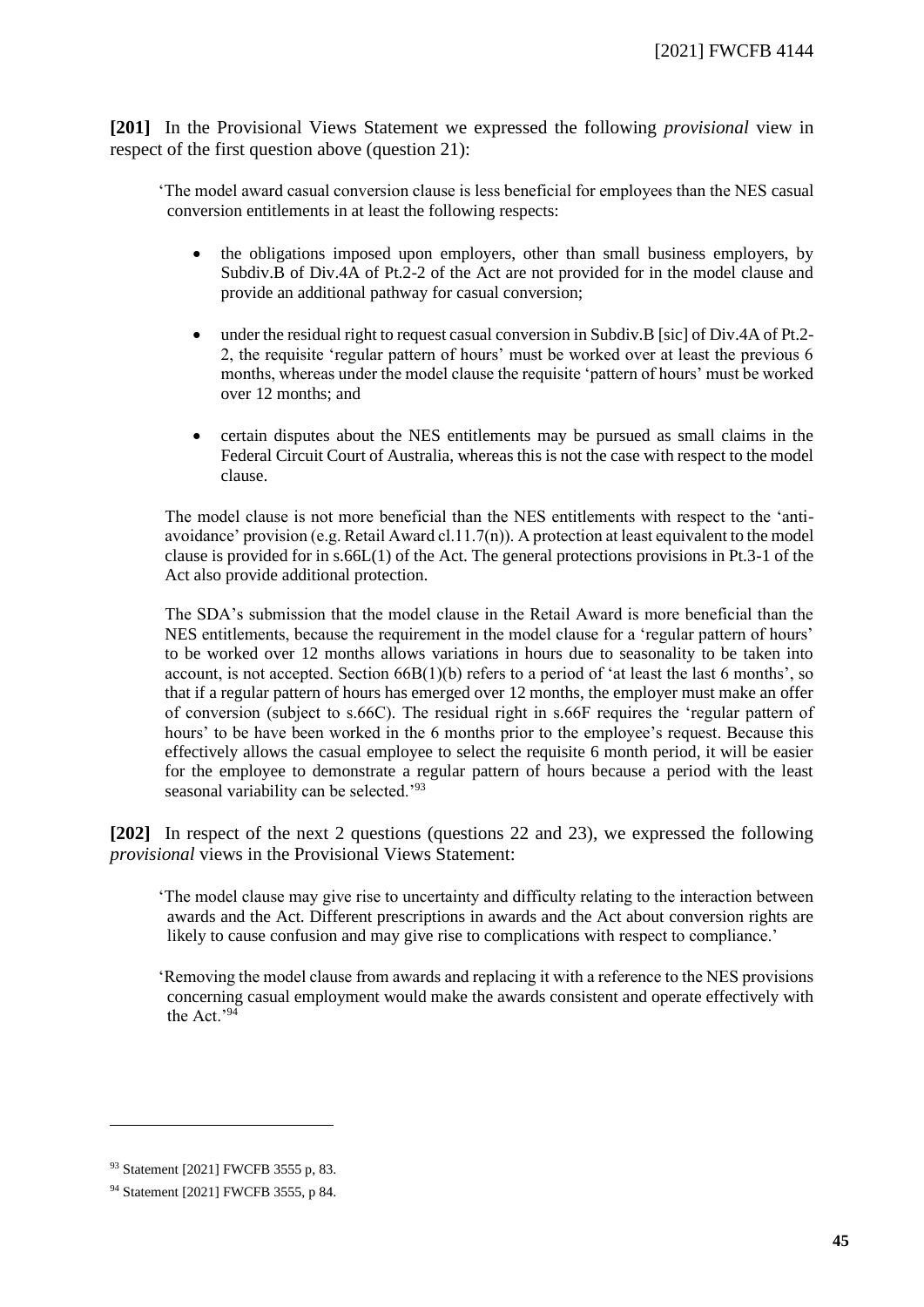**[203]** No party contested our provisional views in respect of these 3 questions except for the SDA.<sup>95</sup> In its response of 23 June 2021, the SDA submitted that the ability [of the employee] to choose which 6-month period [is used to establish a regular pattern of work under s.66F] 'does not exclude the significant advantage that a 12-month averaging period provides to employees and indeed employers [under the model award clause]'. The SDA sought the retention of the '12-month averaging period' in the model award provision, and submitted that the Commission is still able to vary the current award provision so as to operate effectively with the Act.

**[204]** In its oral submissions at the hearing on 24 June 2021, the SDA submitted that 'getting rid of a model conversion clause from the Retail Award would be a detriment to both employees and employers',<sup>96</sup> and added:

'If I could just illustrate an example. If an employee were to begin employment in, for example, a hardware and gardening store say in March of a particular year which for such stores would be a quiet period - such stores usually have a busy period from around September/October through to March - the effect of getting rid of the 12-month averaging period and relying on the six-month, as under the Act, would be to require that employee to wait in effect a year for that upturn in their hours.

We also add to that that the shorter period is of itself a detriment to at least some employees because it would exclude some employees from the conversion provisions. For example, an employer may be able to accommodate a 12-month average which would take into account the busy and the slightly quieter period, still noting of course that they would have to have that reasonable pattern, so it wouldn't vary too much but there would still be some variation but may not be able to accommodate that peak six-month period. Similarly, an employee may be able to accept a permanent full-time or part-time contract for the 12-month average but perhaps not for the six-month busier period, so it goes both ways, your Honour.

The maintenance of it as a whole, of the model conversion clause, is the primary position of the SDA, but were the Commission to find otherwise - for example, to vary the model conversion clause so that it acts by the election of the employee in relation to the residual right to request casual conversion - such a variation would make that 12-month averaging period clearly a supplemental term to the Act. Such a variation wouldn't result in any extra red tape because it is at the employee's discretion to make that request under the residual right under 66(f). It's not contrary to the Act. It just adds a secondary averaging period.<sup>'97</sup>

**[205]** The SDA accepted that its submission was founded on the premise that the model award casual conversion clause allowed 'in practice' the averaging of hours over a 12-month period to demonstrate the requisite pattern of hours on an ongoing basis. The SDA conceded that if this premise was wrong then their submission falls away.<sup>98</sup> Apart from this point, the SDA did not contest that the model clause was less beneficial than the NES entitlements in the 3 respects identified in our *provisional* view in response to question 21.<sup>99</sup>

<sup>95</sup> In its note of 23 June 2021 the MGA submitted that it contested these *provisional* views, but retracted this during the oral hearing on 24 June 2021 (see Transcript, 24 June 2021, PN284).

<sup>96</sup> Transcript, 24 June 2021 at PN259.

<sup>97</sup> Ibid at PN260-PN262.

<sup>98</sup> Ibid at PN265-PN272.

<sup>99</sup> Ibid at PN277-PN280.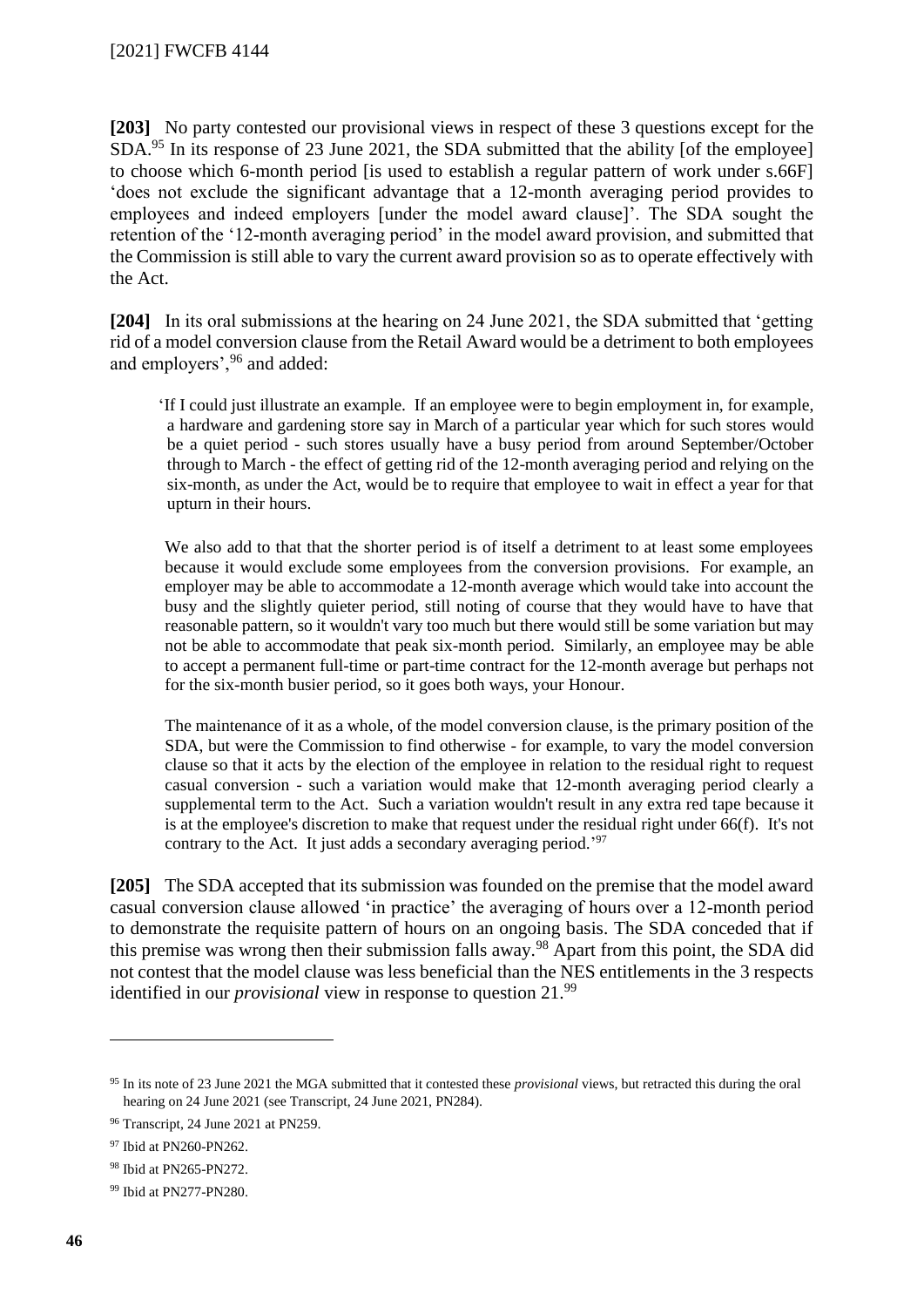**[206]** The ACCI made an oral submission opposing the SDA's submission. It submitted that the words 'without significant adjustment, the employee could continue to perform as a fulltime employee or part-time employee' cl.11.7(b) of the Retail Award were contrary to the proposition that 'smoothing' across a 12-month period was allowed, and that the NES provisions effectively allow a casual employee to select the requisite six-month period and thereby adjust to seasonality to a greater extent to the benefit of the employee.<sup>100</sup>

**[207]** We reject the premise of the SDA's submission that the model award casual conversion clause allows for the averaging of hours across a 12-month period in order to establish the requisite ongoing pattern of hours. In the model clause, only a 'regular casual employee' is eligible to request conversion. Subclause (b) of the model clause defines a 'regular casual employee' as follows:

'**(b)** A **regular casual employee** is a casual employee who has in the preceding period of 12 months worked a pattern of hours on an ongoing basis which, without significant adjustment, the employee could continue to perform as a full-time employee or part-time employee under the provisions of this award.'

**[208]** The award provision makes no reference to averaging. Instead, what is required is a 'pattern of hours on an ongoing basis' that may be performed by a full-time or part-time employee under the award without significant adjustment. This formulation is not apt to encompass hours of work which are the subject of significant variation over the course of a year because of industry seasonality. In the Retail Award, a full-time employee works 38 hours per week, which may be averaged over 2, 3 or 4 consecutive weeks or a longer agreed period  $(cl.15.6(g))$ . A part-time employee must have an agreed regular pattern of hours which had a guaranteed number of hours to be worked on each particular day of the week (cl.10.5). It is difficult to envisage how a casual retail worker with the degree of seasonality of hours identified in the example given in the SDA's submission, could be accommodated within the restrictions pertaining to full-time or part-time employment in the Retail Award without a 'significant adjustment' to their pattern of hours.

[209] The Full Bench decision that established the model casual conversion clause<sup>101</sup> made it clear that a 12-month eligibility period was adopted in preference to the 6-month period claimed by the ACTU for the very reason that a 12 month period would allow seasonal hours, which were unlikely to continue on an ongoing basis, to be identified. The Full Bench said:

'In relation to the first question, we consider that the ACTU's proposal for a 6 month eligibility period is not appropriate for the model provision. The evidence before us, in particular that of Ms Colquhoun and Ms Neill, indicated that, at least in some industries, a 6 month period would tend to render eligible for conversion casual employees whose employment was seasonal or for the purpose of meeting a temporary surge in demand or which for other reasons was not likely to continue on an ongoing basis. We note that a number of awards which currently contain a casual conversion clause provide for a 12 month qualifying period. We consider that a calendar period of 12 months is the appropriate qualifying period for the model provision.

… The essence of the casual conversion concept, we consider, is that the casual employee has been working a pattern of hours which, without significant adjustment, may equally be worked

<sup>100</sup> Ibid at PN304.

<sup>&</sup>lt;sup>101</sup> [2017] FWCFB 3541.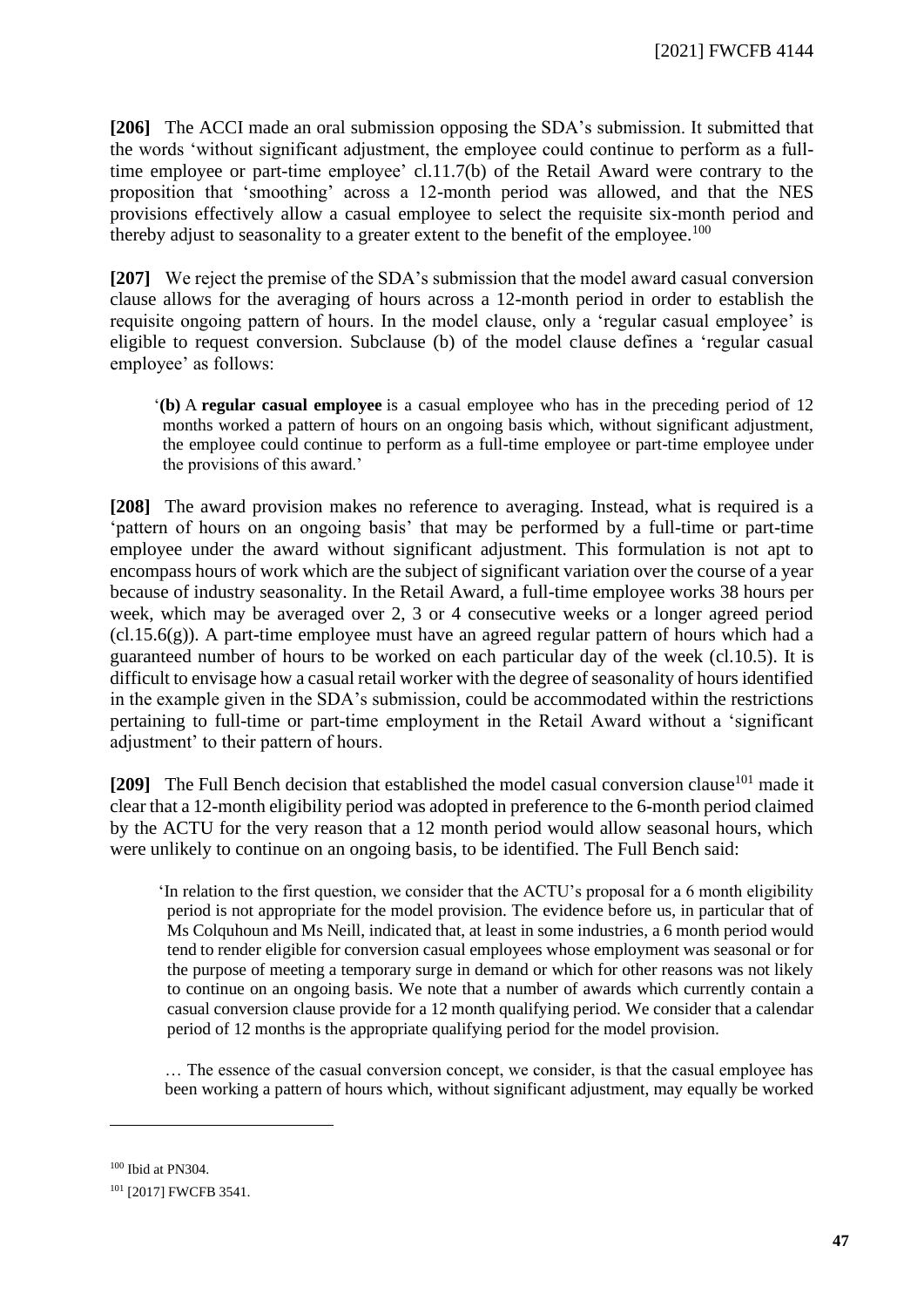by the employee as a full-time or part-time employee. The purpose of a casual conversion clause is not to require the employer to engage in a major reconstruction of the employee's employment in order that the employee is able to convert.' 102

**[210]** The above passage confirms that a 12-month eligibility period was adopted so that casual employees with highly seasonal hours, who could not be converted to permanent employment without a major adjustment to their hours, would not be eligible to request conversion. Accordingly, we reject the SDA's submission that the 12-month eligibility period in the model clause represents any advantage to employees over the entitlement in the NES. Under s.66F(1) an employee whose hours of work vary due to seasonality during the year can, because they control the timing of a residual conversion request once they have been employed for 12 months, effectively select the 6-month period in the year which best demonstrates the 'regular pattern of hours on an ongoing basis' required by s.66F(1)(b). We agree with the ACCI that this represents an advantage to casual employees under the NES compared to the model clause.

**[211]** For these reasons, we confirm our *provisional view* in respect of the first 3 of the 4 questions above (questions 21, 22 and 23).

**[212]** In respect of the fourth question, we stated the following *provisional* view in the Provisional Views Statement:

'It may be appropriate to add a note that disputes about casual conversion may be dealt with under an award dispute resolution procedure.'<sup>103</sup>

**[213]** No party except the MGA contested this *provisional* view. The MGA submitted at the hearing on 24 June 2021 that a note of the type referred to in the *provisional* view would not be necessary to achieve the modern awards objective, and dispute resolution concerning casual conversion is already dealt with in the Act, as amended.<sup>104</sup>

**[214]** We do not accept the MGA's submission. An award note is not a substantive provision of an award, so the requirement in s.138 of the Act that award terms must be necessary to achieve the modern awards objective is not applicable. Section 66M deals with the resolution of disputes about the operation of Division 4A of Part 2-2 of the Act. However, s.66M does not apply if a 'fair work instrument' applies to the employer: s.66M(2)(a). Section 12 defines 'fair work instrument' to include a modern award and, as required by s.146 and as the statutory note immediately following s.66M(2) confirms, modern awards must include a term that provides a procedure for settling disputes in relation to the NES.

**[215]** In this context, we consider that it would be of utility to users of any modern award to identify, by way of a note, that the dispute resolution procedure of the relevant award be utilised to resolve disputes about casual conversion under the NES. Accordingly, we confirm our *provisional* view in this respect.

## **3.8 Manufacturing Award – casual conversion clause**

<sup>102</sup> Ibid at [375]-[376].

<sup>103</sup> Statement [2021] FWCFB 3555, p 84.

<sup>104</sup> Transcript, 24 June 2021 at PN284.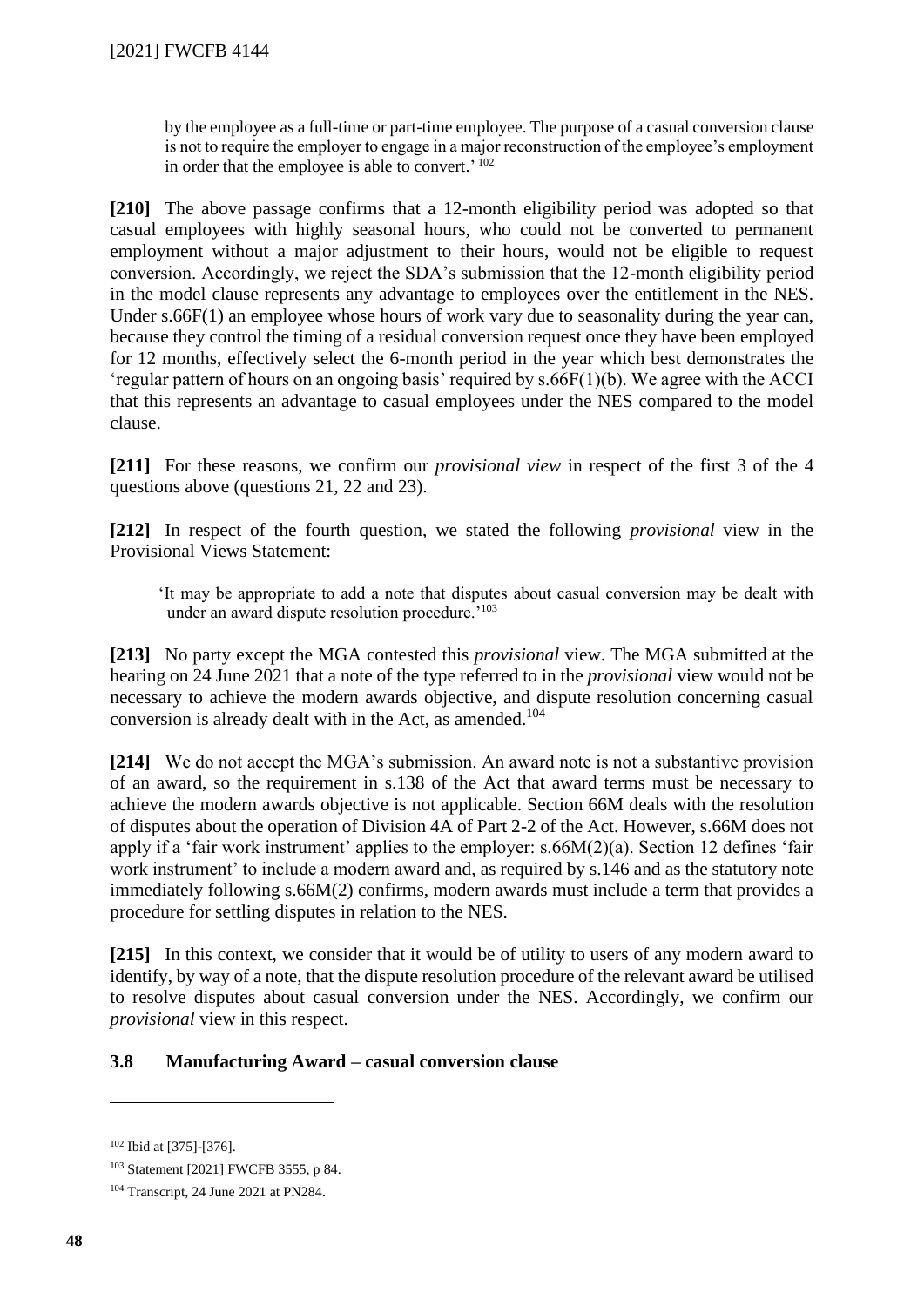<span id="page-48-0"></span>**[216]** The Manufacturing Award does not contain the model casual conversion clause. Instead, it contains the following provisions, which have been included in the award since it commenced operation on 1 January 2010:

#### **11.5 Casual conversion to full-time or part-time employment**

**(a)** A casual employee, other than an **irregular casual employee**, who has been engaged by a particular employer for a sequence of periods of employment under this award during a period of 6 months, thereafter has the right to elect to have their contract of employment converted to full-time or part-time employment if the employment is to continue beyond the conversion process.

**(b)** Every employer of such an employee must give the employee notice in writing of the provisions of clause 11.5 within 4weeks of the employee having attained such period of 6 months. The employee retains their right of election under clause 11.5 if the employer fails to comply with clause 11.5(b).

**(c)** Any such casual employee who does not within 4 weeks of receiving written notice elect to convert their contract of employment to full-time or part-time employment is deemed to have elected against any such conversion.

**(d)** Any casual employee who has a right to elect under clause 11.5(a), on receiving notice under clause 11.5(b) or after the expiry of the time for giving such notice, may give 4 weeks' notice in writing to the employer that they seek to elect to convert their contract of employment to fulltime or part-time employment, and within 4 weeks of receiving such notice the employer must consent to or refuse the election but must not unreasonably so refuse.

**(e)** Once a casual employee has elected to become and been converted to a full-time or part-time employee, the employee may only revert to casual employment by written agreement with the employer.

**(f)** If a casual employee has elected to have their contract of employment converted to full-time or part-time employment in accordance with clause 11.5(d), the employer and employee must, subject to clause 11.5(d), discuss and agree on:

- **(i)** which form of employment the employee will convert to, being full-time or part-time; and
- **(ii)** if it is agreed that the employee will become a part-time employee, the number of hours and the pattern of hours that will be worked, as set out in clause 10— Part-time employees.

**(g)** An employee who has worked on a full-time basis throughout the period of casual employment has the right to elect to convert their contract of employment to full-time employment and an employee who has worked on a part-time basis during the period of casual employment has the right to elect to convert their contract of employment to part-time employment, on the basis of the same number of hours and times of work as previously worked, unless other arrangements are agreed on between the employer and employee.

**(h)** Following such agreement being reached, the employee converts to full-time or part-time employment.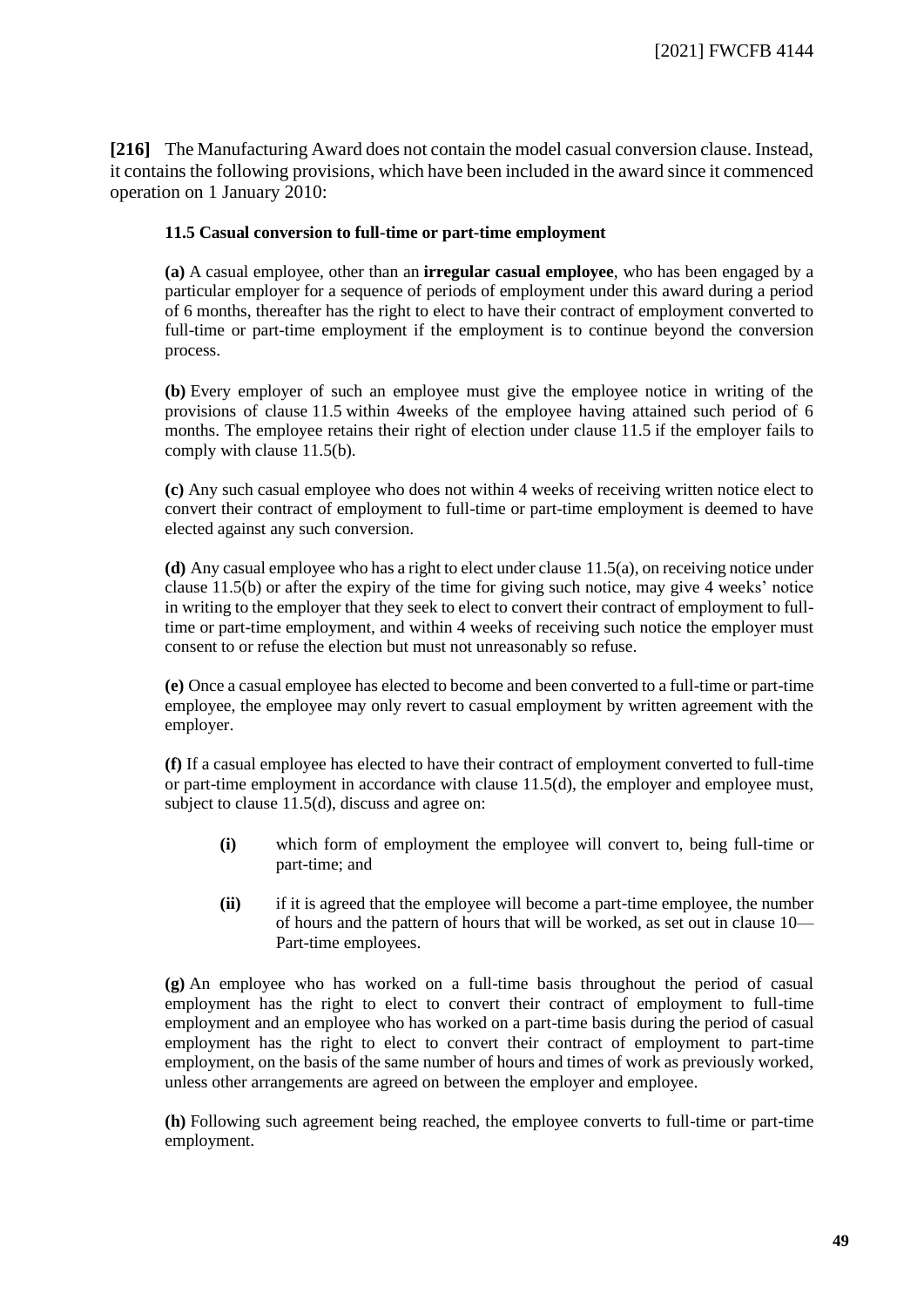**(i)** Where, in accordance with clause 11.5(d) an employer refuses an election to convert, the reasons for doing so must be fully stated to and discussed with the employee concerned and a genuine attempt made to reach agreement.

**(j)** Subject to clause 7.3, by agreement between the employer and the majority of the employees in the relevant workplace or a section or sections of it, or with the casual employee concerned, the employer may apply clause  $11.5(a)$  as if the reference to 6 months is a reference to 12 months, but only in respect of a currently engaged individual employee or group of employees. Any such agreement reached must be kept by the employer as a time and wages record. Any such agreement reached with an individual employee may only be reached within the 2 months prior to the period of 6 months referred to in clause 11.5(a).

**(k)** For the purposes of clause 11.5, an **irregular casual employee** is one who has been engaged to perform work on an occasional or non-systematic or irregular basis.

**11.6** An employee must not be engaged and re-engaged to avoid any obligation under this award.

**[217]** In the Discussion Paper, 3 questions were posed concerning the casual conversion clause in the Manufacturing Award: $105$ 

*Is the Manufacturing Award casual conversion clause more beneficial than the residual right to request casual conversion under the NES for casual employees employed for less than 12 months, but detrimental in some respects in comparison to the NES for casual employees employed for 12 months or more?*

*For the purposes of Act Schedule 1 cl.48(2):*

- *is the Manufacturing Award casual conversion clause consistent with the Act as amended, and*
- *does the clause give rise to uncertainty or difficulty relating to the interaction between the award and the Act as amended?*

*For the purposes of Act Schedule 1 cl.48(3), would confining the Manufacturing Award clause to casual employees with less than 12 months of employment and redrafting it as a clause that just supplements the casual conversion NES, make the award consistent or operate effectively with the Act as amended?*

**[218]** In the Provisional Views Statement, we expressed the following *provisional* view concerning the first question:

'The Manufacturing Award casual conversion clause (cl.11.5) is more beneficial than the NES residual right to casual conversion to the extent that it allows a request for conversion to be made after only 6 months' casual employment. However, clause 11.5(j) provides for a facilitative mechanism for this period to be extended to 12 months in prescribed circumstances. The award clause is less beneficial in the following respects:

<sup>105</sup> Discussion Paper at [128].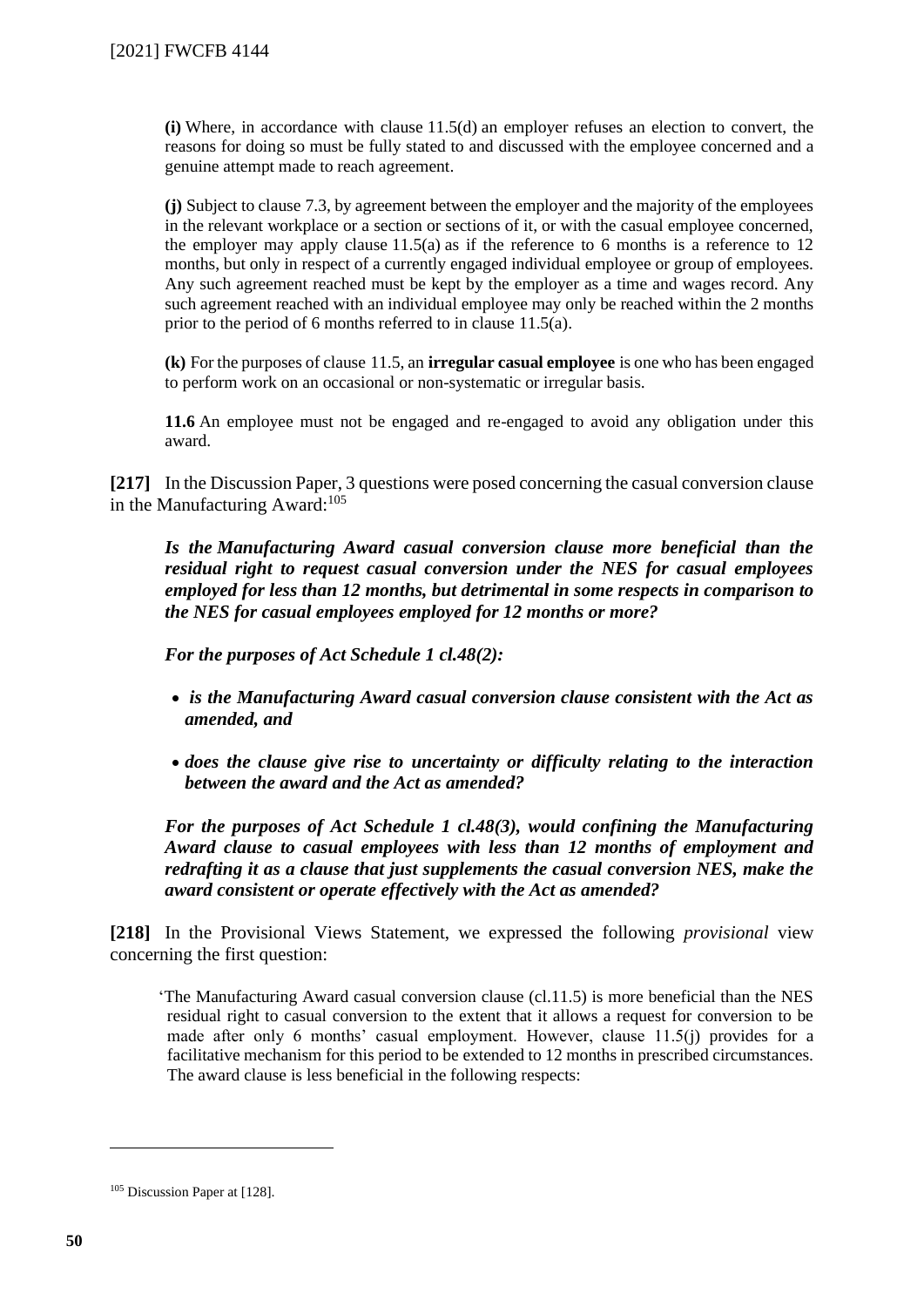- it requires the employer to give notice of the right to request conversion within 4 weeks of the employee becoming qualified to do so, as distinct from before or as soon as practicable after the employee commences employment under s125B;
- the award right is a one-off right, as distinct from the ongoing residual right in the Act;
- $\bullet$  the time for the employer to respond to the request is shorter under the Act (21 days) than the award (4 weeks);
- the award arguably provides for broader and less defined grounds for the employer to refuse a request.'<sup>106</sup>
- **[219]** Our *provisional* view in relation to the second question was:

'Clause 11.5 of the Manufacturing Award will give rise to uncertainty and difficulty relating to the interaction between the Manufacturing Award and the residual right of casual conversion in the Act because the significantly different prescriptions in the award and the Act about the same subject matter will cause confusion and complications with respect to compliance. Clause 11.5 is also inconsistent with the Act insofar as some casual employees would not be entitled to request conversion under the award, but would be entitled to request conversion under the Act.' 107

**[220]** As to the third question, our provisional view was:

'Redrafting clause 11.5 of the Manufacturing Award so that it applies the residual right of conversion under the Act on the basis that an employee is eligible to make a request if the employee has been employed by the employer for a period of at least 6 months beginning the day the employment started, would make the award consistent and operate effectively with the Act.

Alternatively, removing clause 11.5 from the Manufacturing Award and replacing it with a reference to the NES casual conversion entitlements would also make the award consistent and operate effectively with the Act.'<sup>108</sup>

**[221]** No employer party contested our *provisional* view concerning the first 2 questions. In respect of the third question, the Ai Group and the ACCI contested the provisional view to the extent that they rejected the first option proposed, and preferred the second proposed option. The AMWU, the AWU and the CFMMEU contested the *provisional* views with respect to all 3 questions and were supported in that respect by the ACTU.

**[222]** It is convenient to start with the submissions of the AMWU. In respect of the first *provisional* view, the AMWU accepted that the Manufacturing Award clause is less beneficial in an 'academic sense' than the NES entitlement in the ways identified in the *provisional* view concerning the first question. However, it submitted that, to the extent that the award clause operates at a point in time after six months' employment rather than 12 months, it is not detrimental in its effects on an employee in reality compared to the NES entitlement.<sup>109</sup>

<sup>106</sup> Statement [2021] FWCFB 3555, p 84.

<sup>107</sup> Ibid, p 85.

<sup>108</sup> Ibid, p 85.

<sup>109</sup> Transcript, 24 June 2021 at PN312.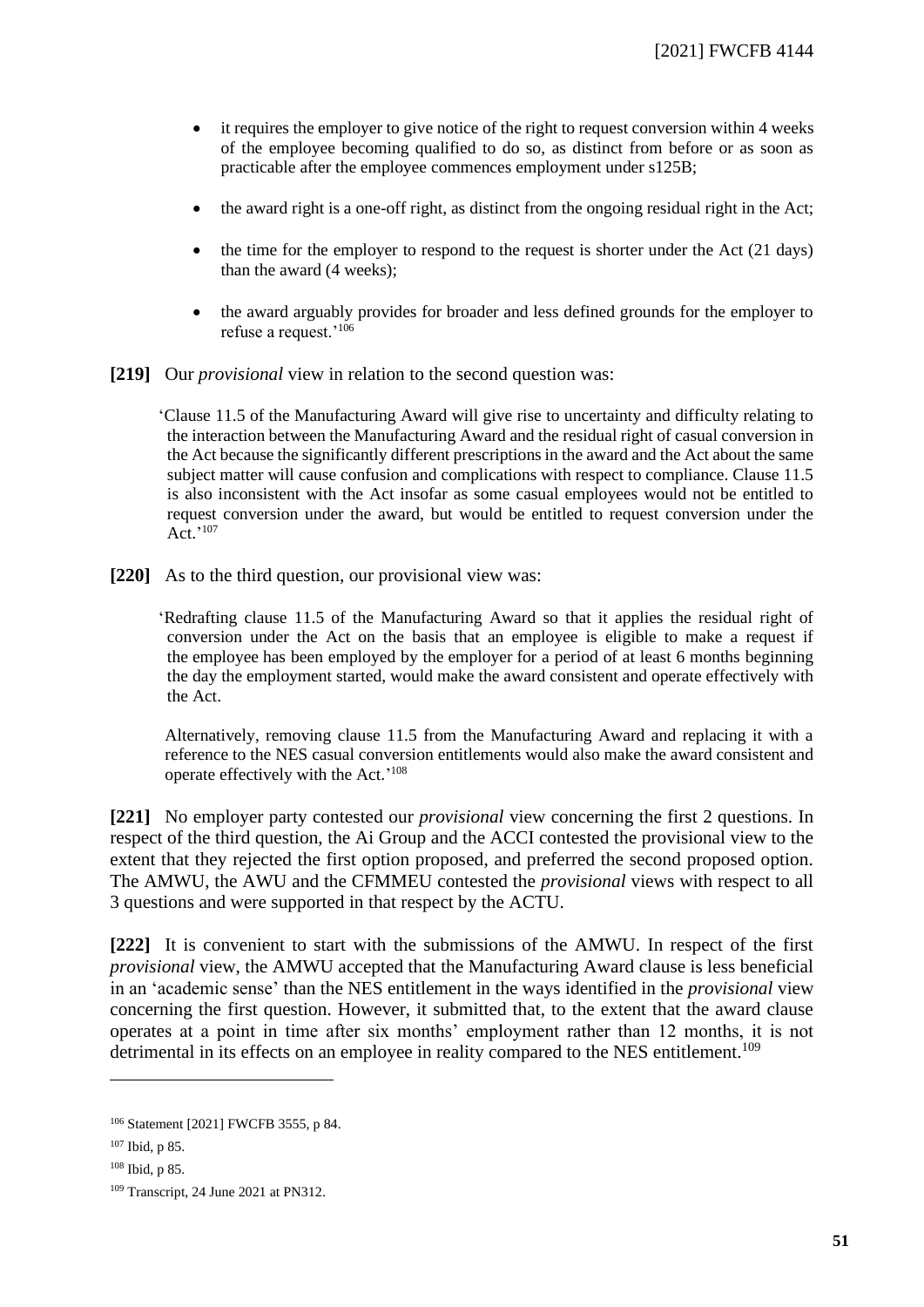**[223]** In respect of the second *provisional* view, the AMWU also accepted that:

- if the facilitative mechanism in cl.11.5(j) was exercised so as to extend the qualifying period to 12 months, that could give rise to the award provision and the NES entitlement operating at the same time, <sup>110</sup> and
- even if the facilitative mechanism was not invoked, there remains the potential for the simultaneous operation of the award provision and the NES entitlement in the circumstances where a casual employee had 6 months' irregular employment followed by 6 months' regular employment. $111$

**[224]** The AMWU agreed with the earlier CFMMEU submission that one way to address the conflict would be to remove the facilitative provision in cl.11.5(j) and to 'ring fence' the award provision so that it would have no operation to an employee after 12 months. Under this approach, the employee would have 'one shot' to convert after 6 months' regular employment, and if that did not result in conversion in the first 12 months' of employment, the award provision would cease to apply and the NES entitlement would operate from that point onwards. $^{112}$ 

**[225]** The AMWU did not agree with the last sentence of the provisional view concerning the second question, and disputed whether there would be any difference in eligibility for conversion between the award clause and the NES entitlement.<sup>113</sup>

**[226]** In respect of the third *provisional* view above, the AMWU accepted that both identified options would make the Manufacturing Award operate effectively with the Act, but submitted that the first option should be preferred.<sup>114</sup> It proposed that cl.11.5 of the Manufacturing Award could be varied to provide as follows to give effect to that option:

#### **11.5 Right to request casual conversion**

NOTE 1: Division 4A of the Act provides entitlements to certain casual employees in relation to offers and requests to convert to full time or part time permanent employment.

NOTE 2: Clause 11.5 is in addition to Division 4A.

- (a) A casual employee may make a request of an employer under this clause if:
	- (i) the employee has been employed by the employer for a period of at least 6 months but no more than 12 months beginning the day the employment started; and
	- (ii) the employee has, in the period of 6 months ending the day the request is given, worked a regular pattern of hours on an ongoing basis which, without

<sup>110</sup> Ibid at PN313.

<sup>111</sup> Ibid at PN315-316.

<sup>112</sup> Ibid at PN324-325.

<sup>113</sup> Ibid at PN334-335.

<sup>114</sup> Ibid at PN341-382.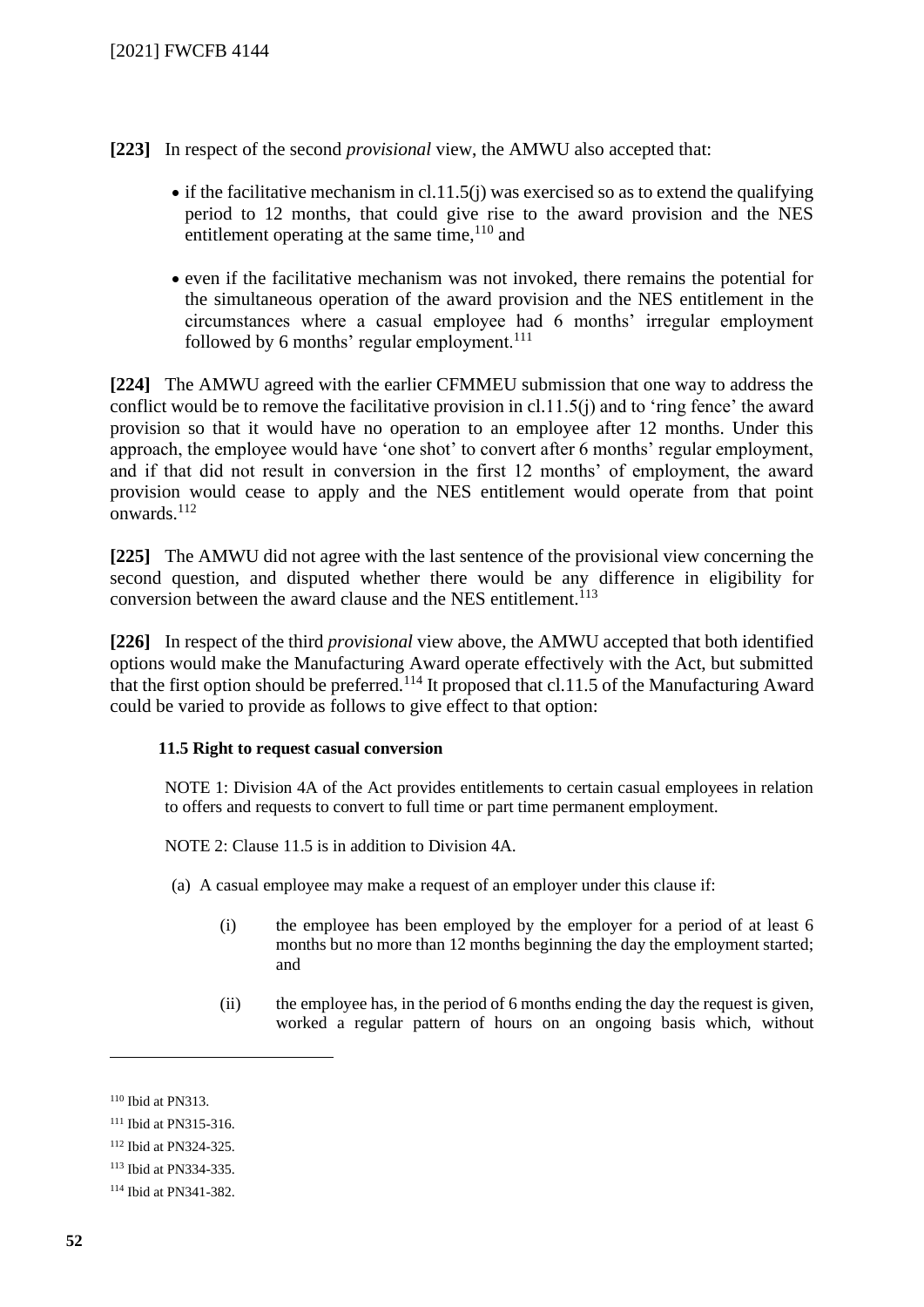significant adjustment, the employee could continue to work as a full-time employee or a part-time employee (as the case may be).

- (b) Any request made pursuant to clause 11.5(a) must:
	- (iii) be in writing; and
	- (iv) be a request for the employee to convert:
		- for an employee that has worked the equivalent of full-time hours during the period referred to in clause 11.5(a)(ii), to full-time employment; or
		- for an employee that has worked less than the equivalent of full-time hours during the period referred to in clause  $11.5(a)(ii)$  to part-time employment that is consistent with the regular pattern of hours worked during that period; and
- (c) The employer must give the employee a written response to the request within 21 days after the request is given to the employer, stating whether the employer grants or refuses the request.
- (d) The employer must not refuse a request made pursuant to clause 11.5(a) unless:
	- (v) the employer has consulted the employee; and
	- (vi) there are reasonable grounds to refuse the request; and
	- (vii) the reasonable grounds are based on facts that are known, or reasonably foreseeable, at the time of refusing the request.
- (e) For the purposes of clause 11.5(d) above, 'reasonable grounds' could include the following:
	- (viii) it would require a significant adjustment to the employee's hours of work in order for the employee to be employed as a full-time employee or part-time employee;
	- (ix) the employee's position will cease to exist in the period of 12 months after giving the request;
	- (x) the hours of work which the employee is required to perform will be significantly reduced in the period of 12 months after giving the request;
	- (xi) there will be a significant change in either or both of the following in the period of 12 months after giving the request:
	- (xii) the days on which the employee's hours of work are required to be performed;
	- (xiii) the times at which the employee's hours of work are required to be performed;
	- (xiv) which cannot be accommodated within the days or times the employee is available to work during that period;
	- (xv) granting the request would not comply with a recruitment or selection process required by or under a law of the Commonwealth or a State or a Territory.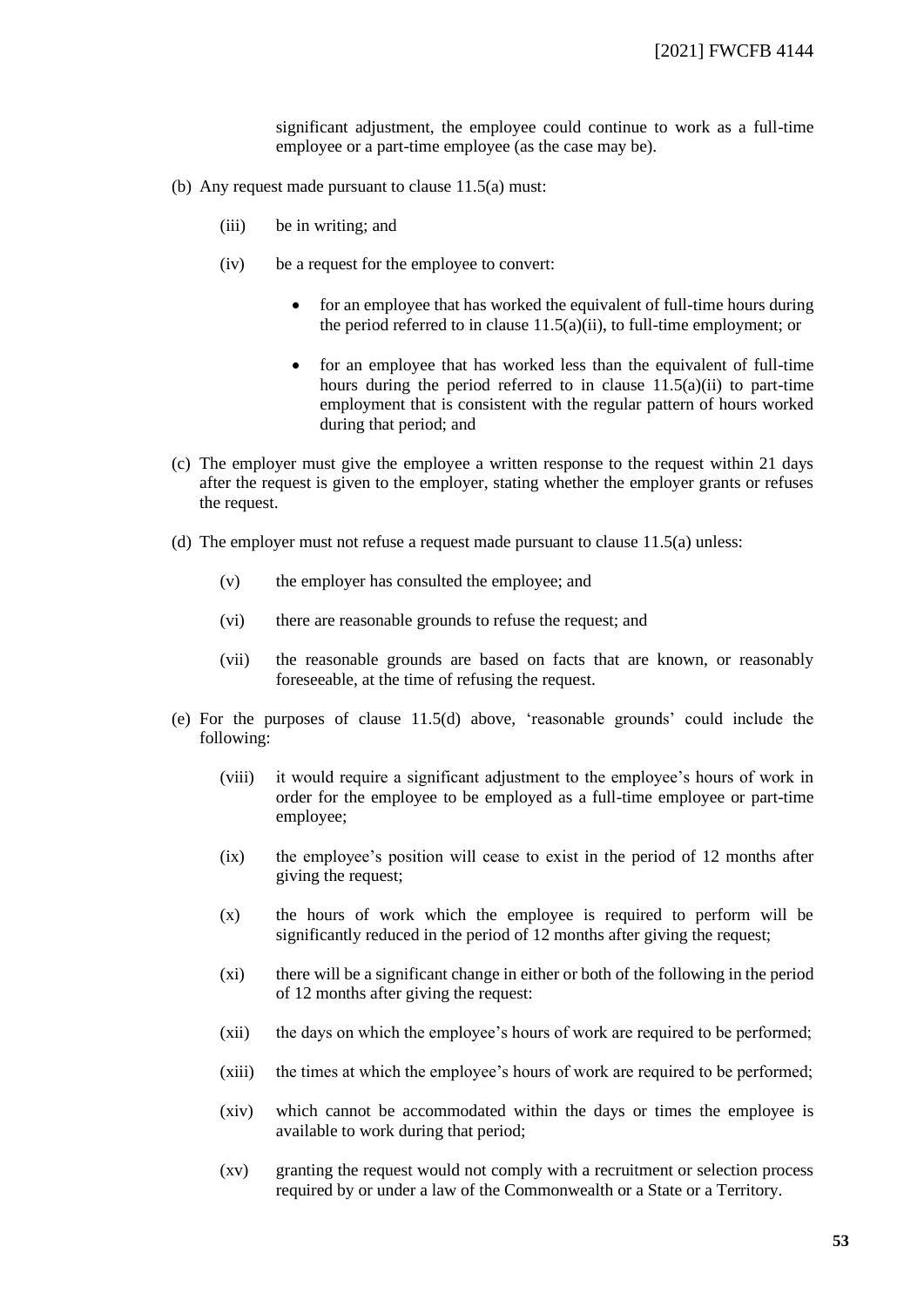- (f) If an employer refuses a request made pursuant to clause  $11.5(a)$  then it must provide its reasons for the refusal in writing to the employee.
- (g) If the employer grants the request, the employer must, within 21 days after the day the request is given to the employer, give written notice to the employee of the following:
	- (i) whether the employee is converting to full-time employment or part-time employment;
	- (ii) the employee's hours of work after the conversion takes effect;
	- (iii) the day the employee's conversion to full-time employment or part-time employment takes effect.
- (h) Before giving an employee such a notice, the employer must meet and discuss with the employee the matters the employer intends to specify for the purposes of subclause 11.5(f) above.
- (i) The day specified in the notice given pursuant to clause  $11.5(f)$  must be the first day of the employee's first full pay period that starts after the day the notice is given, unless the employee and employer agree to another day.
- (j) An employer must not reduce or vary an employee's hours of work, or terminate an employee's employment, in order to avoid any right or obligation under this clause.
- (k) Any disputes about arising under this clause can be dealt with using the dispute resolution process in clause 42 of this award.
- (l) An employer must give a casual employee notice of the content of this clause to such a casual employee before or as soon as practicable after the employee starts employment as a casual employee with the employer.

**[227]** The AMWU submitted that if cl.11.5 was varied as it proposed, the award terms and the NES could 'operate harmoniously side by side' in the sense that they were engaged at different times which would avoid any detriment to employees.<sup>115</sup> It submitted that, in choosing between the 2 options in the provisional view, the Commission should choose the option that is consistent with the Commission's previous decisions and that of its predecessors because of s.134.<sup>116</sup> The AMWU traced the conversion clause in the Manufacturing Award back to the decision of the Australian Industrial Relations Commission (AIRC) in 2000 to include a conversion provision in the *Metal and Engineering Award* in substantially the same terms as the current provision, including relevantly that the right to request conversion applied after 6 months' regular employment.<sup>117</sup> This provision had been maintained in the award modernisation process and in the 4-yearly review of modern awards. The AMWU submitted that, on the basis of that history, it could be concluded that the current provision was necessary

<sup>115</sup> Ibid at PN330.

<sup>116</sup> Ibid at PN343.

<sup>117</sup> Ibid at PN344.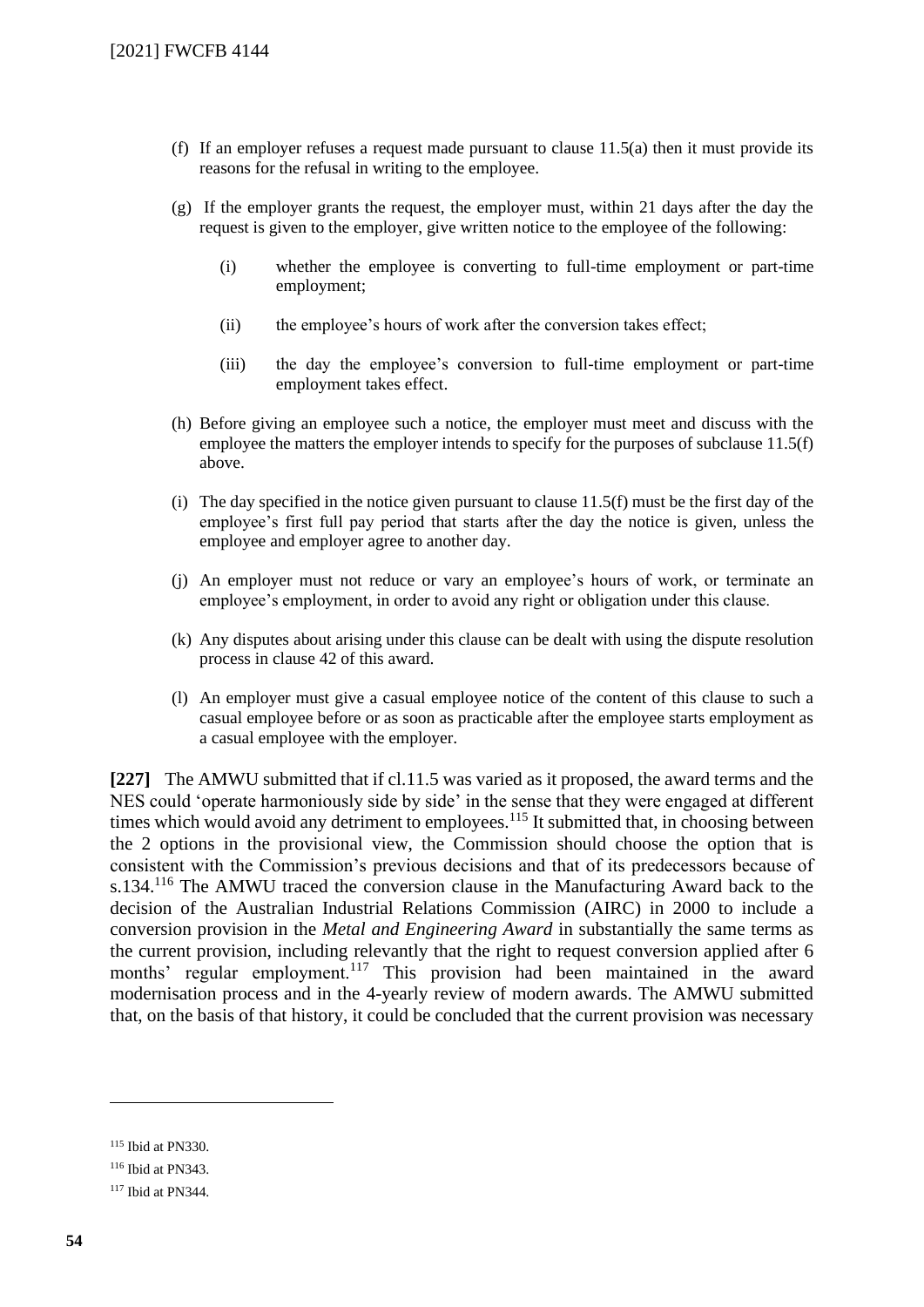to achieve the modern awards objective, and no case of substance had been advanced to displace that position.<sup>118</sup>

**[228]** The AMWU accepted that an alternative approach to its proposal would be to replace the current award provision with a term that incorporated by reference the residual right of conversion in the NES, but on the basis that the reference to 12 months' employment in s.66F(1)(a) would be read as 6 months.<sup>119</sup>

**[229]** The CFMMEU submitted, in response to the first *provisional* view, that the removal of the facilitative provision in cl.11.5(j) and restricting the operation of cl.11.5 to casual employees employed for less than 12 months would remove the identified comparative detrimental aspects. It questioned whether an obligation to be informed of a right that might occur 12 months later compared to being informed within 4 weeks of the entitlement becoming due is more beneficial, and it did not necessarily accept that the grounds for an employer to refuse a request are broader or less defined under the award given that  $s.66C(2)$  operates without limiting  $s.66B(1)(a)$ . In relation to the second *provisional* view, the CFMMEU submitted that it involved a consideration of the award clause compared to the residual right to request in Subdivision C, and that the right to elect in the award clause should be compared to the employer obligation to make an offer in Subdivision B. It submitted that:

- the obligations on the employer under s.66B to make an offer or under s.66C to notify an employee of a decision not to make an offer, are similar to the obligations on employers to notify employees of their right to elect to convert under cl.11.5(a) and (b) of the award and to notify an employee of a refusal to convert under cl.11.5(d);
- cl.11.5 should therefore be considered as supplementary to Subdivision B; and
- limiting the operation of cl.11.5 to casual employees employed for less than 12 months would remove the confusion and uncertainty.

**[230]** In relation to the third *provisional* view, the CFMMEU opposed the second option as it would remove the existing entitlement to convert for casual employees employed for less than 12 months and would constitute a significant reduction in the safety net, and proposed that cl.11.5 of the Manufacturing Award be redrafted to say that it supplements the provisions of the NES contained in Subdivision B— Employer offers for casual conversion, and applies to casual employees employed for less than 12 months.

**[231]** The AWU submitted that the Amending Act was never intended to reduce existing award casual conversion entitlements but rather to confer a new benefit on employees, which would cause the Commission to prefer the first option.<sup>120</sup>

**[232]** The ACTU supported the submissions of the AMWU, the CFMMEU and the AWU, and submitted that although there was no evidentiary burden in the review being conducted, if there were such a burden it should fall on those parties which sought to remove conditions

<sup>118</sup> Ibid at PN345-356.

<sup>119</sup> Ibid at PN385.

 $120$  Ibid at PN400.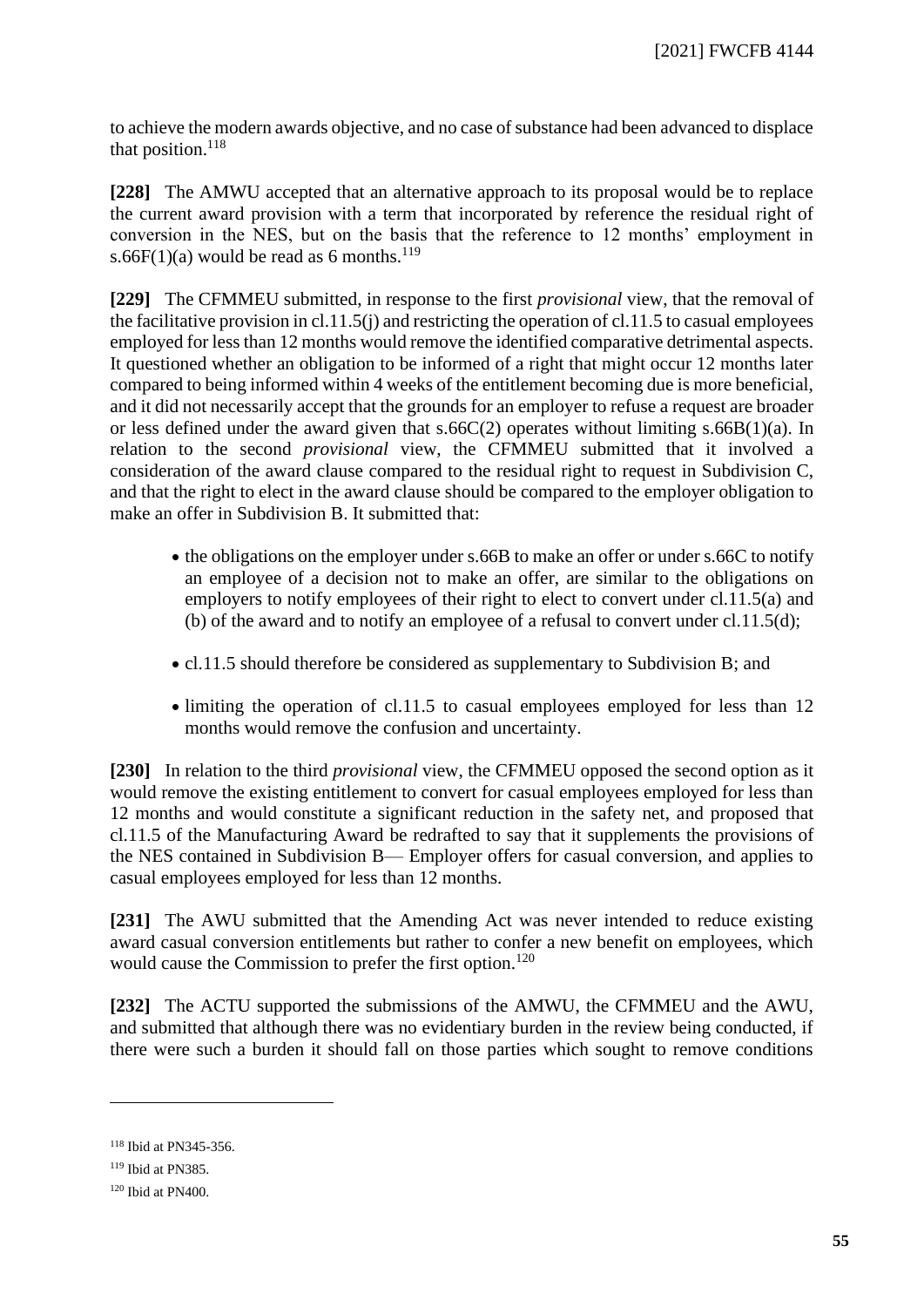which had previously been held to be consistent with the modern awards objective.<sup>121</sup> The ACTU also submitted that there were at least 3 ways to save the obligation to convert after 6 months: first, by confining the operation of the award clause to be an entitlement operating on a 'one-off' basis in the first 6–12 months of employment; second, to adopt the variation to cl.11.5 proposed by the AMWU, and third, to refer to s.66F with a note to say that the 12 months has been changed to 6 months.<sup>122</sup>

[233] The CEPU supported the position of the AMWU and the CFMMEU.<sup>123</sup>

**[234]** The ACCI submitted that the conversion clause in the Manufacturing Award is not ancillary or supplementary to the NES such that it can be retained pursuant to s.55(4), since it does not operate in conjunction with the NES but rather is an entirely different scheme that operates independently of the NES.<sup>124</sup> The ACCI submitted that whether the Manufacturing Award clause achieved the modern awards objective (s.134) should be assessed by reference to the current circumstances taking account of the current NES provisions, and not by reference to a time when the current NES entitlements did not exist.<sup>125</sup> The ACCI also submitted that the considerations in paragraphs (f) and (g) of s.134(1) weighed against the retention of the award provision, and it would be a fairer outcome to adopt the second alternative in the Commission's third *provisional* view since it would allow employees and employers to understand what their rights and obligations are. The first alternative would not allow the award provision to operate effectively with the Act.<sup>126</sup> The ACCI otherwise supported the submissions of the Ai Group.<sup>127</sup>

**[235]** The Ai Group's submissions focused on the third *provisional* view. The Ai Group opposed the redrafting of the Manufacturing Award provision because to do so would not achieve the consistency with the Act referred to in cl.48 of Schedule  $1.^{128}$  In this respect, the Manufacturing Award provision reflected an approach that is fundamentally and substantively different to the approach adopted in the Act.<sup>129</sup> The first course proposed in the *provisional* view would not allow the Commission to be satisfied that the provision was necessary to meet the modern awards objective in s.138 or would operate effectively with the Act as contemplated by cl.48 for the following reasons:

• it would be a beneficially simpler and more consistent approach for the issue of casual conversion to be dealt with entirely by the NES rather than adopting a 'bolt on' approach of having the issue dealt with partly in the Act and partly in the award, and this would speak to the need for a simple and easy to understand modern award system $130$ 

- <sup>126</sup> Ibid at PN421.
- $127$  Ibid at PN410.
- <sup>128</sup> Ibid at PN447-448.
- <sup>129</sup> Ibid at PN453-455.

 $121$  Ibid at PN404.

<sup>122</sup> Ibid at PN405-406.

<sup>123</sup> Ibid at PN408.

<sup>124</sup> Ibid at PNs 417-418.

<sup>125</sup> Ibid at PN420.

<sup>130</sup> Ibid at PN451.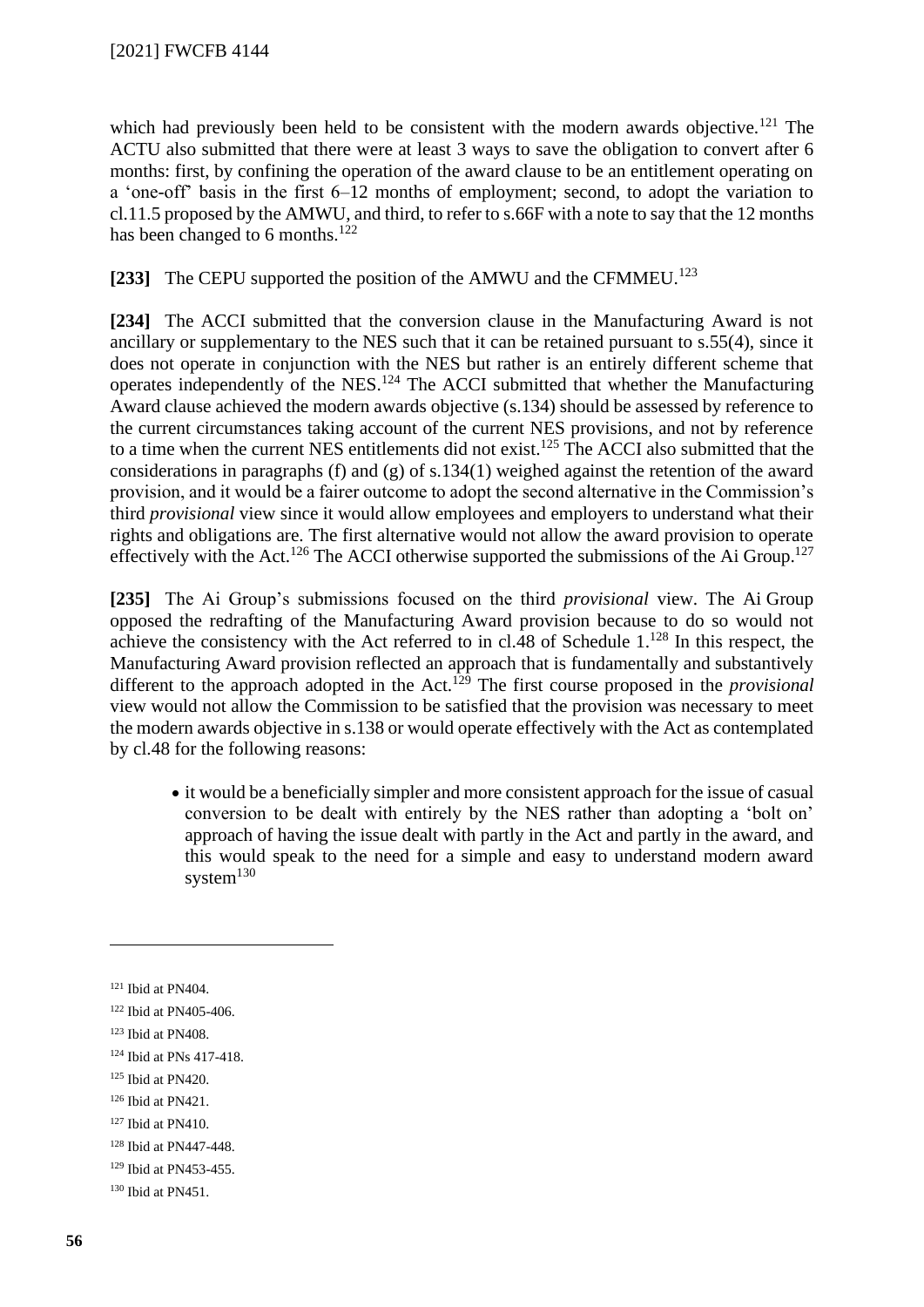- the new NES provisions mean that employees have a meaningful pathway out of casual employment which addresses the problem that justified the development of the award provision by the AIRC in the first place, and an assessment of the changed circumstances now existing would lead to the conclusion that there is no need to try and preserve elements of a scheme that cannot continue to operate in its entirety<sup>131</sup>
- there is no statutory presumption or prohibition against the variation of an award entitlement in a way that removes an element beneficial to employees, and it would not be fair to 'cherry pick' for preservation only provisions which are beneficial to  $employees<sup>132</sup>$
- from the employer's perspective there are some elements of the new NES scheme that are more onerous than the award regime, such as the requirement to respond to a request within 21 days in writing with grounds and reasons if the request is to be refused, and if the alternative approach in the *provisional* view was to be considered, the Full Bench would not have the material before it to take into account and weigh the matters referred to in s.134 $(1)$ ,  $^{133}$  and
- $\bullet$  the piecemeal removal of the facilitative provision in cl.11.5(j) would not be fair to employers.<sup>134</sup>

**[236]** We confirm the *provisional* views we expressed in relation to the first 2 questions. In respect of the first question, nothing put before us has dissuaded us that the Manufacturing Award is less beneficial than the residual right to conversion now provided for in the NES in the 4 respects identified in our *provisional* view. Further, although we identified that the Manufacturing Award is more beneficial than the NES insofar as it allows a request for conversion to be made after only 6 months' casual employment, it is not clear that this benefit is of the degree of significance assumed in the submissions of the AMWU and the other unions. Eligibility for the NES entitlement under  $s.66F(1)(a)$  arises after 12 months' employment *simpliciter*, whereas under cl.11.5(a) of the Manufacturing Award eligibility to request conversion only arises after 6 months' *regular casual employment* (or, more precisely, 6 months' casual employment other than as an irregular casual employee, defined in cl.11.5(k) as an employee engaged to perform work on an occasional or non-systematic or irregular basis). Thus, eligibility under the award will only arise after 6 months' employment if the casual employment has the features of regularity from the very outset. Experience would tend to suggest that this may not be common. There is no evidence before the Commission of the extent to which casual employees covered by the Manufacturing Award have historically exercised the award entitlement to request conversion after only 6 months' employment, or before 12 months' employment has been reached – or, indeed, the extent to which the entitlement is exercised at all.

**[237]** We do not accept the CFMMEU's submission that the Manufacturing Award casual clause is comparable to the provisions requiring employers to offer casual conversion in Subdivision B of Division 4A of Part 2-2 of the Act. Clause 11.5 of the Manufacturing Award

<sup>131</sup> Ibid at PN453-455.

<sup>132</sup> Ibid at PN459-460.

<sup>133</sup> Ibid at PN463-466.

<sup>134</sup> Ibid at PN483-484.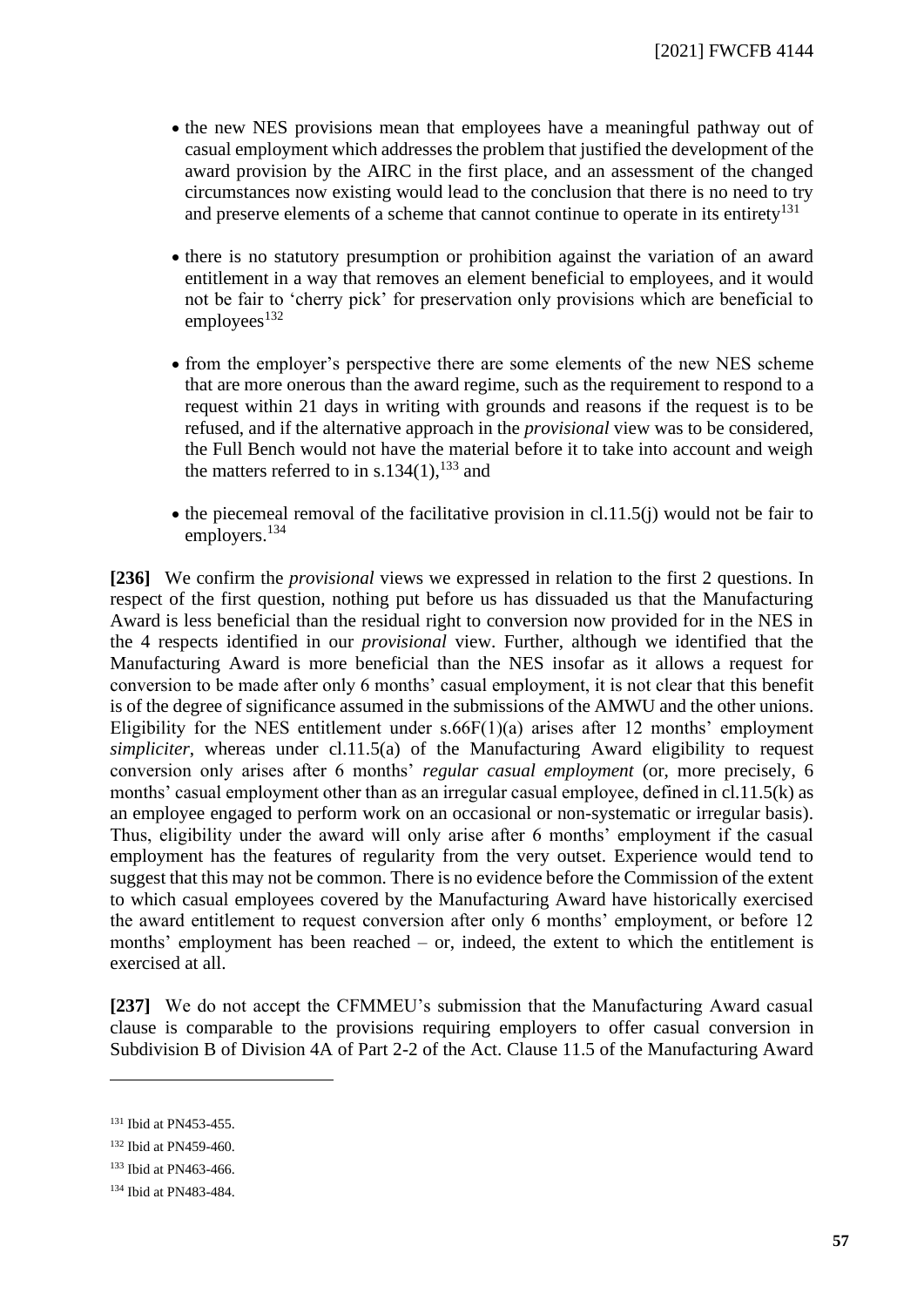does not contain any obligation on employers to offer conversion and, to the extent that the provision confers an entitlement to *elect* rather than to *request* conversion, this is a difference in form only since the employer retains the right to refuse the election under cl.11.5(i). The fact that Division 4A provides in Subdivision B for an obligation for the employer to offer conversion in prescribed circumstances, for which there is no equivalent in the Manufacturing Award, and well as providing in Subdivision C for a residual right to request conversion, demonstrates the extent to which the suite of conversion entitlements now provided for in Division 4A is more beneficial to employees than cl.11.5 of the Manufacturing Award. This is an important consideration to which we will later return.

**[238]** In relation to the second question, there appears to be no contest that cl.11.5 of the Manufacturing Award conflicts with the NES residual right to convert. As properly conceded by the AMWU, this arises in at least 2 ways. First, the facilitative provision in cl.11.5(j) allows for the requirement for 6 months' regular casual employment to be extended to 12 months by majority agreement. This indubitably brings the operation of the award clause within the same field as the NES entitlement. Second, as just explained, the prerequisite for 6 months' *regular* casual employment in the award may not be achieved in any event until after 12 months' employment in total, meaning again that the field of operation of the award clause will overlap with the NES. When this occurs, the employer will be faced with compliance with different and competing conversion requirements, and the operation of the award provision in that context will 'alter, impair or detract from', and thus be inconsistent with, the NES.<sup>135</sup> Further, there can be no serious question that, by reason of the same circumstance, there would be uncertainty and difficulty concerning the interaction between the award and the NES. It is sufficient in this respect to refer to the position faced by the employer when responding to a conversion election/request that the employer cannot agree to: under cl.11.5, the employer must respond within 4 weeks, need not do so in writing but must fully state the reasons for refusal, and then engage in a genuine attempt to reach agreement with the employee. By contrast, under the NES the employer must respond within 21 days, the response must be in writing, the details of the reasons must be included in the response, the refusal must follow (not precede) consultation with the employee, and the reasonable grounds for refusal must be based on facts that are known, or reasonably foreseeable, at the time of refusing the request. It may not be impossible to find a narrow route to simultaneous compliance with both sets of obligations, but there can be no doubt that difficulty and confusion would result for employers and employees.

**[239]** The AMWU and the other union parties all accepted that cl.11.5 could not be retained in its current form. As the ACTU identified, 3 proposals have been advanced for the variation of cl.11.5, but we do not consider any of them to be satisfactory. The approach advanced by the CFMMEU and supported by the AMWU to remove the ability to extend the qualifying period of regular casual employment provision in cl.11.5(j) to 12 months suffers from 2 major deficiencies:

(1) It would fundamentally imbalance the clause by removing only a provision of benefit to employers. As submitted by the Ai Group, we do not consider that it would be fair to 'cherry pick' the clause in order to 'save' particular aspects of it that might be considered to be beneficial to employees. Moreover, to the extent that the unions rely upon a presumption said to exist that cl.11.5 achieves the

<sup>135</sup> See *Work Health Authority v Outback Ballooning Pty Ltd* [2019] HCA 2, 266 CLR 428 at [105] per Kiefel CJ and Bell, Keane, Nettle and Gordon JJ.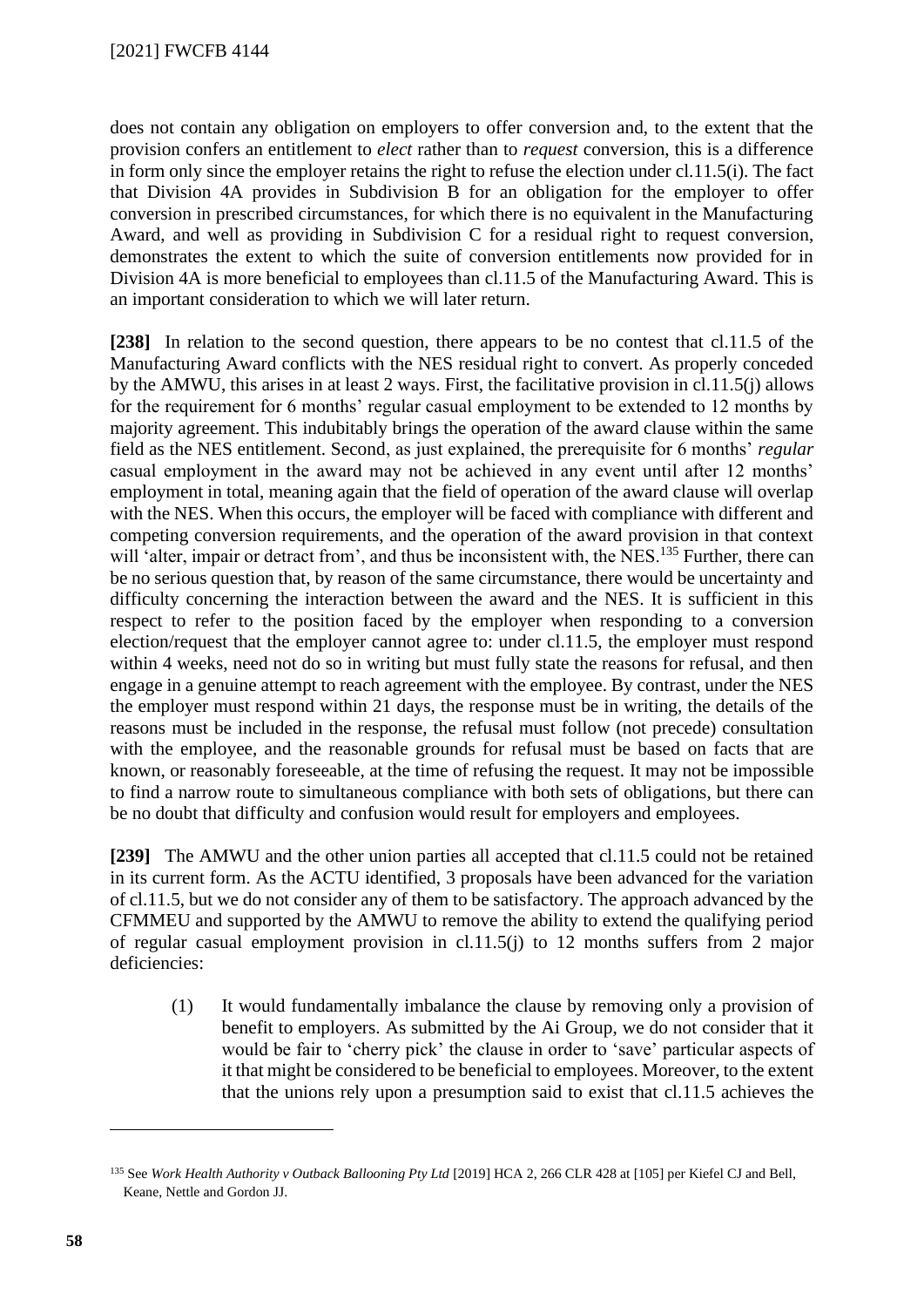modern awards objectives (a contention to which we will return), that reliance is vitiated if the clause is modified in a way which significantly alters the way in which it seeks to balance the interests of employers and employees.

(2) The CFMMEU's approach would not resolve the inconsistency problem in any event because, as the AMWU accepted, a casual employee still might not reach the award prerequisite of 6 months' regular casual employment until on or after 12 months' employment in total, in which case both the award and NES entitlements and obligations would be activated. To deal with this, the AMWU suggested a further change whereby cl.11.5 would be 'ring fenced' to only operate in the first 12 months' of employment. This would constitute a further major change which would take the clause even further from its original form.

**[240]** The second and third alternatives amount, in effect, to the same thing. The AMWU's proposed new clause constitutes an attempt to reproduce the entirety of the NES provisions concerning the residual right to request casual conversion into the Manufacturing Award, with the modification that the right becomes available after 6 months' rather than 12 months' employment. The other option of incorporating the NES provisions into the award by reference, with the 12 months in  $s.66F(1)(a)$  being read as 6 months, may be a more elegant drafting solution, but is no different in ultimate effect. Neither alternative involves preservation of the existing provision, but rather the establishment of a new regime of award obligations merely for the sake of 'saving' one element of the existing provision, namely the eligibility criterion of 6 months' regular casual employment.

**[241]** Turning directly to the third *provisional* view, we confirm our view that redrafting cl.11.5 to incorporate the residual right of conversion under the Act, but on the basis that an employee is eligible to make a request after 6 months' employment, would make the award consistent and operate effectively with the Act. However we consider that cl.11.5 redrafted in this way would not be necessary to meet the modern award objective, as required by s.138. Clause 11.5 has its origins in the casual conversion clause inserted into the *Metal, Engineering and Associated Industries Award, 1998* by a Full Bench of the AIRC in 2000 in the context of a full review of the award's casual employment provisions.<sup>136</sup> In awarding this provision the Full Bench said:

'We consider that a compelling case has been established for some measure to be introduced in the Award to discourage the trend toward the use of permanent casuals. We have determined in favour of a process requiring election rather than one of setting a maximum limit to engagements. Such process should create room for the individual employee's perception of the best option to operate. It will also promote employee and employer understanding of whatever mutual problems may exist in accommodating an election.

We acknowledge the force in the points made for and against a maximum time limit of any particular duration. As an exercise of judgment, we have adopted a six month period for election, extendable to 12 months. There has not been an award provision for a maximum engagement in this industry. We acknowledge the existence of relevant precedents for shorter maximum periods of engagement of casuals. We would expect, on the basis of the statistical material, that a high proportion of casual engagements are completed within four to eight weeks. However, in selecting six months, we take into account what we consider to be the potential adverse impact

<sup>136</sup> [2000] AIRC 722, 110 IR 247, Print T4991.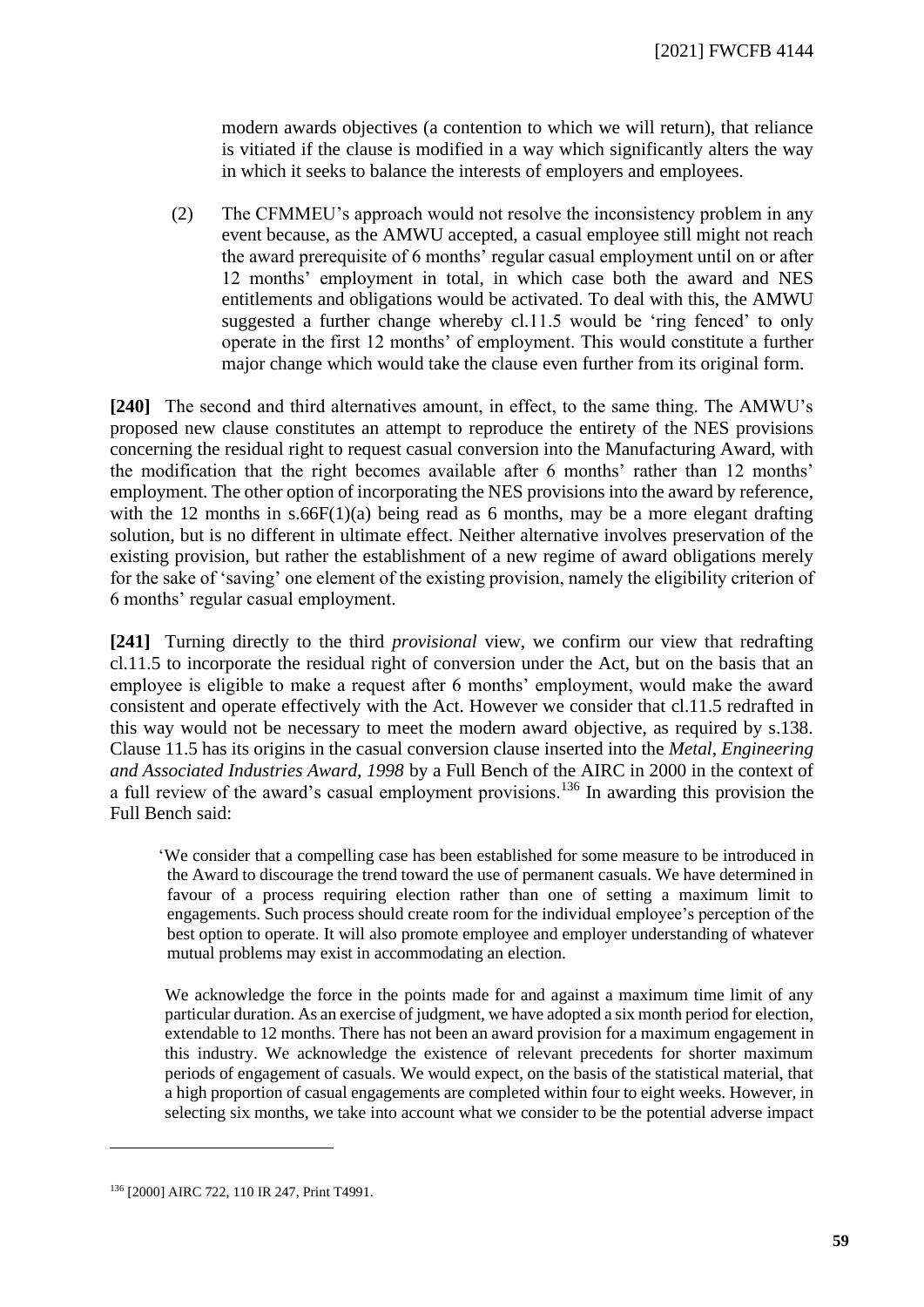on younger and less advantaged employees of having a lower limit. On balance, we favour an approach which builds time and an opportunity to consider and discuss into the conversion process. In our view, a provision of the kind is the best compromise between the competing interests and considerations arrayed in the argument about the AMWU's claim. We have matched, in part, the wording of subregulation 30B(3) for the purpose of identifying *a regular and systematic sequence of periods of employment.* We may not by ourselves have arrived at or chosen that wording for a test. Common wording would appear however to have longer term advantages in promoting a consistency of approach. We envisage that the variation would take effect from a prospective date some three months after the date of the order.<sup>'137</sup>

**[242]** It is apparent from the above passage that, in establishing the casual conversion provisions, the Full Bench was endeavouring to strike a careful balance between the competing interests at stake in the matter. This is particularly the case with adoption of the 'six month period for election, extendable to 12 months'. And the decision was of course made in a context where there were no statutory or award restrictions on the use of casual employees by employers covered by the award.

**[243]** In the award modernisation process required by Part 10A of the *Workplace Relations Act 1996*, the Full Bench of the AIRC which conducted the process, determined to retain casual conversion clauses where they constituted an industry standard.<sup>138</sup> On this basis, the award provision made in 2000 was included, basically unchanged, in the Manufacturing Award. Again, at that time, there was no statutory restriction on the use of casual employment by employers, so that the pre-existing casual conversion clause was the only protective scheme in the relevant industry sector.

**[244]** In the 4-yearly review of modern awards, the AMWU sought the modification of the casual conversion provision in the Manufacturing Award so that casual employees were deemed to be permanent employees after a qualification period unless they chose to opt out. The AMWU's application in this respect was not granted by the Full Bench which, in the same decision, established the model casual conversion clause.<sup>139</sup> In the wake of this decision, no party covered by the Manufacturing Award expressed interest in adopting the model clause in that award, and so the existing clause continued.

**[245]** Having regard to this historical context, we do not consider that the contention that the existing clause in the Manufacturing Award presumptively achieves the modern award objective has substance in this Review, for 2 reasons. *First*, the relevant statutory context has entirely changed. The clause was established and maintained in a context where there were no other restrictions or controls on the use of casual employment. Now, as we have stated earlier, the new NES provisions establish a suite of casual conversion entitlements which, taken as a whole, are superior to cl.11.5 for employees. That by itself is sufficient to displace the presumption. *Second*, as earlier stated, all parties accept that cl.11.5 cannot be maintained in its current form, so the alleged presumption is in any event of little relevance.

**[246]** We consider that the first alternative approach identified in the third *provisional* view would not achieve the modern awards objective in s.134(1). Fundamentally, it would not be fair to substantially modify cl.11.5 in a way which would 'cherry pick' one existing provision of

<sup>137</sup> Ibid at [115]-[116].

<sup>138</sup> [2008] AIRCFB 1000 at [51].

<sup>139</sup> *4 yearly review of modern awards – Casual employment and Part-time employment* [2017] FWCFB 3541 at [383]-[392].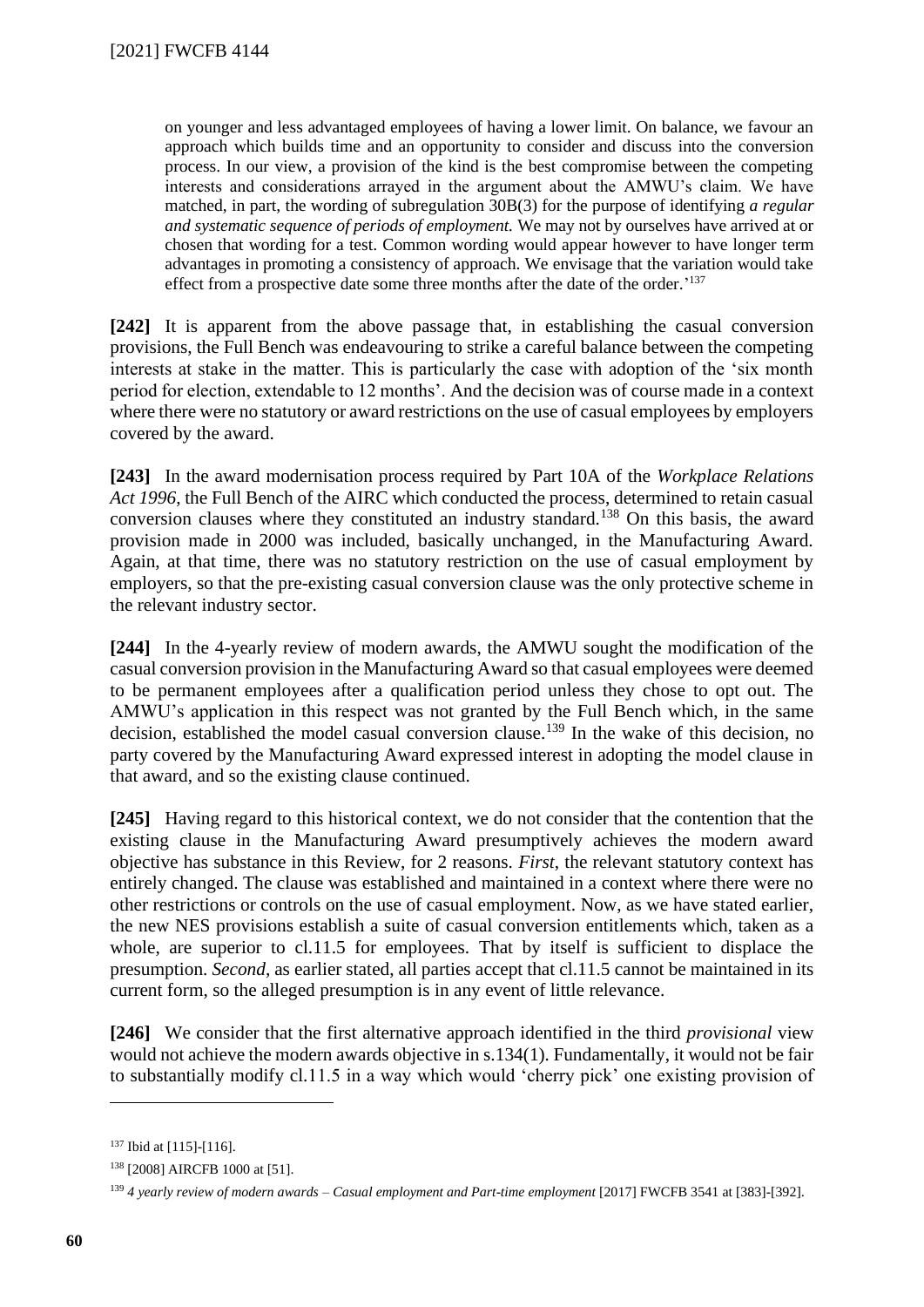benefit to employees for preservation and thereby discard the careful balance struck by the AIRC in 2000, nor would doing so be relevant to the current statutory context. Further, we consider that establishing a Manufacturing Award entitlement in parallel with the NES, but with a modified eligibility period, would increase the regulatory burden on employers and make the award system more complex and less easy to understand, with the result that we consider that the considerations in paragraphs (f) and (g) in  $s.134(1)$  would weigh significantly against making the proposed variation to cl.11.5. The other considerations in s.134(1) we consider to be neutral. Accordingly, varying cl.11.5 in the manner proposed in the third *provisional* view would not meet the requirement in s.138.

**[247]** Accordingly, we will take the second approach identified in the third *provisional* view and entirely delete cl.11.5 (and 11.6) from the Manufacturing Award and replace them with a reference to the NES casual conversion entitlements. This variation will satisfy the requirement in cl.48(3) of Schedule 1. We do so on the basis of our assessment that the casual conversion NES, considered as a whole, provides a scheme of entitlements for employees which is more beneficial to them than that provided by cl.11.5 as it operated prior to the commencement of the Amending Act.

#### **3.9 Hospitality Award – casual conversion clause**

<span id="page-60-0"></span>**[248]** The Hospitality Award casual conversion clause contains a different definition of 'regular casual employee' to that in the model clause, as follows (cl.11.7(b)):

'A regular casual employee means a casual employee who is employed by an employer on a regular and systematic basis for several periods of employment or on a regular and systematic basis for an ongoing period of employment during a period of at least 12 months.'

**[249]** The definition of 'regular casual employee' in the model clause is narrower than the Hospitality Award definition, both because the model clause requires that a pattern of hours has been worked on an ongoing basis and because it requires that the employee could continue to work that pattern of hours as a full-time or part-time employee:

'A **regular casual employee** is a casual employee who has in the preceding period of 12 months worked a pattern of hours on an ongoing basis which, without significant adjustment, the employee could continue to perform as a full-time employee or part-time employee under the provisions of this award.'<sup>140</sup>

**[250]** Attachment 3 to the Discussion paper also compares the features of the casual conversion NES and the Hospitality Award casual conversion clause.

**[251]** It is conceivable that the Hospitality Award casual conversion clause could apply to some casual employees who are not eligible to request casual conversion under the NES and conversely, that the NES could apply to some casual employees who are not eligible to request casual conversion under the Hospitality Award clause.

[252] The Discussion Paper posed the following questions in respect of these issues:<sup>141</sup>

<sup>&</sup>lt;sup>140</sup> Retail Award, cl.11.7(b). See further the discussion of the qualification to request casual conversion in the model clause, in [2017] FWCFB 3541 at [376]–[377].

<sup>&</sup>lt;sup>141</sup> Discussion Paper at [135].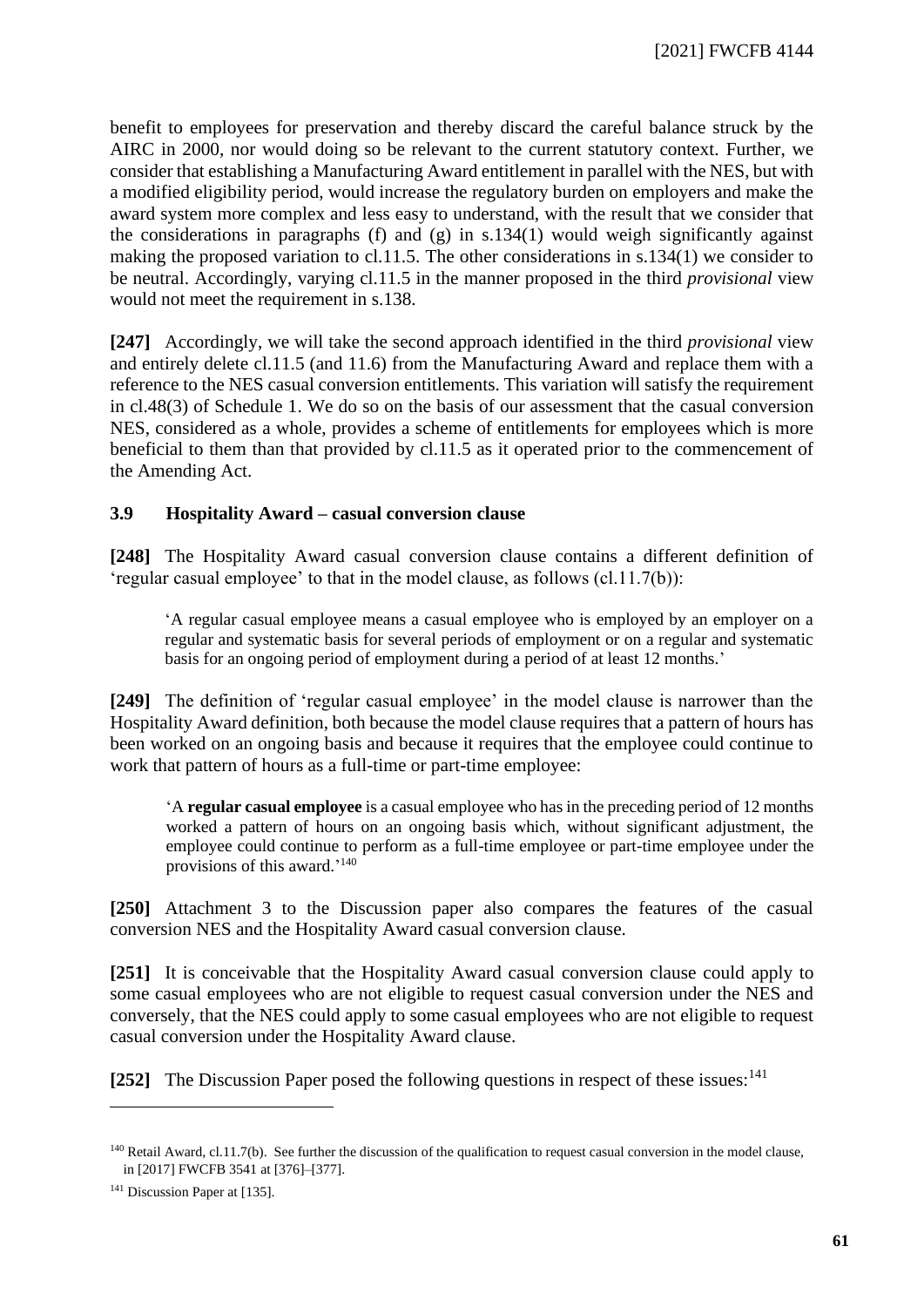*Is the Hospitality Award casual conversion clause more beneficial than the residual right to request casual conversion under the NES for any group of casual employees?*

*Is the Hospitality Award casual conversion clause detrimental in any respects for casual employees eligible for the residual right to request casual conversion under the NES?*

*For the purposes of Act Schedule 1 cl.48(2):*

- *is the Hospitality Award casual conversion clause consistent with the Act as amended, and*
- *does the clause give rise to uncertainty or difficulty relating to the interaction between the award and the Act as amended?*

*For the purposes of Act Schedule 1 cl.48(3), would removing the Hospitality Award casual conversion clause from the award, or replacing it with a reference to the casual conversion NES, make the award consistent or operate effectively with the Act as amended?*

*If the casual conversion clause was removed from the Hospitality Award, should other changes be made to the award so that it operates effectively with the Act as amended (for example, adding a note on resolution of disputes about casual conversion)?*

**[253]** In our view the Hospitality Award casual conversion clause is detrimental to casual employees in a number of respects when compared to the residual right to request casual conversion under the NES:

- the employer is not required under the Award clause to give employees notice of the provisions of the Award clause (as compared to the requirement under s.125B of the Act to give the Casual Employment Information Statement before, or as soon as practicable after, casual employees start employment)
- there is no time limit for the employer's response to a request for casual conversion (as compared to the 21-day maximum under the residual right to request casual conversion $^{142}$ )
- the employer is not required to discuss the conversion request with the employee before refusing it, give a written response to the request, or give reasons if the employer refuses the request (as compared to the requirements to do so under the residual right to request casual conversion $^{143}$ )

<sup>142</sup> Act, s.66G.

<sup>143</sup> Act, s.66H.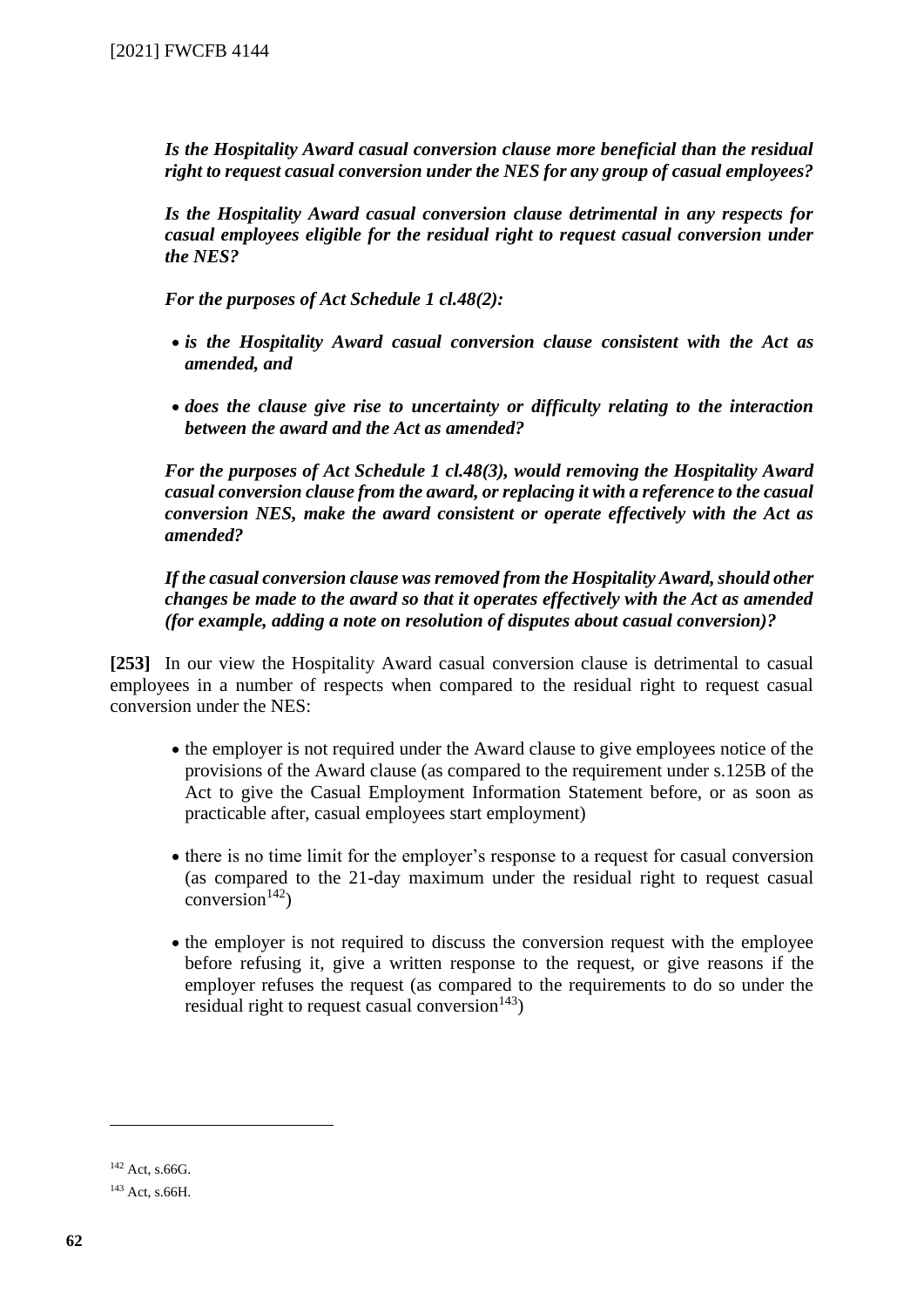- the reasonable grounds on which an employer may refuse a request for conversion need not be based on facts that are known or reasonably foreseeable (as they must be under the residual right to request casual conversion  $144$ ), and
- the Award right to request casual conversion only applies if a casual employee has worked for 12 months in 'a particular establishment' and in 'a particular classification stream'.<sup>145</sup>

**[254]** It is apparent that, to the extent the Award clause applies to the same casual employees as the NES, it is detrimental to those employees in a number of respects.

**[255]** In respect of the first question, in the June Statement we observed that:

- the employer parties submitted that the Hospitality Award casual conversion clause is not more beneficial than the residual right to request casual conversion under the NES for any group of casual employees, and some submit that the NES entitlement is more beneficial in a number of respects
- the employer parties submitted that the Hospitality Award casual conversion clause is detrimental in some respects for casual employees eligible for the residual right to request casual conversion under the NES
- employer parties that made a submission submitted that the Hospitality Award casual conversion clause is not consistent with the Act as amended and gives rise to uncertainty or difficulty relating to its interaction with the Act
- the employer parties submitted that removing the Hospitality Award casual conversion clause and replacing it with a reference to the casual conversion NES would make the Award consistent or operate effectively with the Act as amended for the purposes of the Act, Schedule 1 cl.48(3), and
- if the Hospitality Award clause was removed, the employer parties did not propose any other changes to the Award.

**[256]** In the Provisional Views Statement we then went on to express the following *provisional* views:

'Clause 11.7 of the Hospitality Award may allow for casual employees who do not meet the conditions in  $s.66F(1)(b)$  to request conversion.

…

Clause 11.7 of the Hospitality Award is detrimental to employees compared to the residual right to request casual conversion under the NES in at least the following respects:

• under clause 11.7, there is no requirement for the employer to give the employee notice of the right to request conversion;

 $144$  Act, s.66H(1)(c).

<sup>&</sup>lt;sup>145</sup> Hospitality Award, cl.11.7(l).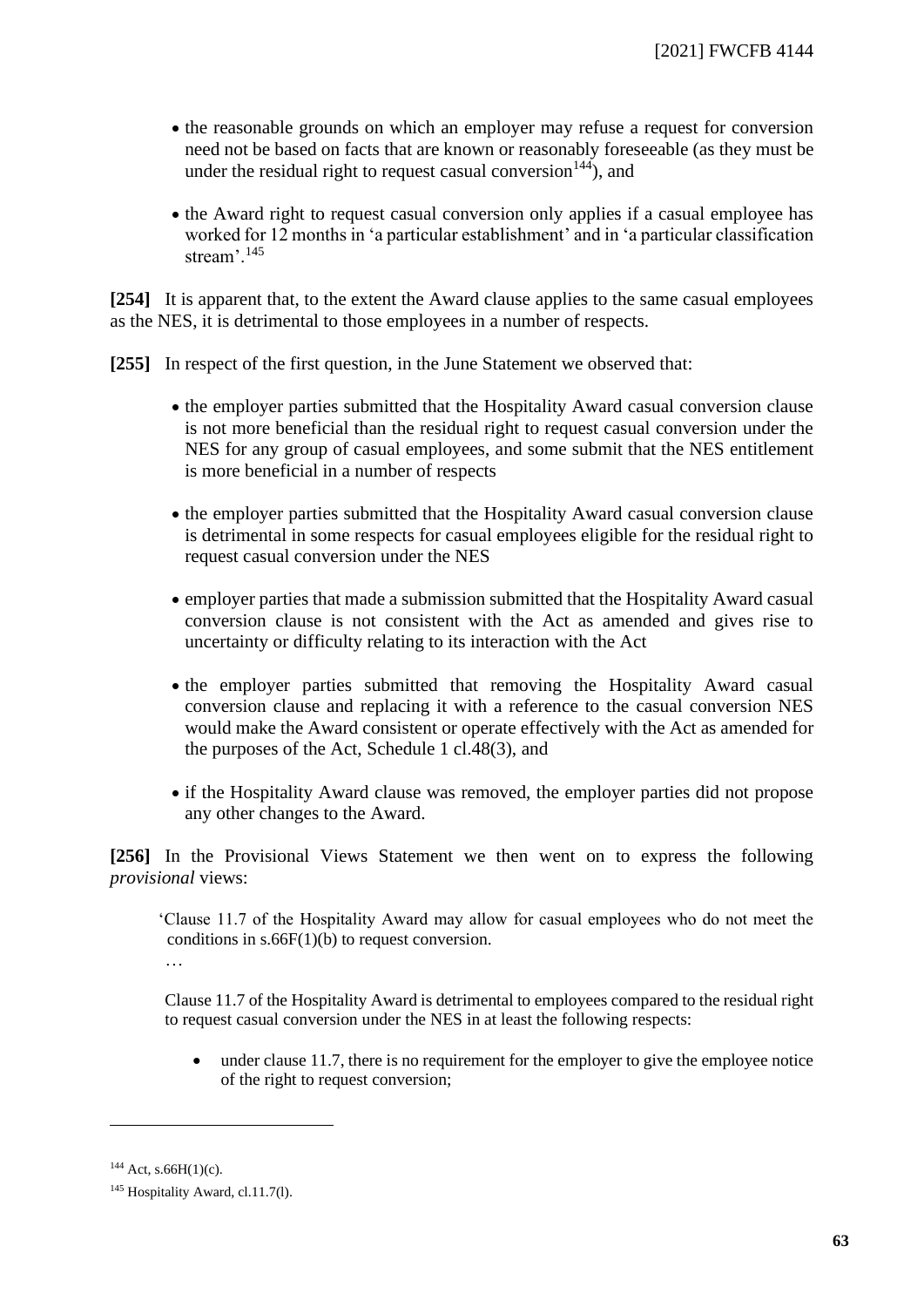- under clause 11.7, there is no time limit for the employer's response to the request;
- clause 11.7 does not require the employer to discuss the request before refusing it, or give a written response to the request, or give reasons for refusing the request;
- the reasonable grounds upon which a request may be refused under clause 11.7 do not need to be based on facts that are known or reasonably foreseeable at the time of the refusal; and
- a request under clause 11.7 need not be granted if the casual employee has not worked for 12 months 'in a particular establishment or in a particular classification stream'  $(cl.11.7(l)).$
- …

Clause 11.7 of the Hospitality Award is inconsistent with the Act and gives rise to uncertainty or difficulty relating to the interaction between the award and the Act.

…

Clause 11.7 should be removed and replaced with a reference to the NES casual conversion entitlements. Clause 11.7 is on balance detrimental to employees, and any possible benefit is likely to be of little practical significance.

…

It may be appropriate to add a note that disputes about casual conversion may be dealt with under the award's dispute resolution procedure.'<sup>146</sup>

**[257]** No party contested these *provisional* views. We confirm our *provisional* views and will remove cl.11.7 from the Hospitality Award and replace it with a reference to the NES casual conversion entitlements.

## **4 OTHER MATTERS**

<span id="page-63-0"></span>**[258]** In the June Statement the Full Bench observed that the CPSU submitted that the *State Government Agencies Award 2020* [MA000121], currently allocated to Group 3 of the Review, should be dealt with in Group 4 of the Review so that its casual terms can be considered in the same group as the *Victorian State Government Agencies Award 2015* [MA000134] and stated that it would express a *provisional* view about the CPSU's request to move the *State Government Agencies Award 2020* after the filing of the submissions in reply.

**[259]** In reply, IRV confirmed that it does not object to the CPSU's submission that the SGAA be reallocated from Group 3 to Group 4 for the purposes of the Review.

**[260]** Our *provisional* view was:

'The *State Government Agencies Award 2020* should be dealt with in Group 4 rather than Group 3 of the Review so that its casual terms can be considered in the same group as the *Victorian State Government Agencies Award 2015*.'<sup>147</sup>

<sup>146</sup> Statement [2021] FWCFC 3555, p 85-86.

<sup>147</sup> Statement [2021] FWCFB 3555, p 87.